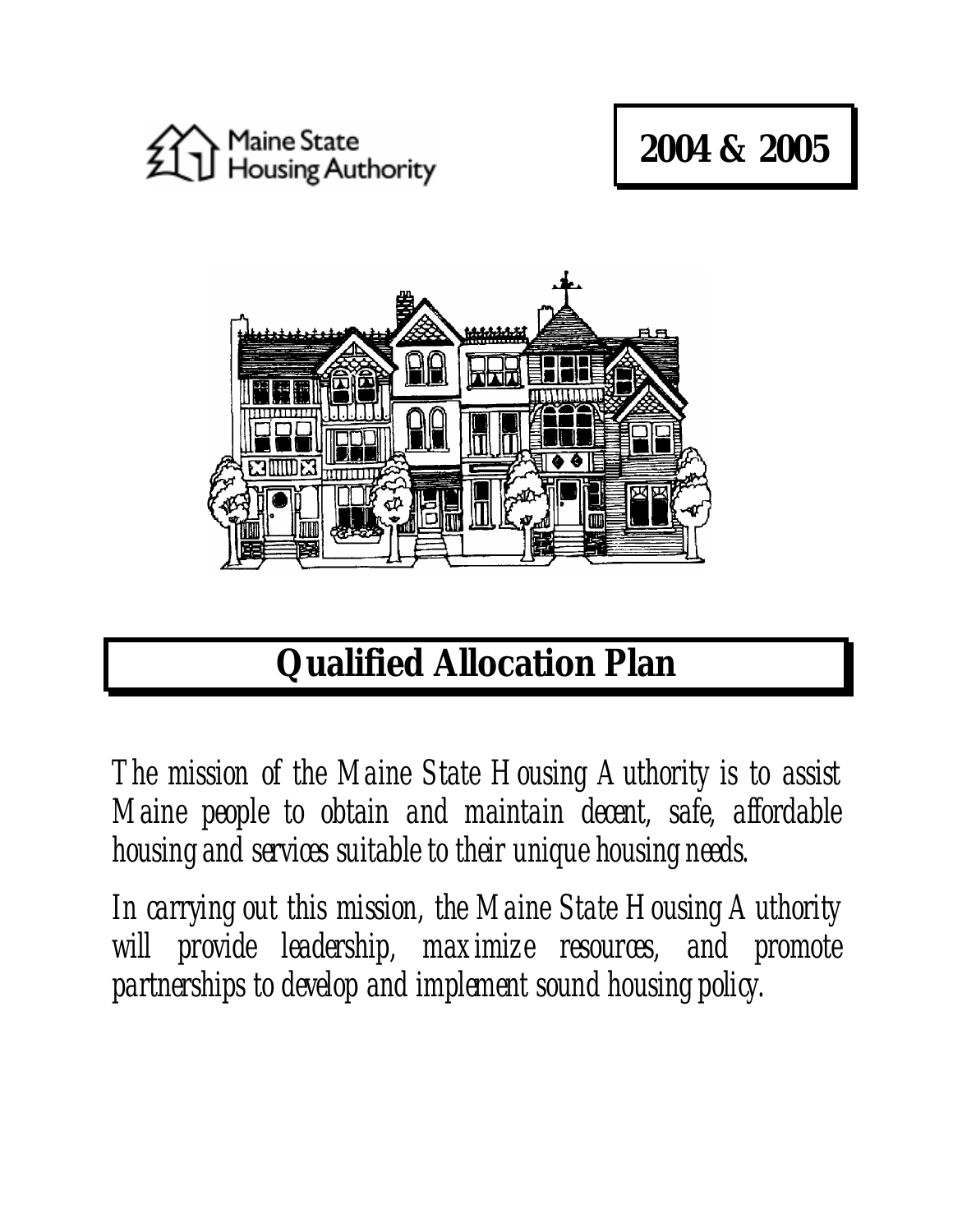## **099 INDEPENDENT AGENCIES - NOT PART OF STATE GOVERNMENT**

# **346 MAINE STATE HOUSING AUTHORITY**

# **CHAPTER 16** Allocation of State Ceiling for Low-Income Housing Tax Credit

Summary: The Tax Reform Act of 1986 created the low-income housing tax credit for use by qualifying developers of housing projects which satisfy applicable tenant income and rental targeting requirements. The Maine State Housing Authority has been designated as the housing credit agency for the State responsible for allocation of the annual credit ceiling. This Rule establishes the policies and procedures for the allocation process.

#### 1. Definitions

- A. "Accredited Investor" means an investor with adequate capacity as determined by MSHA.
- B. "Act" means the Maine Housing Authorities Act, 30-A M.R.S.A. §4701 et seq., as amended.
- C. "Applicable Fraction" means the fraction defined in Section  $42(c)(1)(B)$  of the Code.
- D. "Applicable Percentage" means the percentage defined in Section 42(b) of the Code.
- E. "Applicant" means an individual or entity applying for Credit governed by this Rule or its successors and assigns, including without limitation the owner of the Project if the owner is not formed or established at the time of Application.
- F. "Application" means an application to MSHA for a reservation of Credit governed by this Rule.
- G. "Binding Agreement" means a binding agreement executed by MSHA and the Applicant pursuant to which the Applicant elects the Applicable Percentage for a Project pursuant to Section 42(b)(2) of the Code.
- H. "Code" means the Internal Revenue Code of 1986, as amended, including applicable rules and regulations proposed or promulgated thereunder.
- I. "Compliance Period" means the period described in Section 42(i)(1) of the Code.
- J. "Credit" means the low-income housing tax credit established by Section 42 of the Code.
- K. "Credit Period" means the period described in Section 42(f)(1) of the Code.

Rules/Chapter 16 (12162003) L. "Developer Fee" means the compensation to the individual(s) or entity(ies) responsible for the work, costs and risks associated with the development of a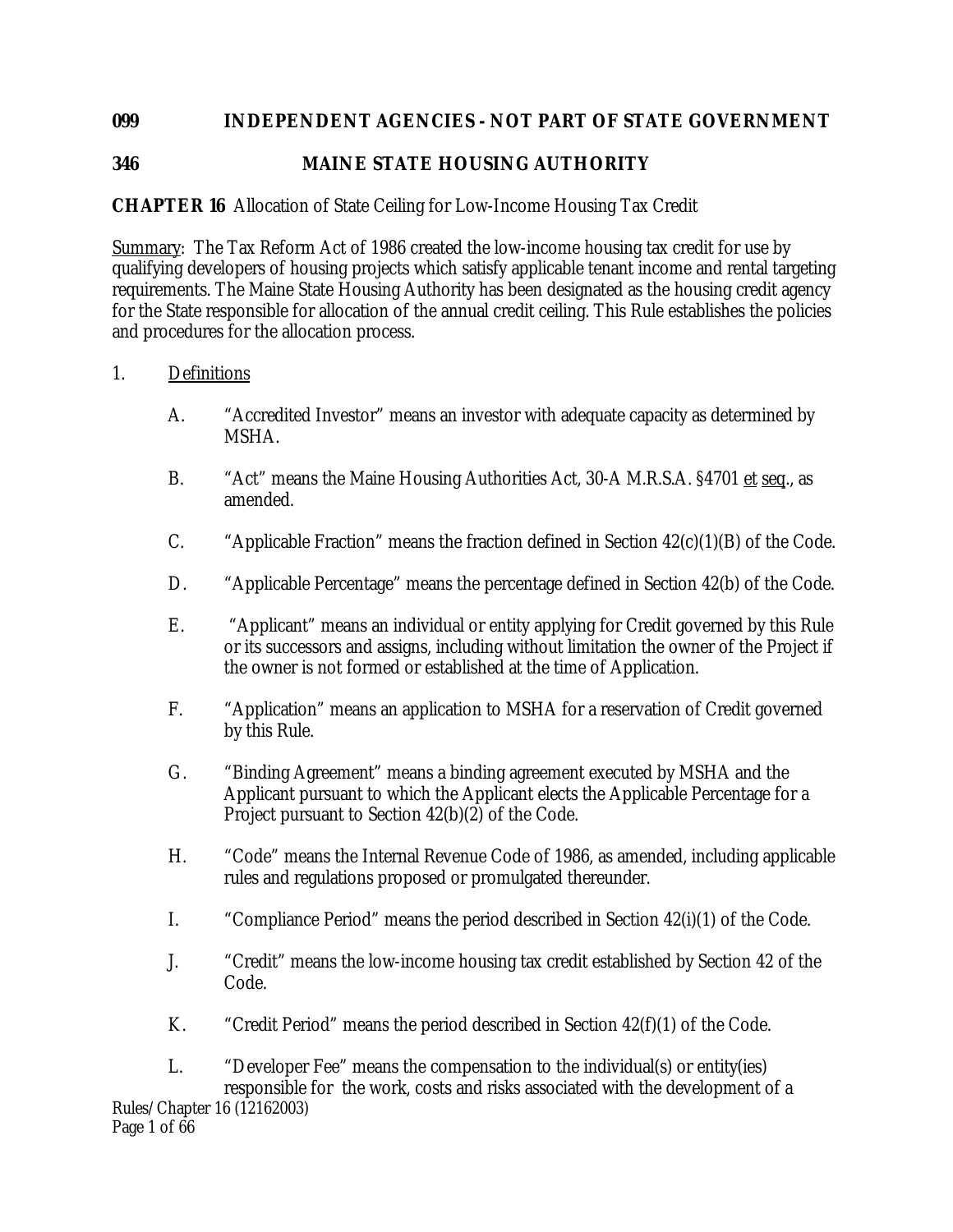Project, including amounts paid to consultants to perform tasks on behalf of such individuals or entities, but does not include compensation for professional services such as environmental assessments, rental market studies, soil tests, and water tests.

- M. "Difficult To Develop Area" means areas of the State which satisfy the requirements of Section  $42(d)(5)(C)(iii)(I)$  of the Code.
- N. "Eligible Basis" means eligible basis as defined in Section 42(d) of the Code.
- O. "Enterprise Community" means any community that has received a federal designation as an Enterprise Community or empowerment zone as defined by HUD or the United States Department of Agriculture.
- P. "Extended Low-income Housing Commitment" means an agreement satisfying the requirements of Section 42(h)(6)(B) of the Code.
- Q. "Extended Use Period" means the period described in Section 42(h)(6)(D) of the Code.
- R. "Housing Development Costs" means the total of all direct and indirect costs incurred in financing, creating, purchasing or rehabilitating Qualified Low-income Housing Projects except the costs attributable to the acquisition of the land and/or buildings.
- S. "Homeless" means homeless as that term is defined in Section 103 of the Stewart B. McKinney Homeless Assistance Act, as amended, 42 U.S.C. § 11302.
- T. "Housing for the Homeless" means housing for persons who are Homeless.
- U. "HUD" means the United States Department of Housing and Urban Development.
- V. "Intermediary Costs" means all Housing Development Costs except the actual construction or Rehabilitation Costs attributable to the development of the units.
- W. "Metropolitan Statistical Area" means an area defined as such by the United States Office of Management and Budget.
- X. "MSHA" means Maine State Housing Authority.
- Y. "Need Market Area" means the analysis of labor markets ranked as very high, high, medium or low. Analysis based upon review of specific populations of Very Low Income households and total subsidized housing units.
- Z. "Owner" means the owner of a Qualified Low-income Building which has been placed in service and has received an allocation of Credit from MSHA pursuant to this Rule or a prior Qualified Allocation Plan.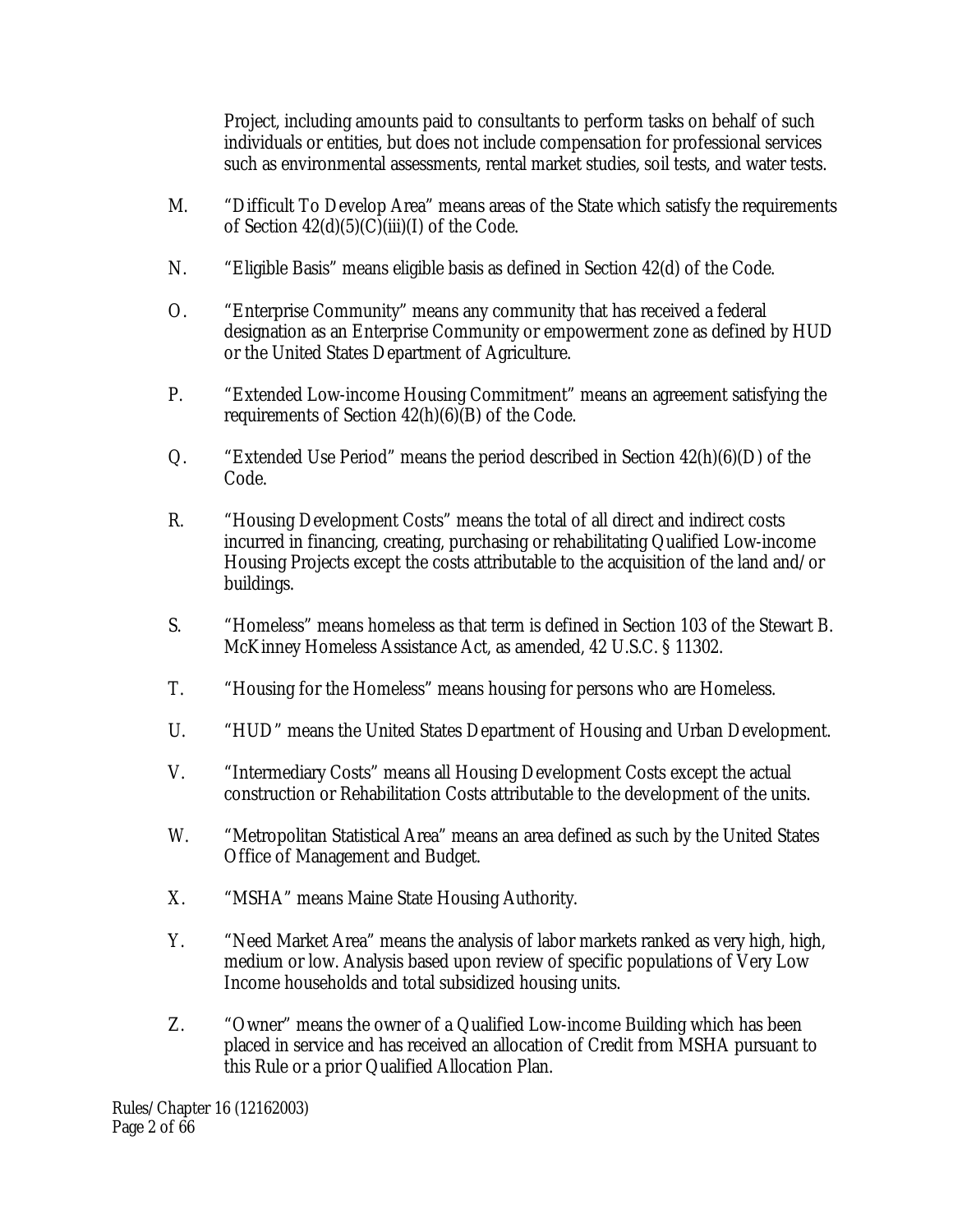- AA. "Qualified Allocation Plan" or "Plan" means the plan for allocation of the annual State Ceiling on the Credit adopted by the housing credit agency pursuant Section  $42(m)(1)(B)$  of the Code.
- BB. "Qualified Basis" means qualified basis as defined in Section 42(c) of the Code.
- CC. "Qualified Census Tract" means areas of the State which meet the requirements of Section  $42(d)(5)(C)(ii)(I)$  of the Code.
- DD. "Qualified Low-income Building" or "Building" means a building as defined in Section 42(c)(2) of the Code.
- EE. "Qualified Low-income Housing Project" or "Project" means a project as defined in Section 42(g) of the Code.
- FF. "Qualified Non-profit Organization" means an organization defined in Section  $42(h)(5)(C)$  of the Code.
- GG. "Rehabilitation Costs" means the expenses incurred or to be incurred which qualify as rehabilitation expenditures under Section 42(e) of the Code.
- HH. "RHS" means the United States Department of Agriculture Rural Housing Services.
- II. "Section 8" means Section of the United States Housing Act of 1937, as amended.
- JJ. "SRO Housing" means Single-Room Occupancy housing as defined in Section 42 of the Code.
- KK. "State" means the State of Maine.
- LL. "State Ceiling" means the State housing credit ceiling established in Section  $42(h)(3)(C)$  of the Code.
- MM. "Total Construction Cost" means the sum of site costs, structures costs, general requirements, bond premiums, and contractor overhead and profit.
- NN. "Total Development Cost" means the sum of Total Construction Costs; soft costs such as permits, engineering, legal; costs associated with obtaining and carrying financing package; and acquisition costs.
- OO. "Very Low Income" means individuals or families whose income is at or below 50% of the area median income as defined by HUD.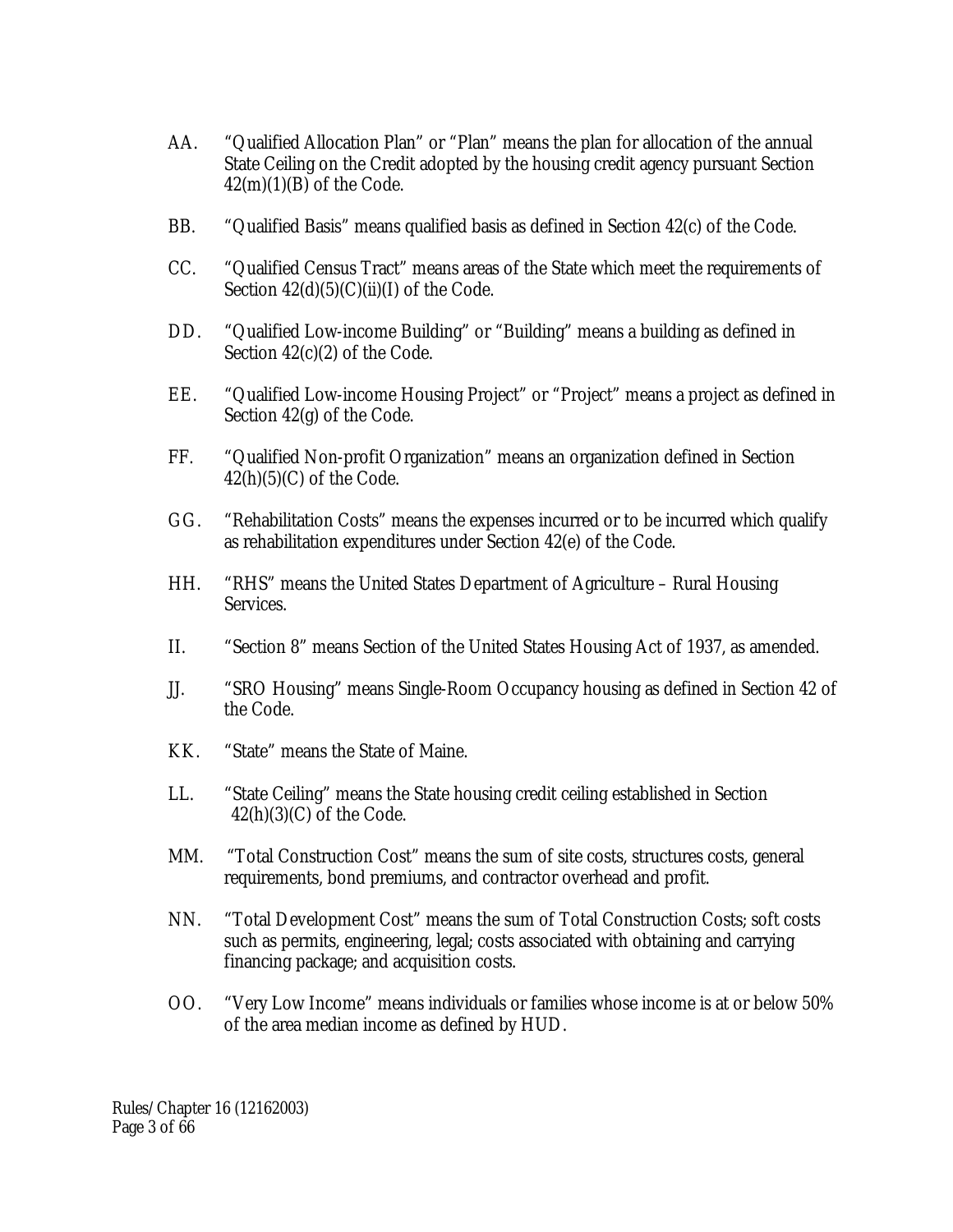#### 2. Overview

The low-income housing tax credit is established pursuant to Section 42 of the Code. As the housing credit agency for the State of Maine, MSHA is responsible for allocating the annual State Ceiling. Each year MSHA must adopt a Qualified Allocation Plan pursuant to which all allocations of Credit will be made. A Qualified Allocation Plan must set forth selection criteria and establish certain preferences and priorities for the allocation process in accordance with Section 42 of the Code.

This Rule comprises the MSHA's Qualified Allocation Plan for the allocation of the 2004 and 2005 annual State Ceilings of the low-income housing tax credit. The purpose of this Rule is to establish criteria for low-income rental housing projects to which the Credit will be allocated. A process has been established to select those Projects which address the most pressing housing needs of the State. These needs have been assessed and priorities for the allocation of the Credit established. These needs and priorities are summarized below and have been incorporated into the selection criteria to be used in the selection process. Projects selected under this Rule must be evaluated as outlined herein to determine the amount of Credit to be allocated.

## 3. Housing Needs/Priorities

- A. MSHA annually completes a statewide needs assessment as part of its Consolidated Plan. Based on that annual needs assessment, MSHA determines priorities in its housing delivery program. The allocation of Credit resources shall be found, by MSHA, to be consistent with the needs assessment and priorities approved through the Consolidated Plan. The following needs are identified:
	- 1. Creation and maintenance of an adequate supply of decent, safe and sanitary rental housing affordable to Very Low Income persons.
	- 2. Rehabilitation of existing housing stock, which does not result in displacement or substantially increased housing costs.
	- 3. Increased availability of housing with services for persons with special needs including, without limitation, the homeless, persons with mental and physical disabilities and the elderly.
- B. In consideration of the housing needs identified above, MSHA has established the following housing priorities for allocation of the Credit:
	- 1. Projects for larger families which reflect the greatest affordability, i.e. rental Projects that offer the lowest total monthly housing costs and are rentrestricted to the lowest income households.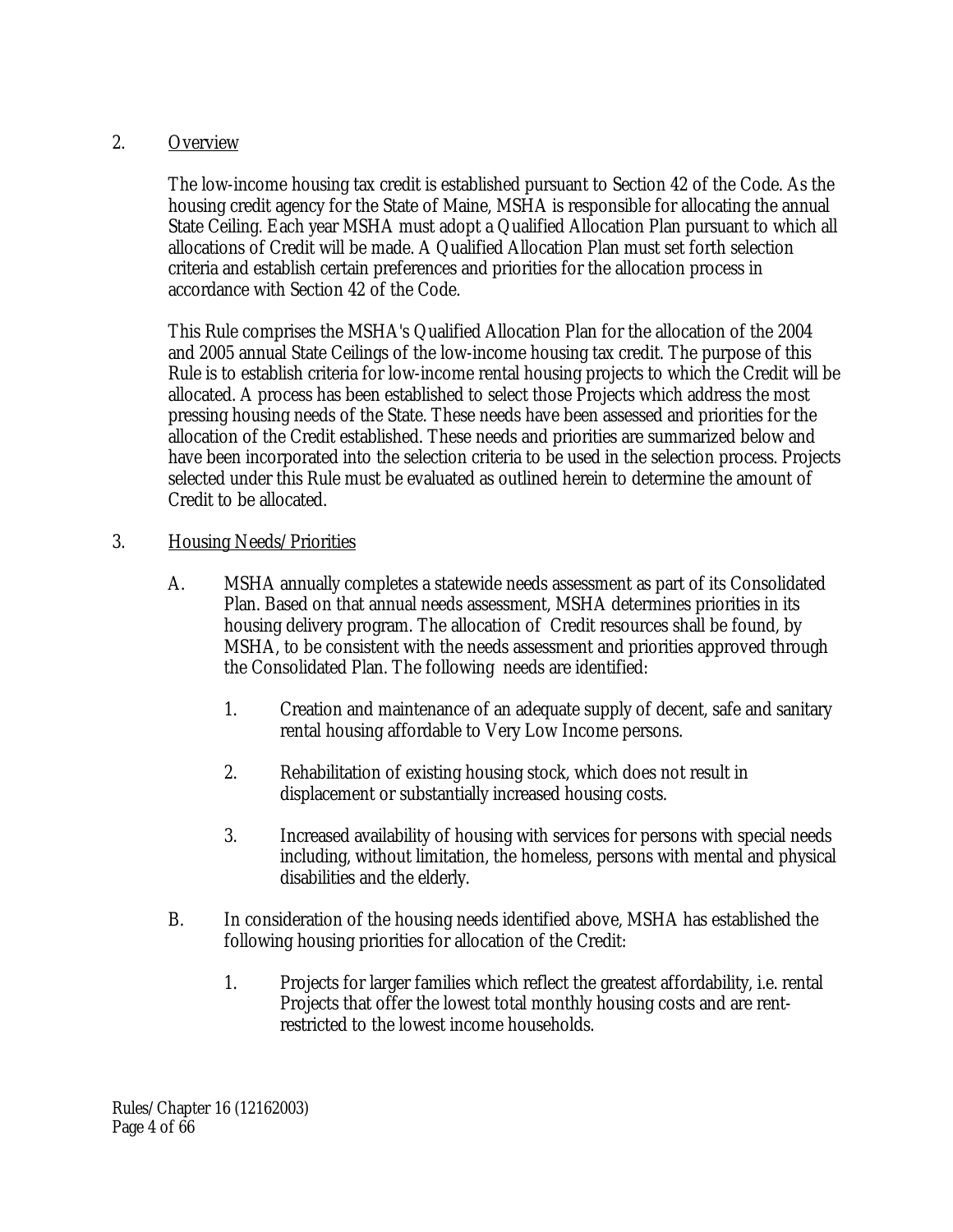- 2. Projects involving acquisition and/or rehabilitation, which add to or significantly rehabilitate the existing rental housing stock, and are rentrestricted to the lowest income households.
- 3. Projects which attract new federal rental subsidies where the Credit is needed to make the Project feasible, including Projects with RHS funding.
- 4. Projects which meet the housing and service needs of distinct populations of a community including SRO Housing and Housing for the Homeless.
- 5. Projects which provide housing for persons with Very Low Income.
- 6. Projects located in rural areas of the State.

# 4. State Ceiling

- A. The State Ceiling for the Credit for each calendar year will be the sum of:
	- 1. \$1.75 multiplied by (a) the cost-of-living adjustment determined in accordance with Section 1(f)(3) of the Code and (b) the State population as determined by the most recent estimate of the State's population released by the United States Bureau of Census before the beginning of such calendar year, or by such other method as may be authorized or required by the Code;
	- 2. The unused State Ceiling for the State, if any, for the preceding calendar year;
	- 3. The amount of the State Ceiling returned in the calendar year; and
	- 4. The amount, if any, allocated to MSHA by the United States Secretary of the Treasury from the repooling of other states' unused housing credit allocations.
- B. Non Profit Set-aside. \$500,000 of the annual available Credit will be set aside for Projects in which a Qualified Non-profit Organization will own an interest (directly or through a partnership) in accordance with Section 42 (h)(5)(C) of the Code and materially participate in the development and operation of the Project throughout the Compliance Period in accordance with Section 42 (h)(5)(B) of the Code. An Applicant must provide evidence that a Qualified Non-profit Organization will own an interest in the Project in accordance with the Code, indicate its desire to compete in this set-aside in its Application and receive the maximum points under Section 7.C of this Rule (Creation of Affordability for Lowest Income Tenants).
- C. Rural housing Set-aside. \$350,000 of the annual available Credit will be set aside for Projects that are located in a municipality outside of a Metropolitan Statistical Area and are included in a Qualified Census Tract or Difficult to Develop Area. An Applicant must indicate its desire to compete in this set-aside in its Application and

Rules/Chapter 16 (12162003) Page 5 of 66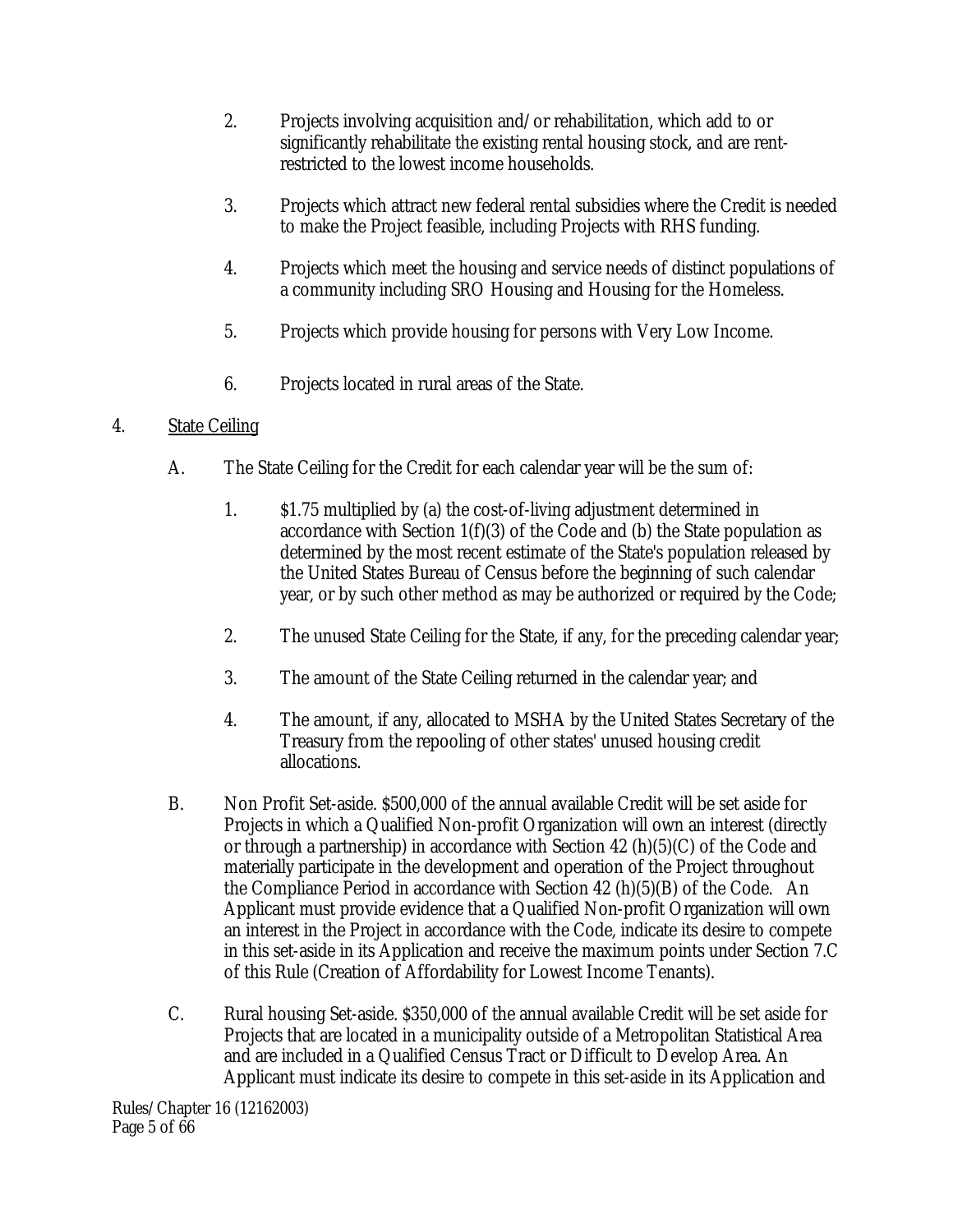must receive the maximum points under Section 7.C of this Rule (Creation of Affordability for Lowest Income Tenants).

- D. SRO Housing and Housing for the Homeless Set-aside. \$400,000 of the annual available Credit will be set aside for Projects that satisfy the following criteria.
	- 1. The Project must be SRO Housing or Housing for the Homeless and meet all requirements of the Code ensuring eligibility for Credit;
	- 2. The Project may be situated on scattered sites;
	- 3. The Applicant must submit a service plan for the tenants, acceptable to MSHA, and a commitment by a qualified service provider(s) to provide the services described in the plan with its Application; and
	- 4. An Applicant must indicate its desire to compete in this set-aside in its Application and must receive the maximum points under Section 7.C of this Rule (Creation of Affordability for Lowest Income Tenants).

Successful Applicants under this set-aside are eligible to receive, if MSHA makes the resource available, project-based Section 8 rental subsidy through MSHA for at least 25% of the total units in the Project.

E. Maximum Credit Restriction. The maximum amount of Credits that any single Project may receive is \$500,000, except as provided below.

MSHA, in its sole discretion, may allocate Credit in excess of the Maximum Credit Restriction to the highest scoring Project, for which the Applicant submits a written request for excess Credit in its Application, in each reservation cycle, provided that (1) the Project has excess Qualified Basis to support the excess Credit, (2) the Project is located in a Very High Need Area pursuant to Section 7.D. of this Rule, (3) the Project is located in a Qualified Census Tract or Difficult to Develop Area, and (4) the total Credit awarded to the Project does not exceed 30% of MSHA's annual State Ceiling.

If, at the close of a calendar year, after all current year allocations and carryover allocations have been made, there is a portion of the current per capita State Ceiling remaining, it will automatically be carried over and added to the State Ceiling for the following year to be allocated as part of the State Ceiling for that year.

# 5. Allocation Process

A. Applications will be accepted by MSHA on an on-going basis in accordance with the reservation cycles identified in Section 5.D. of this Rule. MSHA may reject any and all Applications.

Rules/Chapter 16 (12162003) Page 6 of 66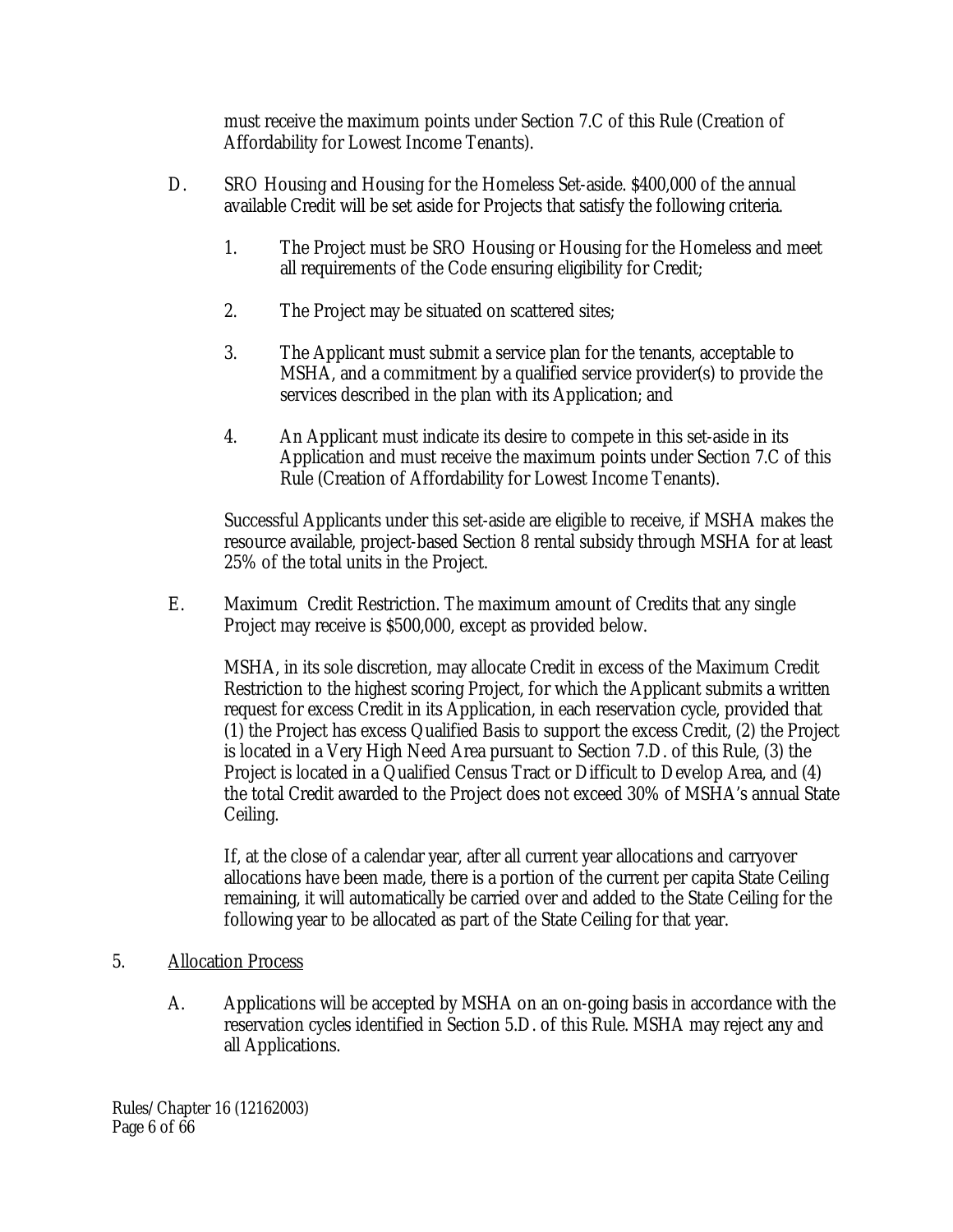- B. Upon receipt of an Application satisfying the requirements of Section 6 of this Rule, MSHA will provide notice of the proposed Project to the chief executive officer of the local jurisdiction within which the Project is to be located. Such notice will provide for a fifteen (15) day period in which to comment on the proposed Project. Any comments received will become part of the Application and will be considered by MSHA in the selection process.
- C. All Applications, which meet the requirements of Section 6 of this Rule, will be reviewed and ranked according to the selection criteria set forth in Section 7 of this Rule.
- D. Once ranked, MSHA will determine those Applications to be selected for reservation of Credits. The deadline for submitting all Applications for 2004 Credit, including Applications for the Set-asides in Section 4 of this Rule, is 5:00 PM on Friday, March 5, 2004. A waiting list will be developed for Applications not initially selected. Any unused Credit will be made available to Applicants on the waiting list in rank order of priority.

The deadline for submitting all Applications for 2005 Credit, including Applications for the Set-asides in Section 4 of this Rule, is 5:00 PM on Friday, October 1, 2004. A waiting list will be developed for Applications not initially selected. Any unused Credit will be made available to Applicants on the waiting list in rank order of priority.

- E. Once a Project has been selected for a reservation of Credit, MSHA will determine the amount of Credit to be reserved based on the evaluation procedure set forth in Section 8 of this Rule. Under Section 42 of the Code an Applicant may apply for a Credit reservation based on 130% of Eligible Basis for Projects in high cost areas, subject to the overall limitation on Credit allocation described in Section 8 of this Rule. These areas are defined as Qualified Census Tracts and Difficult To Develop Areas which must be so designated by HUD.
- F. Once MSHA has determined the amount of Credit to be reserved for a Project, the reservation document will be issued pursuant to Section 9 of this Rule.
- G. Projects holding a valid Credit reservation may receive allocations pursuant to either Section 10 or Section 11 of this Rule.
- H. MSHA will deem an Application withdrawn or a reservation cancelled, as applicable, if after the Application is made or after the issuance of a reservation the Application or reservation is amended or assigned or there is a change of applicant without MSHA's prior written consent or there is any change in the Project design or financing which in the determination of MSHA would substantially affect the score that the Applicant received pursuant to the selection criteria in Section 7 of this Rule or result in a substantial increase in Credit.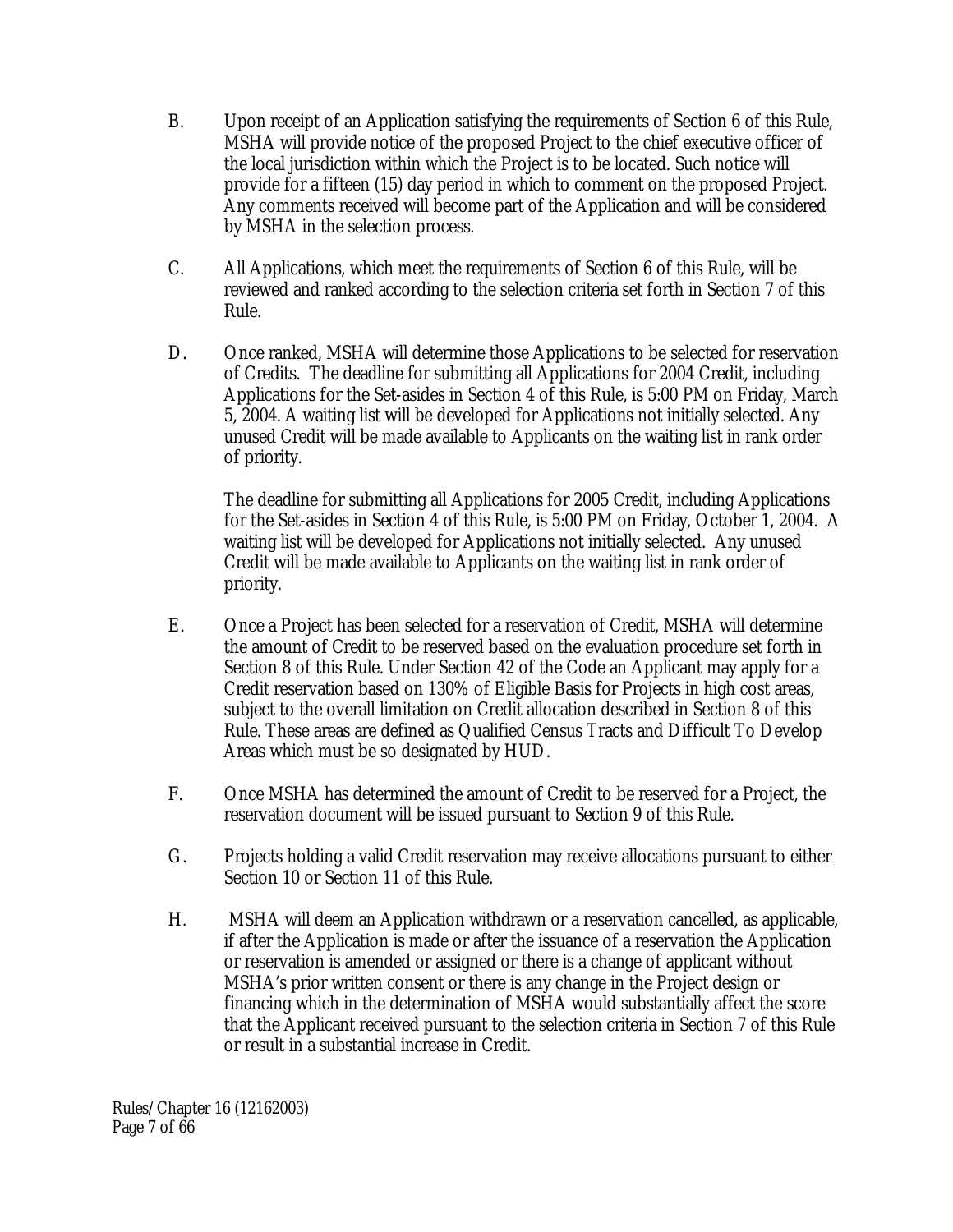Projects experiencing development cost increases resulting in less than a substantial increase in Credit dollars may request additional Credit and will not be subject to funding rounds. However, such requests are subject to Credit availability and any decision to favor such requests will be at the sole discretion of MSHA.

- I. An Application for Credit from the State Ceiling for a particular calendar year which is pending on December 31st of that calendar year may, at the discretion of MSHA, be carried over to the succeeding calendar year and, if carried over, may be processed and evaluated in accordance with the Plan then in effect. MSHA reserves the right to require a new Application in the succeeding calendar year if necessitated by changes in this Rule or the Code.
- J. An Application requesting reservation or allocation of Credit from the State Ceiling for calendar years after 2005 will not be accepted until MSHA adopts such further amendments to this Rule as it determines necessary to continue MSHA's Credit program. MSHA may issue a binding commitment to allocate Credit ceiling available in the subsequent year for any Project placed in service in the current year. Credit from the subsequent year's Credit ceiling may only be committed upon MSHA's determination that the amount of Credit that remains in the current year's State Ceiling is insufficient to ensure the viability or feasibility of the Project. Any binding commitment to allocate subsequent year's Credit authorized pursuant to this section shall be processed and evaluated in accordance with this Rule and shall be subject to the continuation of MSHA's Credit program and applicable law.

## 6. Threshold Application Requirements

- A. Applications will be accepted by MSHA only on such form established by MSHA.
- B. An Applicant shall agree to maintain the affordability pledged in its Application pursuant to Section 7.C. of this Rule and to keep the low-income units in the Project rent-restricted in accordance with Section 42 of the Code for a period of ninety (90) years.
- C. An Applicant who receives a reservation of Credit shall enter into an Extended Lowincome Housing Commitment with MSHA which contains restrictive covenants that run with the land, are binding on the Applicant and its successors and assigns and are enforceable by MSHA and the low-income tenants of the Project. The Extended Low-income Housing Commitment will obligate the Applicant to comply with the specific commitments made by the Applicant in the Application for which the Application was awarded points during the selection process, including without limitation, the additional affordability pursuant to Section 7.C. of this Rule, physical plant amenities and services at the Project, preference for persons with special needs and preference for persons whose names appear on a public housing or Section 8 waiting list.

Rules/Chapter 16 (12162003) Page 8 of 66 The Extended Low-income Housing Commitment shall be recorded in the appropriate registry of deeds prior to all mortgage liens and encumbrances on the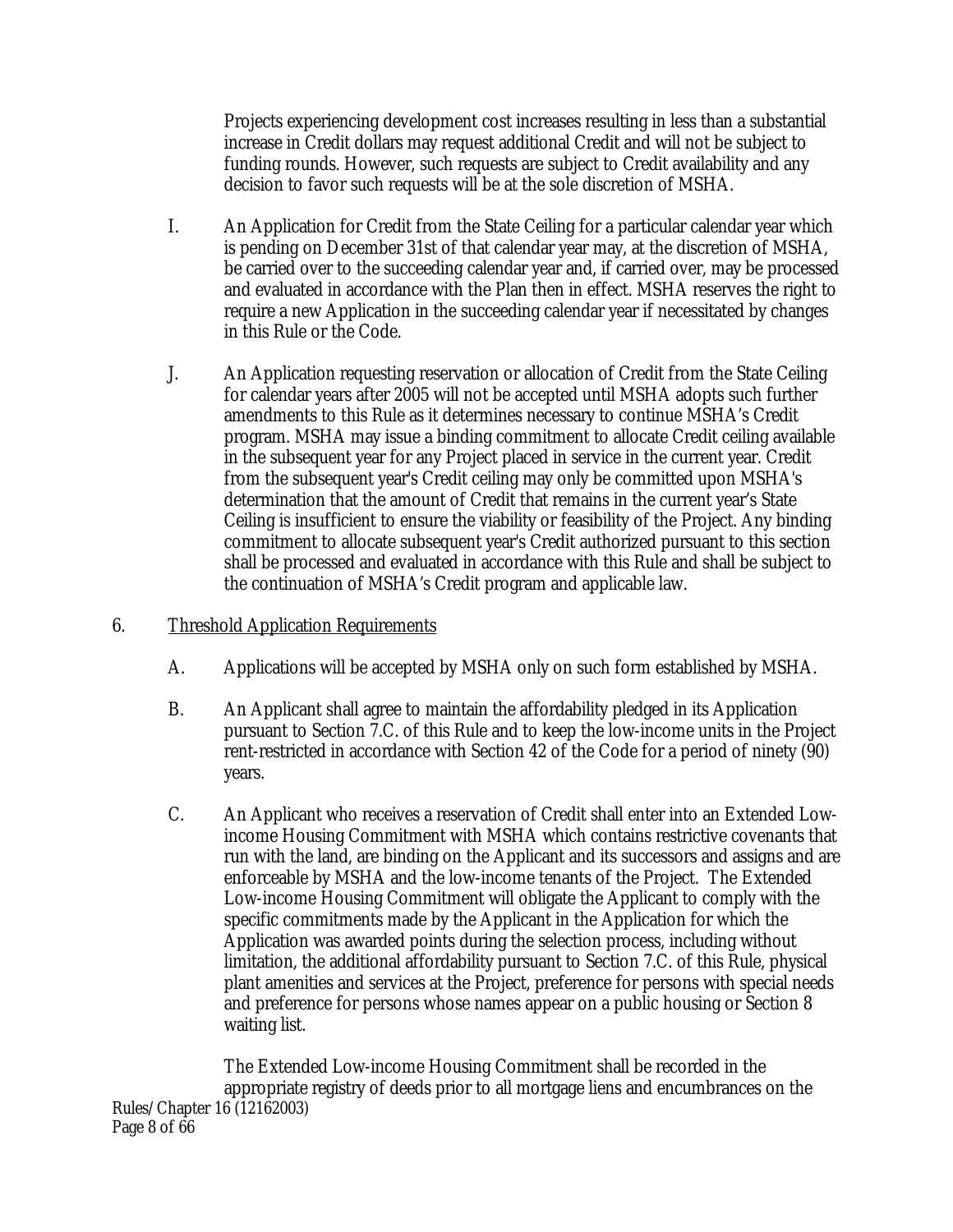Project and before MSHA issues an IRS Form 8609. The Extended Low-income Housing Commitment will terminate upon a foreclosure or transfer of the Project in lieu of foreclosure as provided in Section 42(h)(6)(E) of the Code; provided however, that low-income tenants may not be evicted or suffer an increase in gross rent during the three-year period following termination.

- D. An Application must be complete, as determined by MSHA, and must meet the following threshold requirements:
	- 1. Must be for a Qualified Low-income Housing Project.
	- 2. Must have a complete development team consisting of a legally existing development entity with a taxpayer identification number, a management company and a tax advisor/consultant.
	- 3. Must include a partnership agreement, articles of incorporation or other evidence of legal existence of the Applicant. If the legal owner of the Project, i.e. the person or entity to whom the Credit will be allocated, has not been formed at the time of Application, the Applicant must establish the legal owner of the Project and submit evidence thereof to MSHA before a reservation of Credit is issued for the Project.
	- 4. If a Qualified Non-profit Organization will own an interest in the Project and materially participate in the development and operation of the Project, the Application must provide documentation sufficient for MSHA to determine that such organization is a Qualified Non-profit Organization, including without limitation, (a) a Certificate of Good Standing for the organization from the Maine Secretary of State, (b) an Internal Revenue Service letter determining that such organization is an organization described in Section 501(c)(3) or Section 501(c)(4) of the Code and is exempt from taxation under Section 501(a) of the Code, and (c) a certification from the chief executive officer of the organization that (i) the organization has notified the Internal Revenue Service of all changes to the organization that would affect its status under Section 501(c)(3) or 501(c)(4) of the Code and Section 501(a) of the Code and the determination letter has not been modified, suspended or revoked, (ii) the organization is engaged in and has as one of its charitable purposes the fostering and development of low-income housing, and (iii) the organization is not affiliated with or controlled by any for-profit entity.
	- 5. Must have satisfactory site control consisting of ownership, option, purchase and sale contract, long-term lease or other evidence acceptable to MSHA.
	- 6. Must comply with the requirements under 30-A M.R.S.A. § 4349-A. Projects, which involve new construction, the acquisition of newly-constructed or the creation of multi-family residential rental property, must be located in a locally designated growth area as identified in the applicable municipality's comprehensive plan. If a municipality has not designated growth areas in its

Rules/Chapter 16 (12162003) Page 9 of 66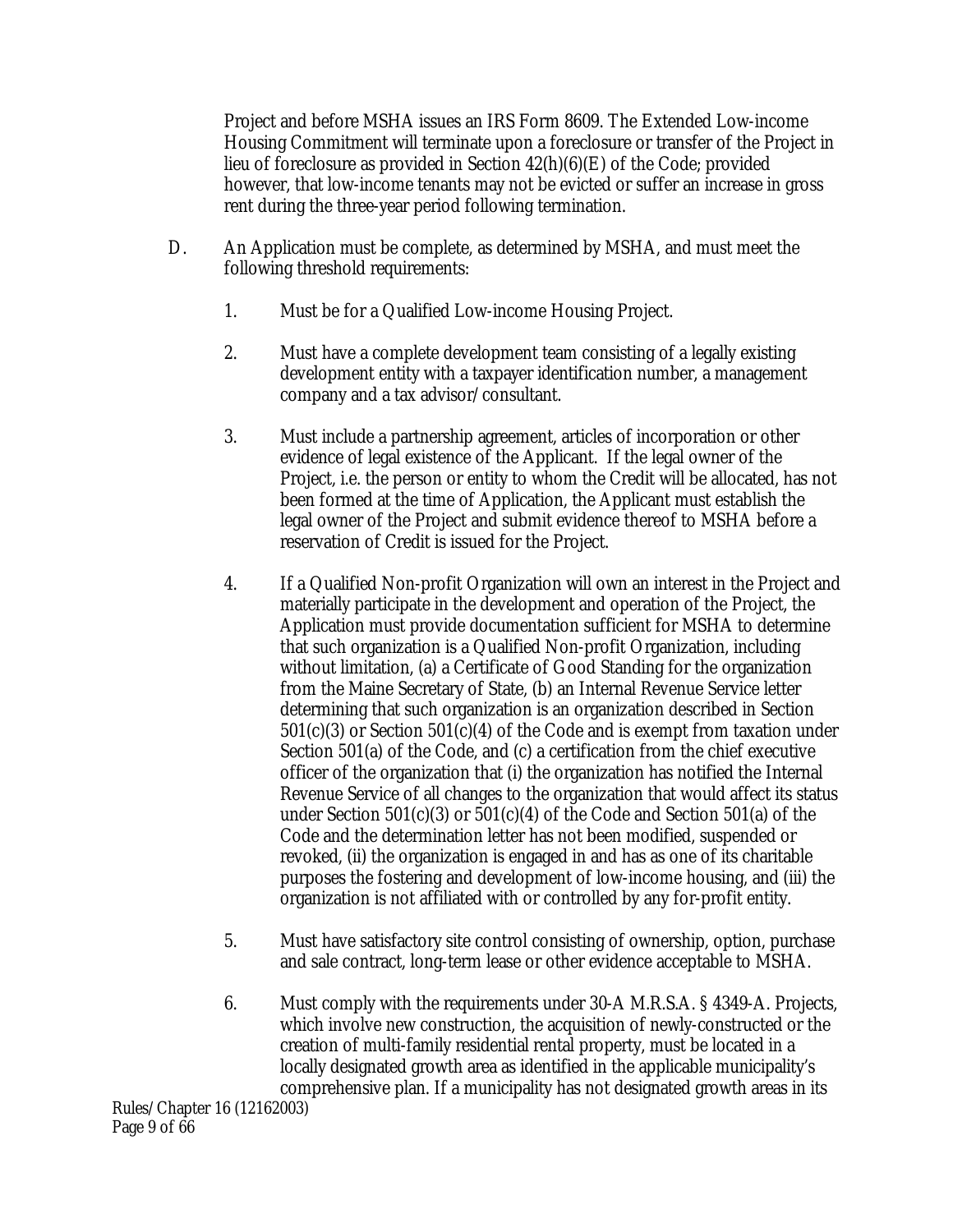comprehensive plan, the Project must be located in an area that is served by a public sewer system with the existing capacity for the Project, an area identified as a census-designated place in the latest Federal Decennial Census, or a compact area of an urban compact municipality as defined under 23 M.R.S.A. § 754. Projects that serve persons identified in 30-A M.R.S.A. §  $4349-A(1)(C)(7)$ , including without limitation, persons with disabilities, persons who are homeless and persons who are wards of the State, are excluded from the requirements of 30-A M.R.S.A. § 4349-A.

- 7. Must demonstrate the financial ability to proceed with the Project by providing current status of applications for construction and permanent loan commitments, or other proof of ability to proceed from existing resources. Providers which deliver services to special needs populations must provide documentation from an identified source of funding.
- 8. Must include a proposal from an Accredited Investor or experienced tax credit syndicator. Net proceeds made available to the Project should be identified and expressed as a "factor" of the annual Credit dollar amount anticipated.
- 9. Must provide an acceptable disclosure and certification of the total financing planned for the Project, any proceeds or receipts expected to be generated by reason of the Credit or other tax benefits, the total sources and uses of Project funds and the full extent of all Federal, state and local subsidies which apply or for which the Applicant expects to apply with respect to the Project. This disclosure and certification must include income, operating and development cost projections and methods for satisfying any deficits.
- 10. Must provide a fifteen year pro forma Project operating statement. In the event the proposed Project has an existing contract for federal assistance which may end or which may terminate within the irrevocable benefit period being pledged by the Applicant, two additional items are required: (a) supplemental written explanation of the impact on the Project's continued operation of such termination or non-renewal, and (b) a pro forma operating statement running five years beyond the anticipated expiration.
- 11. Payment of a non-refundable application fee as follows:

| Projects of up to 11 units   | $S$ 250 |
|------------------------------|---------|
| Projects of 11 to 23 units   | S 500   |
| Projects of 24 or more units | \$1,000 |

The non-refundable application fee must be paid for any Application resubmitted or carried over from one tax credit year to the next tax credit year. This subparagraph does not apply to tax-exempt bond financed properties described in Section 12 of this Rule.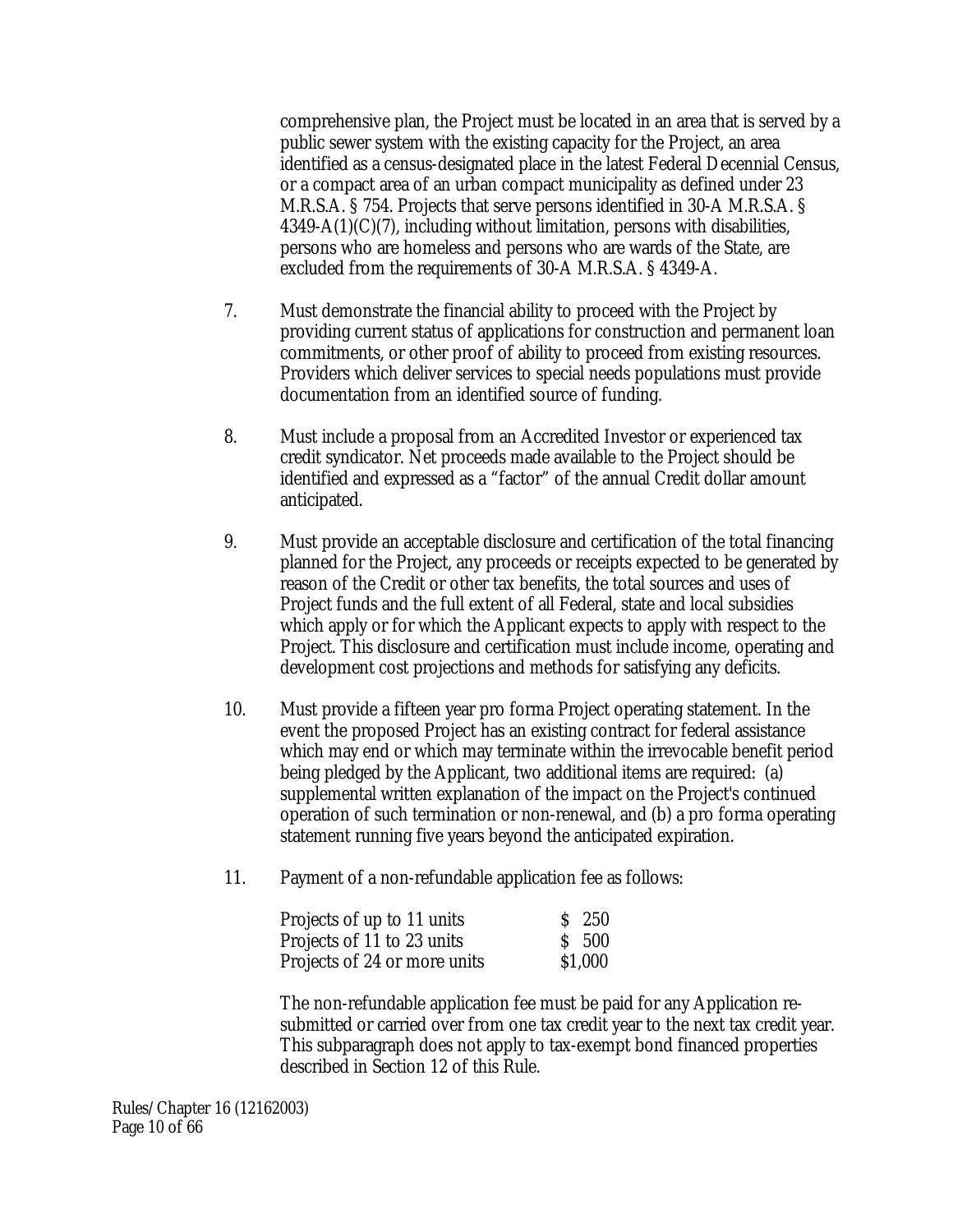- E. MSHA reserves the right to require additional information it deems necessary in order to process an Application.
- F. An Applicant may withdraw an Application at any time by written notice to MSHA; however, the application fee will not be refunded.

#### 7. Selection Criteria

The following criteria have been chosen to establish a framework for the allocation process. Each category has been assigned a maximum point total in order to weigh the selection process towards addressing the highest housing needs. The factors or characteristics MSHA will consider are listed under each category.

- A. Project Characteristics (maximum of 21 points).
	- 1. A Project involving rehabilitation of existing rental housing stock that also provides protection against displacement and substantial increases in housing costs attributable to the rehabilitation will receive 3 points.
	- 2. A Project that includes physical plant amenities with a related service contract appropriate to the population served by the Project and funding will receive up to 6 points as follows:

| Physical plant amenity developed as part of the Project                                                                                                                                                     | 2 points |
|-------------------------------------------------------------------------------------------------------------------------------------------------------------------------------------------------------------|----------|
| Service contract, memorandum of understanding or<br>other commitment by a qualified service provider to<br>provide the services at the Project site. Services provided<br>off-site will not receive points. | 2 points |
| Identification and commitment of funding for the<br>services. Services paid by the tenant (except where a tenant<br>co-pay is required by a State agency which is funding                                   |          |

services) will not receive points. 2 points A Project must provide a physical plant amenity in order to receive any points under this category. A Project that offers services at the Project but

does not have a related physical plant amenity will not receive any points.

3. A Project that gives preference in at least 20% of the units in a Project to persons who are homeless or displaced, persons with mental or developmental disabilities, or other persons with special needs will receive 3 points. The Applicant must commit to maintain a waiting list for the persons for which the preference is given and to provide services appropriate to such persons, and must identify the source of funding for the services appropriate to the particular special needs population.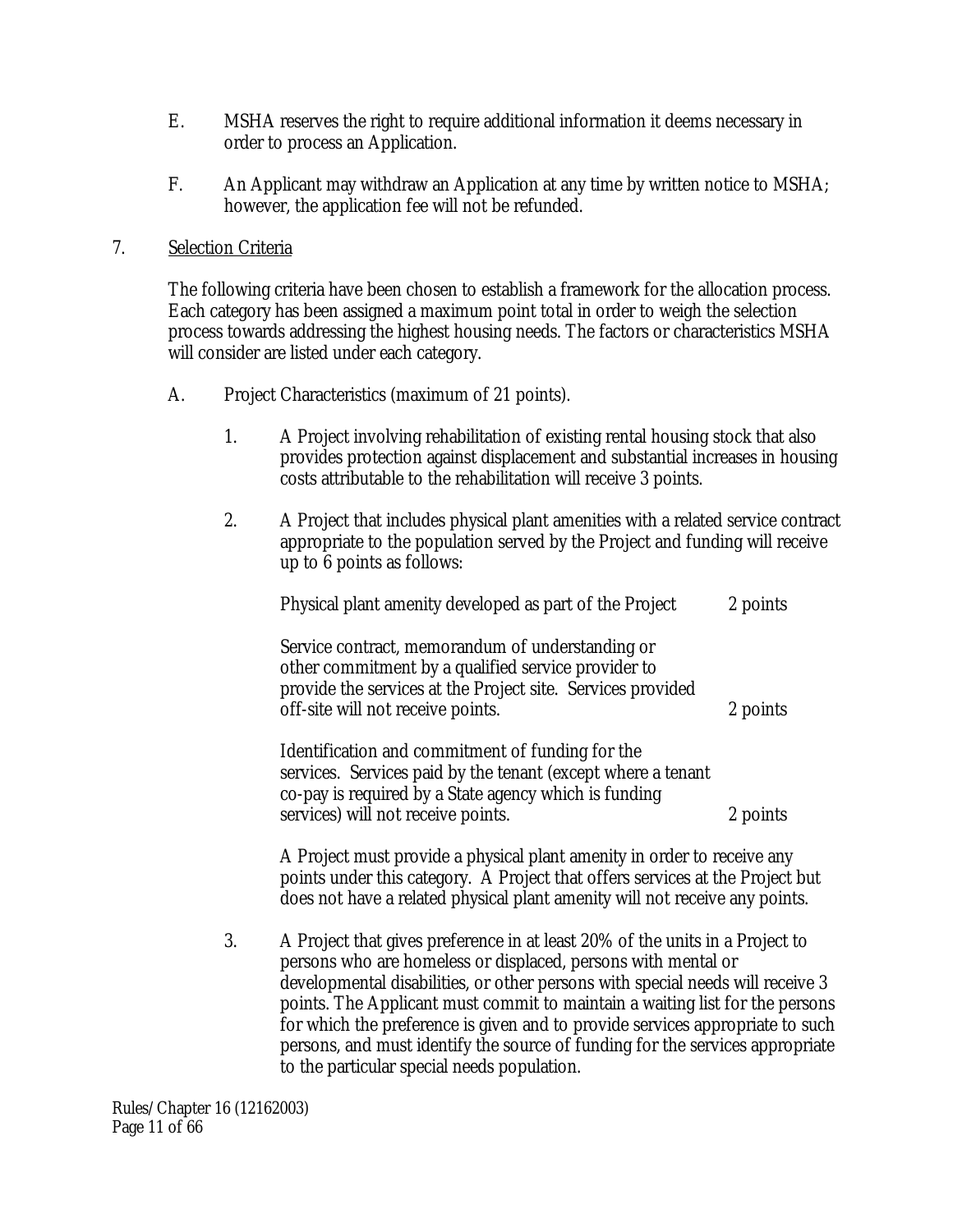- 4. A family Project with a minimum of 50% of the low income units as 2 or more bedroom apartments, at least 30% of which low-income units are 3 or more bedroom apartments, will receive 6 points.
- 5. A Project that provides for low-income tenant ownership will receive 1 point. An Applicant shall not transfer ownership of the Project to the tenants until the affordability period required in Section 6.B. of this Rule has expired.
- 6. A Project will receive 1 point if the intended use of the Project is allowed within the municipal zoning district in which the Project will be located. The Applicant must submit evidence thereof from the appropriate municipal official or body with its Application.
- 7. A Project that has a letter from the State Planning Office supporting the Project as promoting the principles of smart growth and minimizing the effects of sprawl will receive 1 point. The Applicant must submit the letter of support with its Application.
- B. Leveraged Funds (maximum of 13 points).

An Applicant that proposes to leverage funds for a Project from a source other than MSHA will receive up to 13 points.

1. Up to 8 points will be awarded to a Project that has a commitment(s) of below market funding from a source other than MSHA. Tax credit equity, service and operating funds, rental assistance, and donations or below market purchases of land and buildings are not eligible sources of below market funding under this category. The Applicant must submit evidence of the commitment of below market funding with its Application. The commitment must include the terms of the below market funding, including without limitation, the interest rate, the amortization period, the loan term and security required, if any. Letters of interest, letters of intent and term sheets are not sufficient commitments.

Eligible below market funding will be compared to similarly structured market loans and a present value or net present value calculation will be used to determine the amount of subsidy. Projects will be ranked from highest to lowest and points will be awarded according to the amount of subsidy committed compared to other Projects. A Project must have a minimum of \$25,000 in eligible subsidy to be eligible for any points under this category.

2. A Project, which consists or will consist of donated land and/or building(s) or land and/or building(s) purchased at a nominal price will receive 2 points. The Applicant must submit evidence of the donation or purchase for a nominal fee with its Application.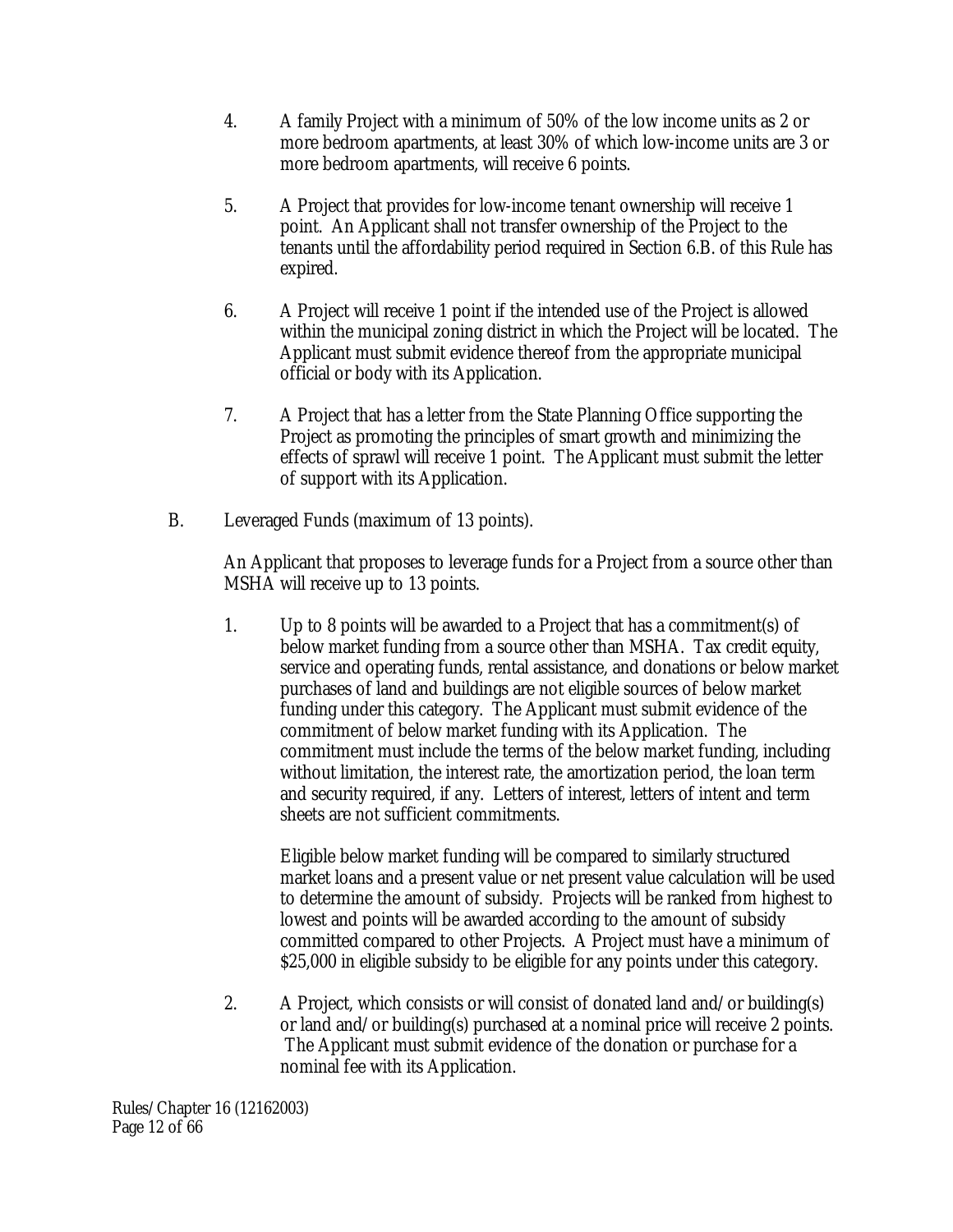3. Up to 3 points will be awarded based on the percentage of Developer Fee left as a source of funds for the Project:

No Developer Fee loan will receive 0 points

 $\leq$  25% Developer Fee loan will receive 1 point

> 25% Developer Fee loan will receive 3 points

Alternatively, the maximum 3 points will be awarded if the Developer Fee recognized and charged to the Project is < 75% of the maximum allowable Developer Fee as described in Section 8.E. of this Rule.

- C. Creation of Affordability for Lowest Income Tenants (maximum of 30 points).
	- 1. 30 points will be awarded for a pledge of 60% or more of the total units in a Project to persons with income at or below 50% of Area Median Income.
	- 2. Applicants that are also applying for financing for the Project from RHS will receive 30 points in this category for meeting the affordability of the applicable RHS program.

Applications for any Set-aside in Section 4 of this Rule must maximize points in this category to be eligible for the Set-aside.

- D. Project Location (maximum of 20 points).
	- 1. Projects proposed in a VERY HIGH Need Market Area as determined by MSHA will receive 15 points, projects proposed in a HIGH Need Market Area as determined by MSHA will receive 10 points, and projects proposed in a MEDIUM Need Market Area as determined by MSHA will receive 5 points.
		- a. Statewide Subsidized Housing Ranks for Applicants Not Applying under the SRO Housing and Housing for the Homeless Set-aside:

| <b>Labor Markets</b>  | <b>Seniors</b><br><b>Statewide</b><br>Ranking | <b>Families</b><br><b>Statewide</b><br>Ranking |
|-----------------------|-----------------------------------------------|------------------------------------------------|
| Augusta               | high                                          | high                                           |
| <b>Bangor</b>         | very high                                     | very high                                      |
| <b>Bath-Brunswick</b> | very high                                     | high                                           |
| <b>Belfast</b>        | medium                                        | very high                                      |
| <b>Biddeford</b>      | very high                                     | very high                                      |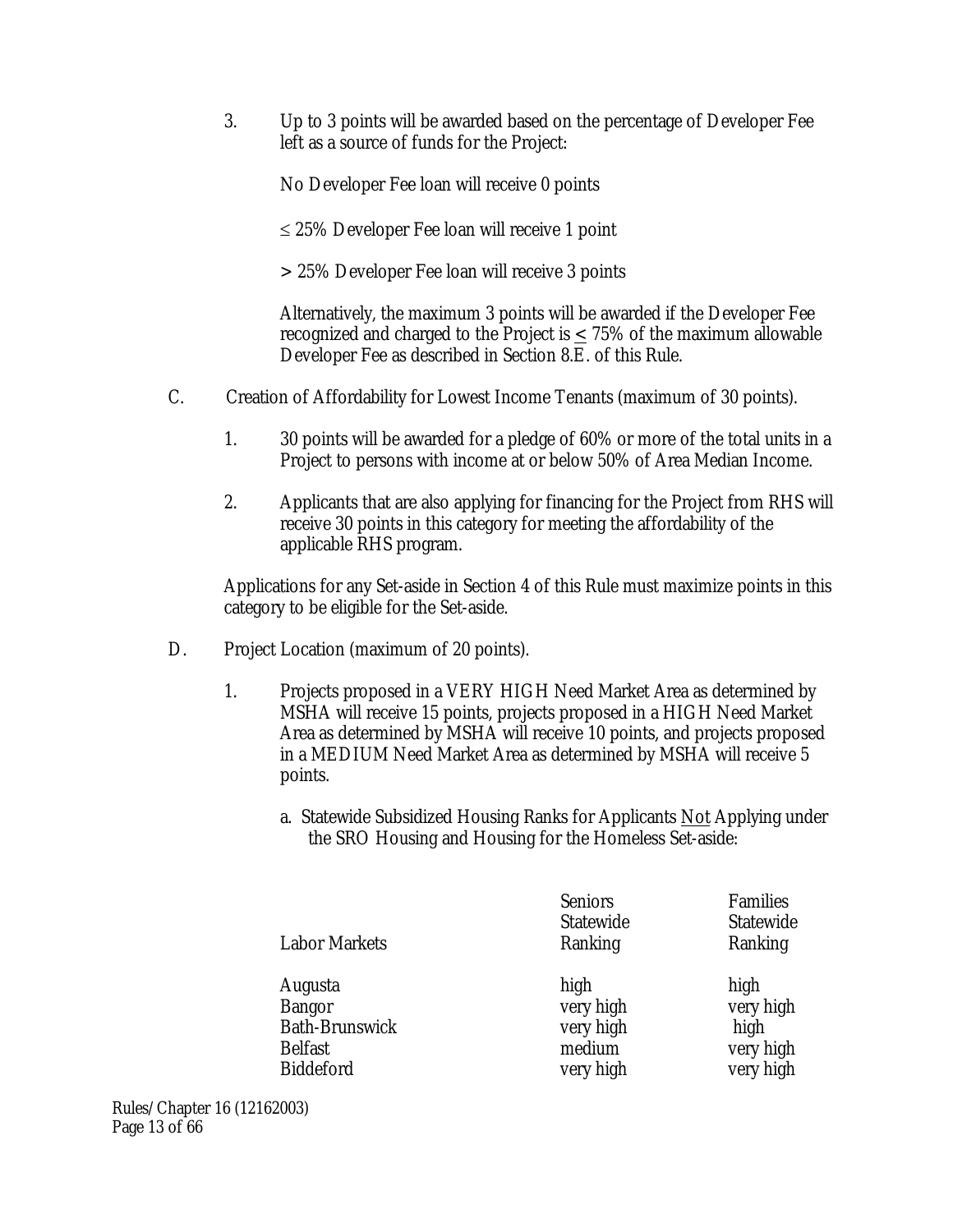| <b>Boothbay Harbor</b>       | medium    | medium    |
|------------------------------|-----------|-----------|
| <b>Bucksport</b>             | medium    | low       |
| Calais                       | low       | low       |
| Dexter-Pittsfield            | medium    | medium    |
| Dover-Foxcroft               | low       | low       |
| <b>Ellsworth-Bar Harbor</b>  | high      | very high |
| Farmington                   | medium    | medium    |
| <b>Fort Kent</b>             | low       | low       |
| Greenville                   | low       | low       |
| Houlton                      | medium    | low       |
| Jonesport-Milbridge          | low       | medium    |
| <b>Kittery-York</b>          | very high | very high |
| Lewiston-Auburn              | high      | high      |
| Lincoln-Howland              | medium    | medium    |
| <b>Machias-Eastport</b>      | low       | medium    |
| Madawaska                    | low       | low       |
| Millinocket-East Millinocket | low       | low       |
| Norway-Paris                 | medium    | medium    |
| <b>Outer-Bangor</b>          | low       | high      |
| <b>Patten-Island Falls</b>   | low       | low       |
| Portland                     | very high | very high |
| Presque Isle-Caribou         | medium    | low       |
| Rockland                     | high      | high      |
| Rumford                      | medium    | medium    |
| Sanford                      | very high | high      |
| Sebago Lakes                 | high      | medium    |
| Skowhegan                    | medium    | medium    |
| Stonington                   | medium    | medium    |
| Van Buren                    | low       | low       |
| <b>Waterville</b>            | high      | medium    |
|                              |           |           |

b. SRO Housing and Housing for the Homeless Set-Aside Housing Ranks:

| Region                                                                                                                                                                                 | Ranking                                                                                  |
|----------------------------------------------------------------------------------------------------------------------------------------------------------------------------------------|------------------------------------------------------------------------------------------|
| Augusta<br><b>Bangor</b><br><b>Bath-Brunswick</b><br><b>Belfast</b><br><b>Biddeford</b><br><b>Boothbay Harbor</b><br><b>Bucksport</b><br>Calais<br>Dexter-Pittsfield<br>Dover-Foxcroft | high<br>very high<br>high<br>medium<br>high<br>low<br>low<br>low<br>low<br>low<br>medium |
| Ellsworth-Bar Harbor<br>32003)                                                                                                                                                         |                                                                                          |

Rules/Chapter 16 (12162003) Page 14 of 66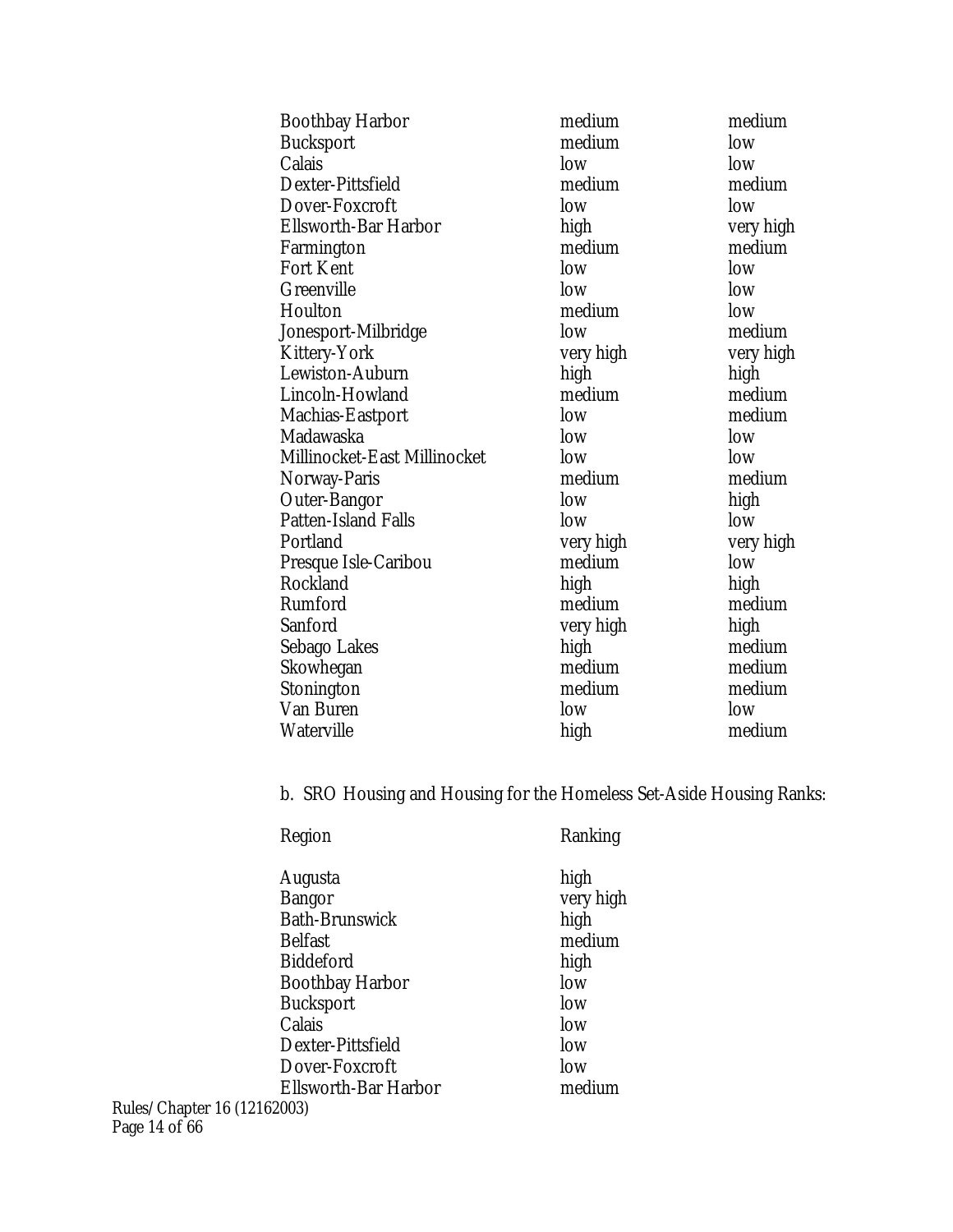| Farmington                   | low       |
|------------------------------|-----------|
| Fort Kent                    | low       |
| Greenville                   | low       |
| Houlton                      | low       |
| Jonesport-Milbridge          | low       |
| Kittery-York                 | high      |
| <b>Lewiston-Auburn</b>       | high      |
| Lincoln-Howland              | low       |
| Machias-Eastport             | medium    |
| Madawaska                    | low       |
| Millinocket-East Millinocket | low       |
| Norway-Paris                 | low       |
| <b>Outer-Bangor</b>          | low       |
| <b>Patten-Island Falls</b>   | low       |
| Portland                     | very high |
| Presque Isle-Caribou         | medium    |
| Rockland                     | medium    |
| Rumford                      | high      |
| Sanford                      | high      |
| Sebago Lakes                 | low       |
| Skowhegan                    | medium    |
| Stonington                   | low       |
| Van Buren                    | low       |
| Waterville                   | medium    |
|                              |           |

- c. Native American tribal lands are considered a Very High Need Market Area regardless of the targeted population or participation in a Set-aside in Section 4 of this Rule.
- d. Applicants who wish to contest a housing rank may submit data relative to housing needs from the area in which the Project is proposed. MSHA will then determine, in its sole discretion, whether this data affects the housing rank of the jurisdiction.
- 2. A Project that is part of a community revitalization plan will receive 3 points. To receive points, an Applicant must submit either (a) evidence of being an Enterprise Community or (b) a copy of the community revitalization plan adopted by the municipality or tribal government referencing the area in which the Project will be located and evidence of official adoption of the plan by the municipality or tribal government with its Application. Projects that are part of a community revitalization plan and are located in a Qualified Census Tract will be given preference over such Projects that are not located in a Qualified Census Tract.
- 3. Projects that demonstrate preferential treatment for low income tenants whose names are on a public housing or Section 8 waiting list will receive 2 points.

Rules/Chapter 16 (12162003) Page 15 of 66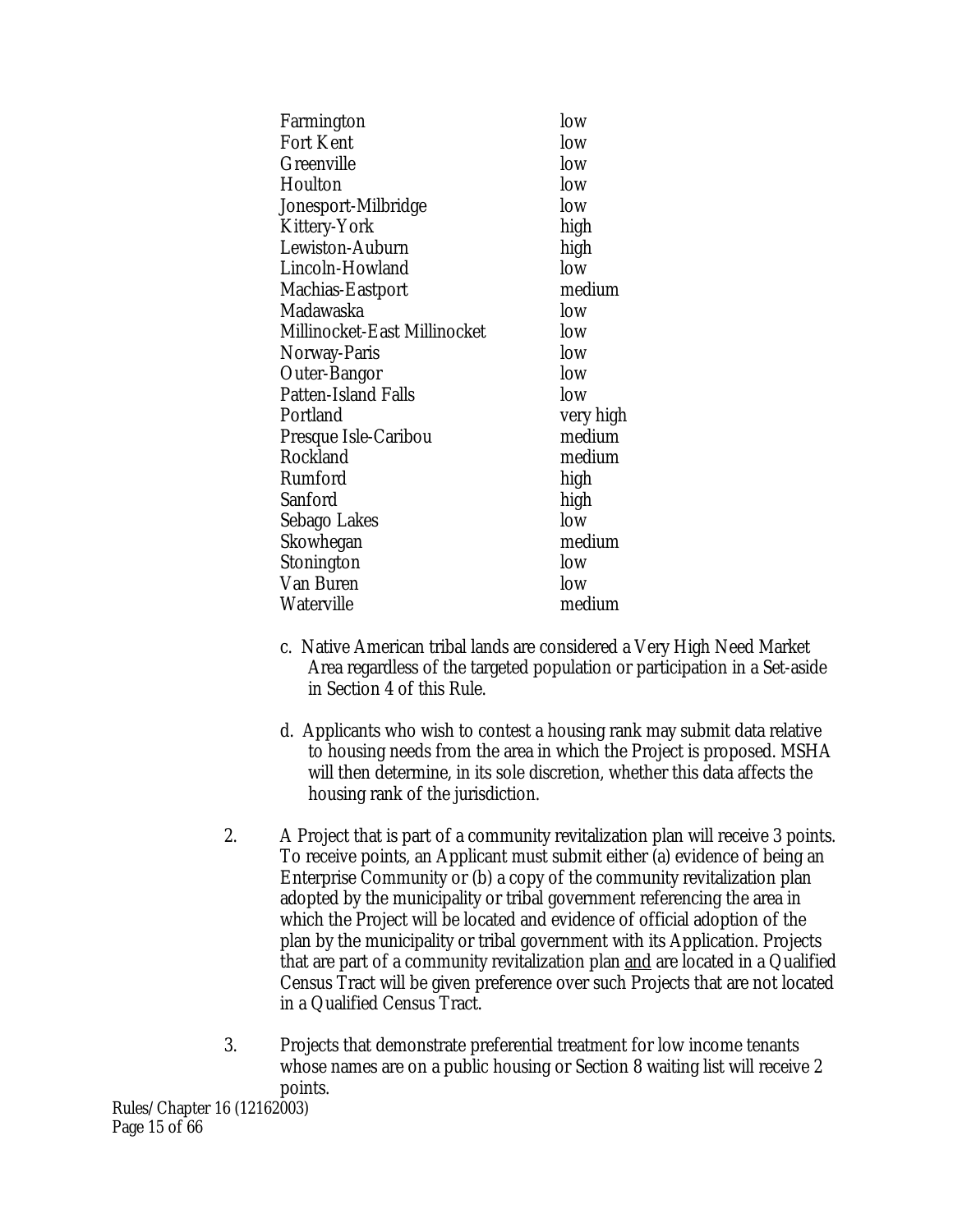- E. Sponsor Characteristics (maximum of 8 points).
	- 1. Applicants, or any principal thereof, who have had prior experience with MSHA and have not been declared in default by MSHA in the last five (5) years, or who have successfully developed Qualified Low-Income Housing Projects in other states will receive 3 points.
	- 2. Applicants, or any principal thereof, who have not been issued an IRS Form 8823 by MSHA or have not been a principal of any other entity that has been issued an IRS Form 8823 by MSHA in the last three (3) years will receive 2 points.
	- 3. An Applicant will receive 1 point if a nonprofit organization has an ownership interest in the Project and the nonprofit organization satisfies the following requirements:
		- a. The Internal Revenue Service has determined that the nonprofit organization is an organization described in Section 501(c)(3) or 501(c)(4) of the Code and is exempt from taxation under Section 501(a) of the Code;
		- b. The nonprofit organization must be duly organized and existing or authorized to do business under the laws of the State of Maine and must be in good standing in its state of incorporation (if not the State of Maine) and the State of Maine;
		- c. The nonprofit organization must be engaged in and have as one of its charitable purposes the fostering and development of low-income housing;
		- d. The nonprofit organization is not affiliated with or controlled by any for-profit entity;
		- e. The nonprofit organization must have a general partner interest in the owner of the Project and be the managing general partner of the Project;
		- f. A for-profit corporation will be deemed to satisfy the requirements of this criterion if 100% of the stock of the corporation is held by one or more Qualified Nonprofit Organizations at all times during the period such corporation is in existence in accordance with Section  $42(h)(5)(D)$  of the Code.
		- g. A nonprofit corporation will be deemed to satisfy the requirements of this criterion if 100% of the members of the corporation are nonprofit organizations that satisfy the requirements in

Rules/Chapter 16 (12162003) Page 16 of 66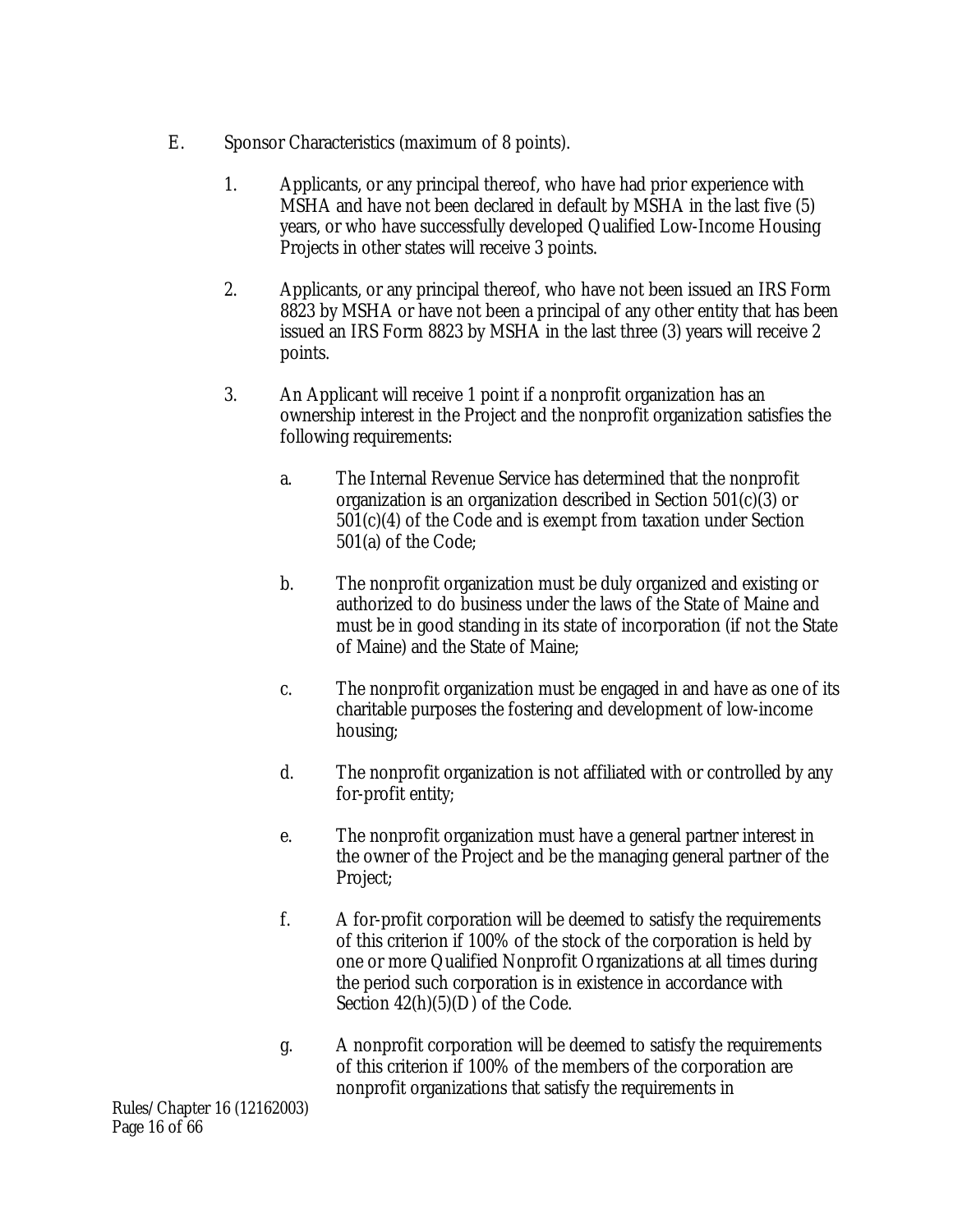subparagraphs (a) – (e) above at all times during the period the nonprofit corporation has an ownership interest in the Project.

An Applicant must submit evidence that a nonprofit organization, which satisfies the requirements in subparagraphs  $(a) - (e)$  above, will own an interest and participate in the Project with its Application.

4. Projects that will be managed by a management company with a) low income housing tax credit training and b) a minimum of three (3) years of successfully managing a Qualified Low-Income Housing Project will receive 2 points. Applicants must submit a binding commitment from the management company to manage the Project and a certificate(s) or other evidence satisfactory to MSHA of the management company's low income housing tax credit training and experience with its Application.

## 8. Project Evaluation

- A. Once a Project is selected, MSHA will determine the amount of Credit to be reserved. The amount requested in the Application will be the basis on which MSHA will determine the actual reservation, but the amount reserved will not necessarily equal the amount requested. The calculation of the amount of Credit will be based on the Applicable Percentage for the month in which the calculation is made unless there has been a qualified irrevocable election of the Applicable Percentage for a prior month.
- B. The amount of Credit reserved for a Project cannot exceed the lesser of the amount the Project is eligible for under the Code or the amount MSHA determines is necessary for the financial feasibility of the Project and its viability as a Qualified Low-income Housing Project throughout the Credit Period. The evaluation process will be extensive and will require Applicants to provide significant amounts of financial information and Project detail. In making this determination, MSHA will consider:
	- 1. The sources and use of funds and the total financing planned for the Project, including the reasonableness of development costs and operating expenditures;
	- 2. Any proceeds or receipts expected to be generated by reason of tax benefits; and
	- 3. The percentage of the housing credit dollar amount used for Project costs other than Intermediary Costs.

These factors will not be applied so as to impede the development of Projects in hard-to-develop areas.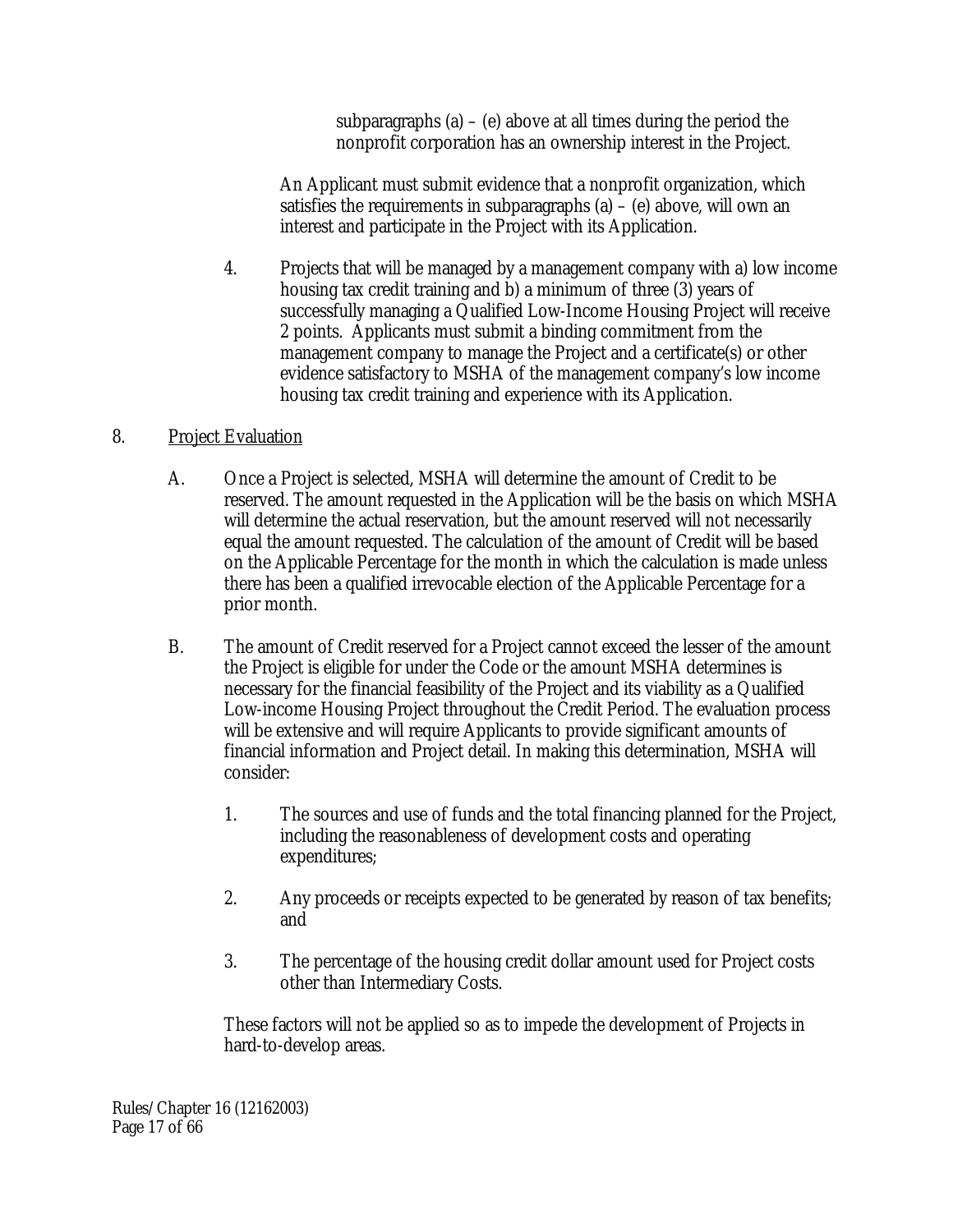- C. In order to arrive at the amount of Credit dollars to be reserved for a Project, MSHA must identify the equity gap between development sources and uses which the Credit is designed to fill. In order to fulfill its statutory responsibility to allocate only the amount of Credit necessary for the financial feasibility of a Project and its viability throughout the Credit Period, MSHA reserves the right to limit recognition of Intermediary Costs, re-characterize Project sources and uses and make reasonable assumptions on projected revenues and expenses in the process of calculating the amount of Credit to be reserved or allocated to a Project. When applicable, MSHA will also take into consideration any restrictions imposed by federal laws and regulations imposing limitations on the combining of the Credit with other federal subsidies ("subsidy layering" guidelines).
- D. In order to fully evaluate the proposal's need for Credit, the expectation exists that availability of the Credit is a necessary incentive for the developer to undertake completion of the Project. Extreme caution should be taken to avoid incurring construction costs prior to the receipt of a reservation of Credit. MSHA reserves the right to cease processing any Application which has incurred construction costs prior to applying for Credit.

In cases providing significant public purpose, when construction costs have been incurred prior to MSHA's decision to select any Application, developers should be prepared to demonstrate why the absence of Credit presents a serious risk to the overall viability and operation of the Project.

E. MSHA will limit recognition of Developer Fees. The standard fee, regardless of whether costs used to calculate the fee include compensation paid to consultants, will be based on all aspects of Project development including, without limitation, creation of the Project concept, identification and acquisition of the Project site, obtaining construction and permanent financing, obtaining necessary subsidies, negotiation of syndication of investment interests in the Project, obtaining all necessary regulatory approvals, construction and marketing. Fees paid to consultants do not include fees for professional services such as those for environmental assessments, rental market studies, soil tests, and water tests. Reserves, in the form of cash, expected to return to the developer from the Project in two or fewer years will be included in the Developer Fee calculation.

The standard Developer Fee to be recognized for purposes of calculating the Credit must separately identify two components: (1) overhead and (2) profit. Together these two components will not exceed an amount equal to 15% of the Housing Development Costs, plus 10% of the costs of acquisition of land, existing buildings and equipment, all determined without regard to Developer Fees.

The level of risk associated with developing the Project will be considered when determining whether the recognized fee should exceed the standard. In extenuating circumstances, as determined by MSHA, the maximum recognized fee may equal up to 20% of the Housing Development Costs plus 15% of the costs of acquisition of land, existing buildings and equipment, all determined without regard to Developer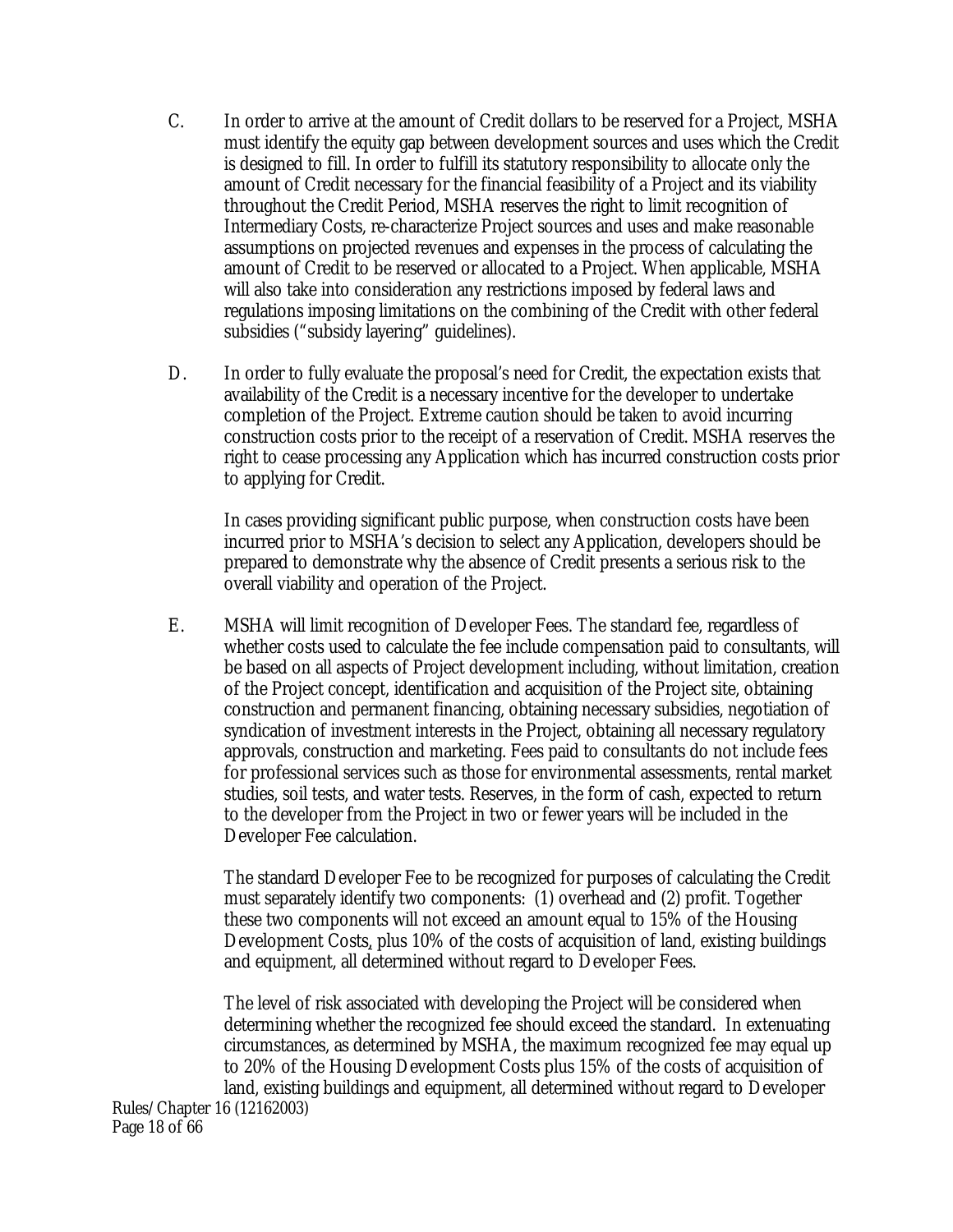Fees and without regard to Section 42(d)(5)(C) of the Code. Extenuating circumstances might include a difficult local approval process, the overall size of a Project to be undertaken, renovations qualifying for historic tax credits, contribution of Developer Fees to the Project in the form of reserves or equity loans or demonstration that other sources of subsidy are not available.

F. In reviewing Intermediary Costs, MSHA will limit recognition of certain general contractor costs. Regardless of the geographic location of the Project, the standards for general contractor overhead, general requirements and profit will be an amount not greater than 16% of the Total Construction Cost, within the following ranges:

| Overhead                    | up to 2% of Total Construction Cost |
|-----------------------------|-------------------------------------|
| <b>General Requirements</b> | up to 8% of Total Construction Cost |
| Profit                      | up to 6% of Total Construction Cost |

- G. In reviewing Project costs MSHA will consider the reasonableness of the per unit Total Development Cost. However, the following standards will not automatically be used as a limit when calculating the amount of Credit for which the Project is eligible. Each Project will first be compared with historical data for similar Qualified Low-income Housing Projects, i.e. size, location, funding source, etc. Costs will be evaluated against industry cost standards. Consideration will be allowed for costs associated with tenant service and common area spaces. Otherwise, the per unit cost recognized for Credit allocations should not exceed the HUD 221(d)(3) per unit limits established for the State. MSHA will require additional documentation if MSHA feels the proposed costs are not comparable or reasonable.
- H. The evaluation of each Project to determine the amount of Credit dollars for which it is eligible will be performed as of each of the following dates:
	- 1. The Application.
	- 2. The allocation of Credit.
	- 3. The date each Qualified Low-income Building is placed in service.

Prior to each determination, the Applicant shall certify to MSHA the full extent of all Federal, State and local subsidies which apply with respect to the Qualified Lowincome Housing Project and provide such other information MSHA deems necessary in order to complete its evaluation.

I. PURSUANT TO FEDERAL LAW, ANY DETERMINATION MADE BY MSHA HEREUNDER SHALL NOT BE CONSTRUED TO BE A REPRESENTATION OR WARRANTY AS TO THE FEASIBILITY OR VIABILITY OF ANY PROJECT AND MAY NOT BE RELIED UPON AS A REPRESENTATION OR WARRANTY BY ANY PARTY.

Rules/Chapter 16 (12162003) Page 19 of 66 9. Reservation of Credit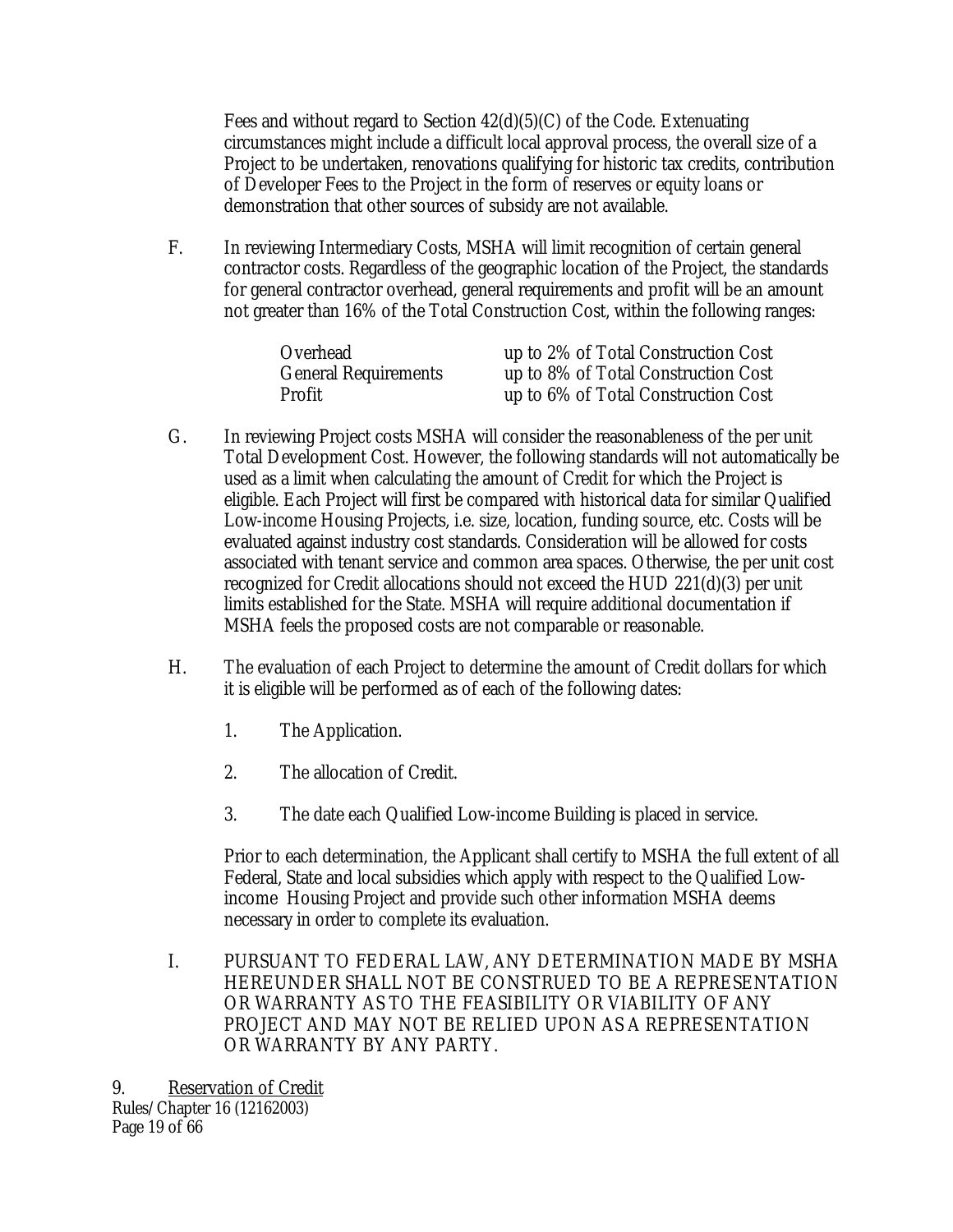- A. Applicants will receive a Notice to Proceed indicating that an evaluation pursuant to Section 8 of this Rule will be undertaken. At the completion of the evaluation, the Authority will issue conditional reservations of Credit. The amount of Credit dollars reserved for a Project shall be the amount determined by MSHA pursuant to Section 8 of this Rule.
- B. Conditions contained in a conditional reservation will be performance-based, taking into consideration the specific circumstances of each Project and may include, without limitation:
	- 1. Payment of a Credit reservation fee equal to 3% of the amount of the reservation at the time of reservation.
	- 2. Deadline for final working drawings and specifications.
	- 3. Deadline for loan closing(s).
	- 4. Deadline for receipt of information necessary for MSHA to make its determination on allocation or carryover allocation of Credit.
	- 5. Prohibition against amendments or changes as set forth in Section 5.I. of this Rule.
	- 6. Termination date.
- C. When reservations of the Credit have been issued in an amount equal to the applicable State Ceiling, standby reservations may be issued in the same manner as described in Section 9.A. of this Rule. Applicants receiving standby reservations will only be allowed to proceed if a sufficient amount of the applicable State Ceiling becomes available through lapsed or withdrawn reservations, the return of Credits or receipt of Credits from the national repooling of unused housing Credit allocations.
- D. An Applicant may cancel or withdraw a reservation by submitting written notice thereof to MSHA.
- E. Reservations and standby reservations of Credit from the State Ceiling for a particular calendar year which are in effect on December 31 of that calendar year may be converted to reservations of Credit from the State Ceiling for the following year upon mutual agreement of the parties.
- F. At the time of issuance of a reservation, and to the extent authorized by the Code, MSHA and the Applicant may enter into a Binding Agreement to fix the maximum Credit dollar amount to be allocated to each Qualified Low-income Building for which Credit has been requested. Any such Binding Agreement must satisfy the requirements of the Code and will contain the same performance-based conditions set forth in the Applicant's conditional reservation. The Applicant may also choose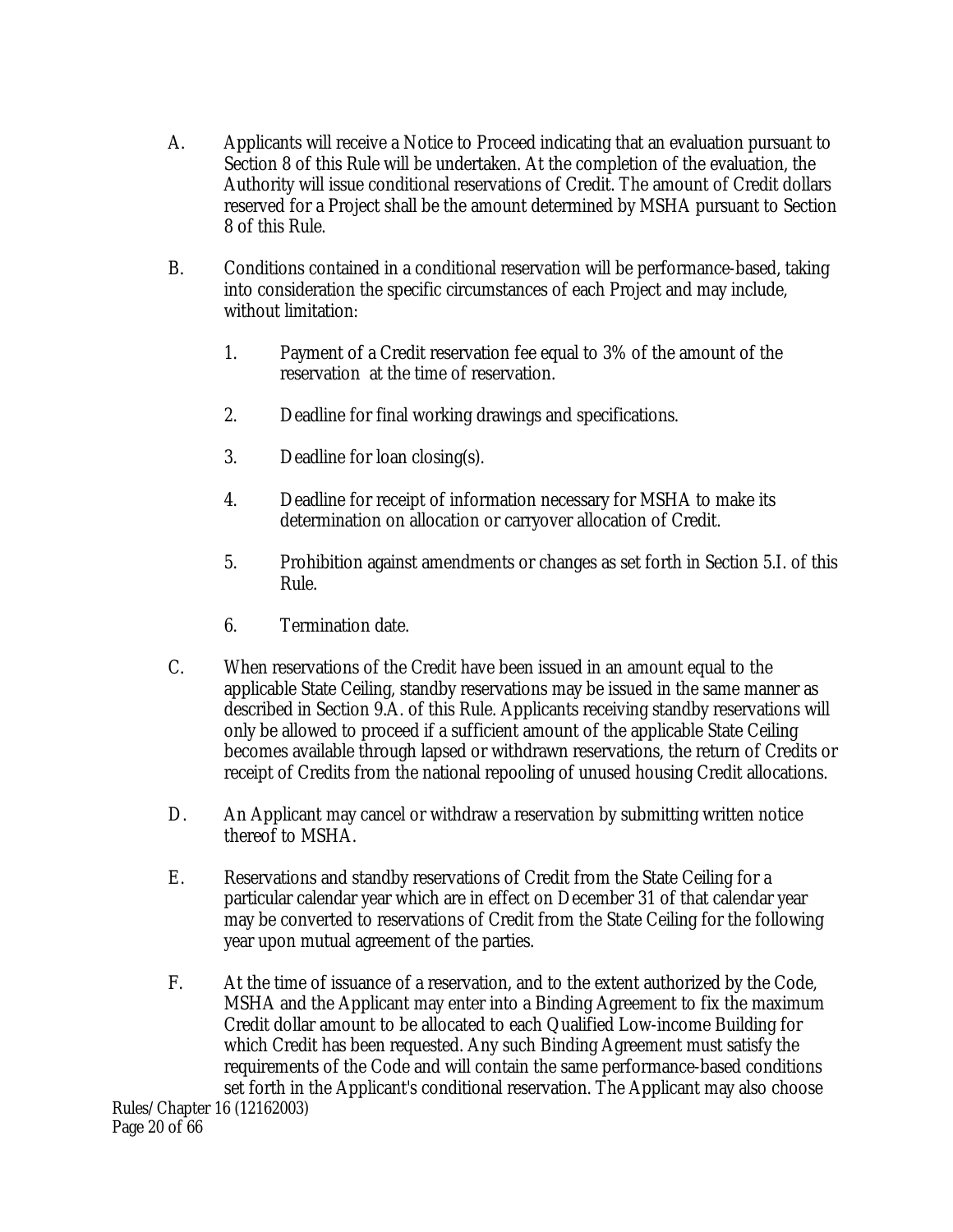either to fix the Applicable Percentage for each Qualified Low-income Building in the Project by irrevocably electing the percentage for the month in which the Applicant and MSHA enter into such Binding Agreement or to select the applicable percentage for the month the building is placed in service.

- G. Proposals facing increased Project development costs and, therefore, potentially qualifying for less than a substantial amount of additional Credit, may request additional Credit and not be subject to funding rounds. However, such requests will be subject to Credit availability and any decision to favor such requests will be at the sole discretion of MSHA.
- H. Prior to a reservation of Credit, an Applicant must demonstrate proficiency in the area of Credit compliance monitoring by completing a Credit compliance monitoring training approved by MSHA or receiving certification from a Credit trainer approved by MSHA.

# 10. Allocation of Credit

- A. Provided that an Applicant's Project is placed in service, within the meaning of the Code, in the calendar year for which a reservation of Credit has been issued and such reservation is still in effect, MSHA will allocate Credit to the Applicant, by issuance of IRS Form 8609 or such other form required by the IRS, after receipt of the following:
	- 1. A complete request for allocation of Credit, which must be in a form prescribed by MSHA and must include an audit report on the schedule of project costs prepared by an independent, third party certified public accountant.
	- 2. Certification of the total financing planned for the Project, all proceeds or receipts expected to be generated by reason of the Credit or other tax benefits, the total sources and uses of Project funds and the full extent of all Federal, state and local subsidies which apply or which the Applicant expects to apply with respect to the Project. In addition, the Applicant must identify all costs associated with the sale (i.e. commissions, due diligence, legal, accounting, reserves, etc.). This certification must include income, operating and development cost projections and methods for satisfying any deficits.
	- 3. An allocation fee as follows:

| Projects of up to 10 units   | $S$ 250 |
|------------------------------|---------|
| Projects of 11 to 23 units   | S 500   |
| Projects of 24 or more units | \$1,000 |

This paragraph does not apply to tax-exempt bond financed Projects described in Section 12 of this Rule.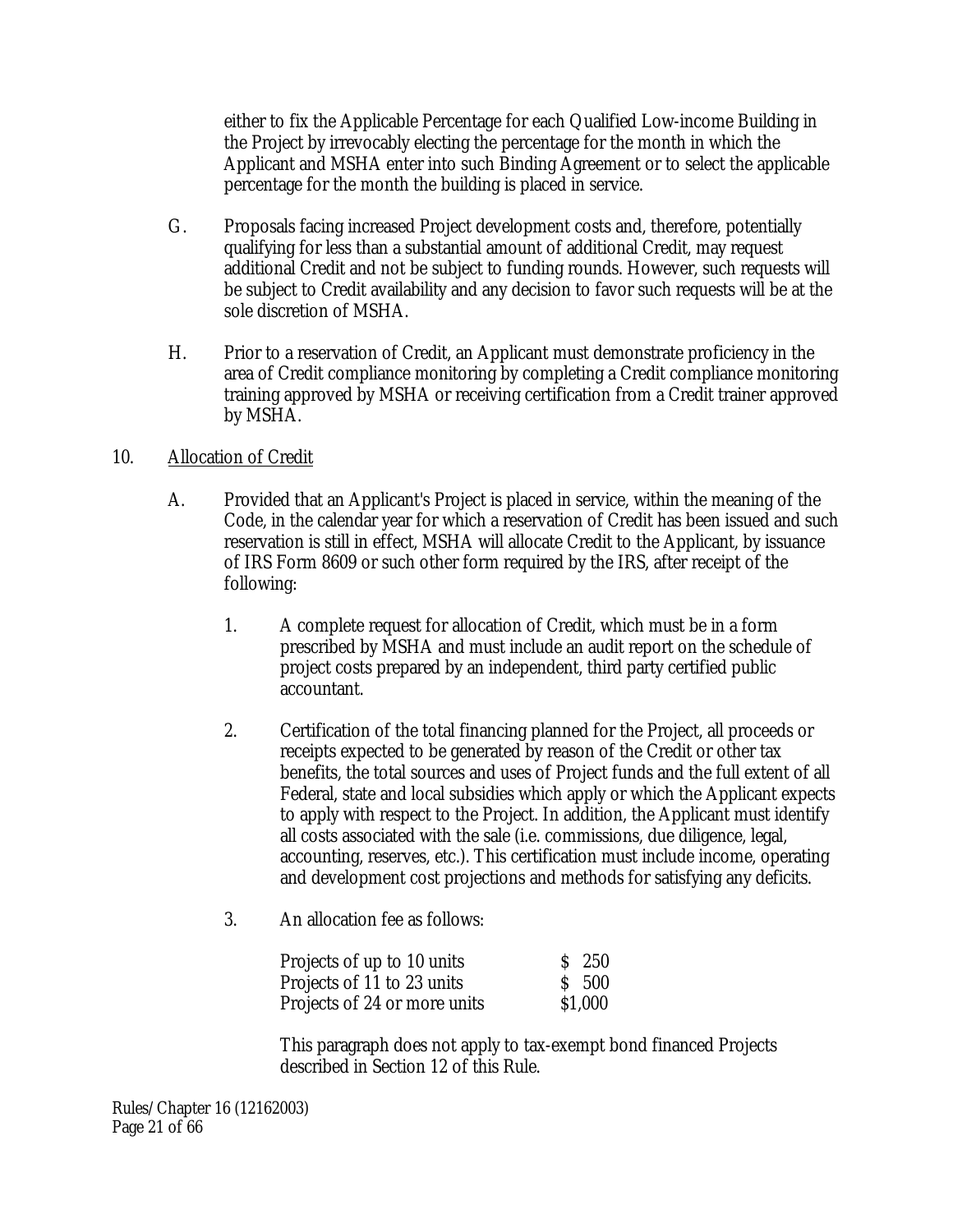4. A monitoring fee as follows:

An amount equal to \$250 per Credit eligible unit in the Project, not to exceed \$25,000 per Project.

- 5. A comprehensive market study of the housing needs of low-income persons in the area to be served by the Project. The study must be conducted at the Applicant's expense by a disinterested party acceptable to MSHA. The study must demonstrate the need and demand for the Project, including evaluation of the anticipated impact on similar housing opportunities in the area.
- B. The amount of Credit allocated on behalf of each Qualified Low-income Building shall be the lesser of:
	- 1. The maximum amount for which the Project is eligible under the Code, as determined by MSHA based on information provided by the Applicant;
	- 2. The amount determined by MSHA as the minimum amount necessary for the financial feasibility of the Project and its viability as a Qualified Lowincome Housing Project throughout the Credit Period; and
	- 3. The amount stated in the conditional reservation.
- C. An allocation made by MSHA will be effective only with respect to a Qualified Lowincome Building placed in service during the calendar year in which the allocation is made and only to the extent that the Internal Revenue Service gives effect to such allocation. CREDIT RECIPIENTS ARE RESPONSIBLE FOR TAKING ONLY THE AMOUNT OF CREDIT AUTHORIZED UNDER THE CODE AND RECOGNIZED BY THE INTERNAL REVENUE SERVICE AND NO RELIANCE MAY BE PLACED ON MSHA BY ANY PARTY FOR THIS DETERMINATION.

## 11. Carryover Allocation

- A. If the Project, or individual Qualified Low-income Building within the Project will not be placed in service, within the meaning of the Code, in the calendar year for which a reservation of Credit has been issued, MSHA may issue a carryover allocation to qualifying Applicants or choose to carry over the balance of the State Ceiling as provided in Section 4.A. of this Rule. In order to be considered for a carryover allocation, an Applicant must provide:
	- 1. A complete request for carryover allocation of Credit, which must be a in a form prescribed by MSHA and must include an audit report on the schedule of project costs prepared by an independent, third party certified public accountant.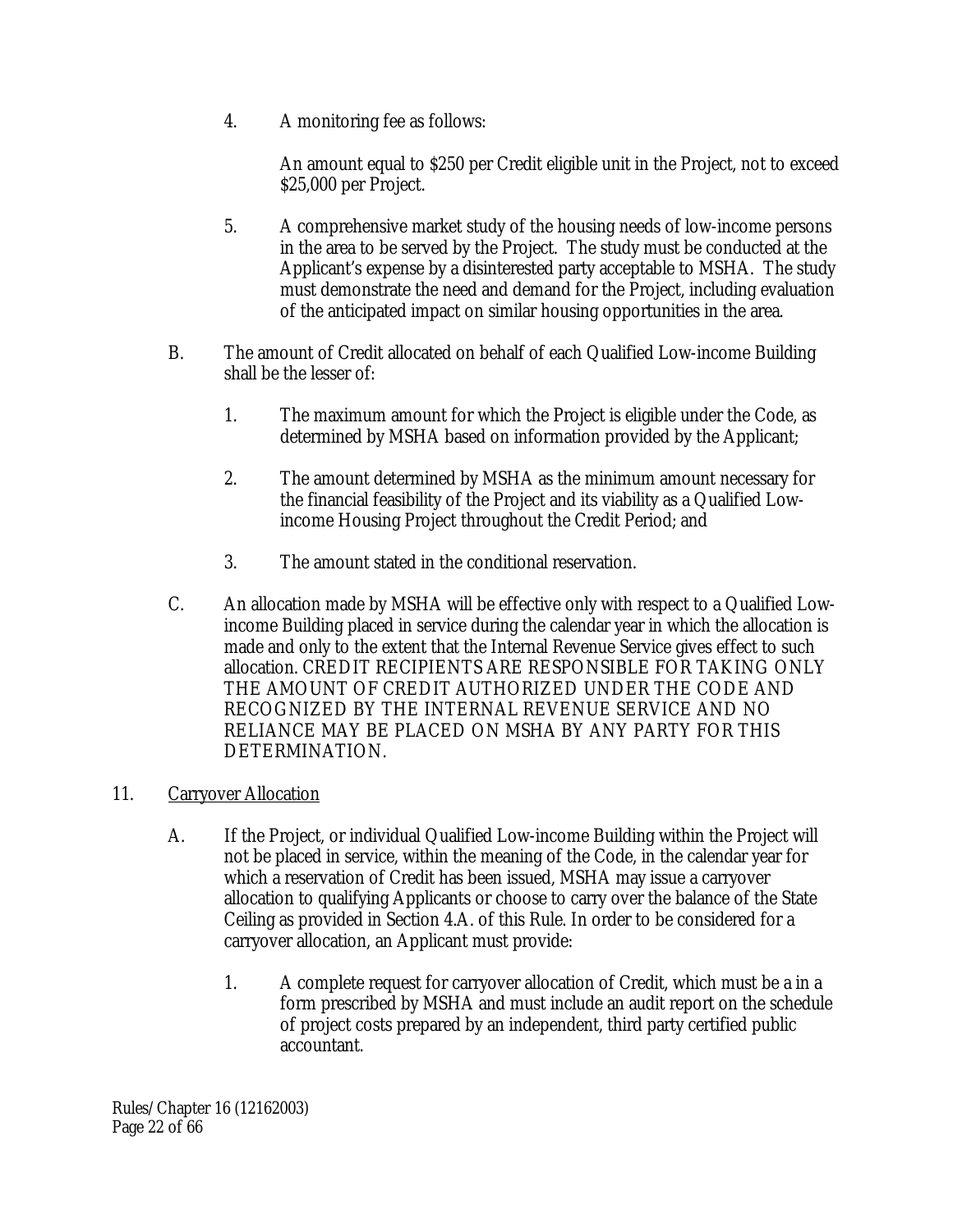- 2. Certification of the total financing planned for the Project, all proceeds or receipts expected to be generated by reason of the Credit or other tax benefits, the total sources and uses of Project funds and the full extent of all Federal, State and local subsidies which apply or which the Applicant expects to apply with respect to the Project. This certification must include income, operating and development cost projections and methods for satisfying any deficits.
- 3. Satisfactory evidence that the Applicant's basis in the Project at the end of the calendar year will exceed 10% of Applicant's reasonably expected basis in the Project at the end of the second calendar year following the calendar year in which the carryover allocation is made. Projects receiving a carryover allocation after June 30 of the credit year will have six (6) months from the date of the allocation to provide evidence that the Applicant's basis in the Project will exceed 10% of the Applicant's reasonably expected basis in the Project at the end of the second calendar year following the calendar year in which the carryover allocation is made. The entity satisfying the 10% basis test set forth in this subsection must be the same entity that receives the allocation of Credit.
- 4. Status report on the progress of development of the Project and the likelihood of the Project proceeding to completion.
- 5. An allocation fee as follows:

| Projects up to 10 units        | $S$ 250 |
|--------------------------------|---------|
| Projects with 11 to 23 units   | S 500   |
| Projects with 24 or more units | \$1,000 |

- 6. A comprehensive market study of the housing needs of low-income persons in the area to be served by the Project. The study must be conducted at the Applicant's expense by a disinterested party acceptable to MSHA. The study must demonstrate the need and demand for the Project, including evaluation of the anticipated impact on similar housing opportunities in the area.
- B. The amount of the carryover allocation for each Qualified Low-income Building shall be the lesser of:
	- 1. The maximum amount for which the Project is eligible under the Code, as determined by MSHA based on information provided by the Applicant;
	- 2. The amount determined by MSHA as the minimum amount necessary for the financial feasibility of the Project and its viability as a Qualified Lowincome Housing Project throughout the Credit Period; and
	- 3. The amount stated in the conditional reservation.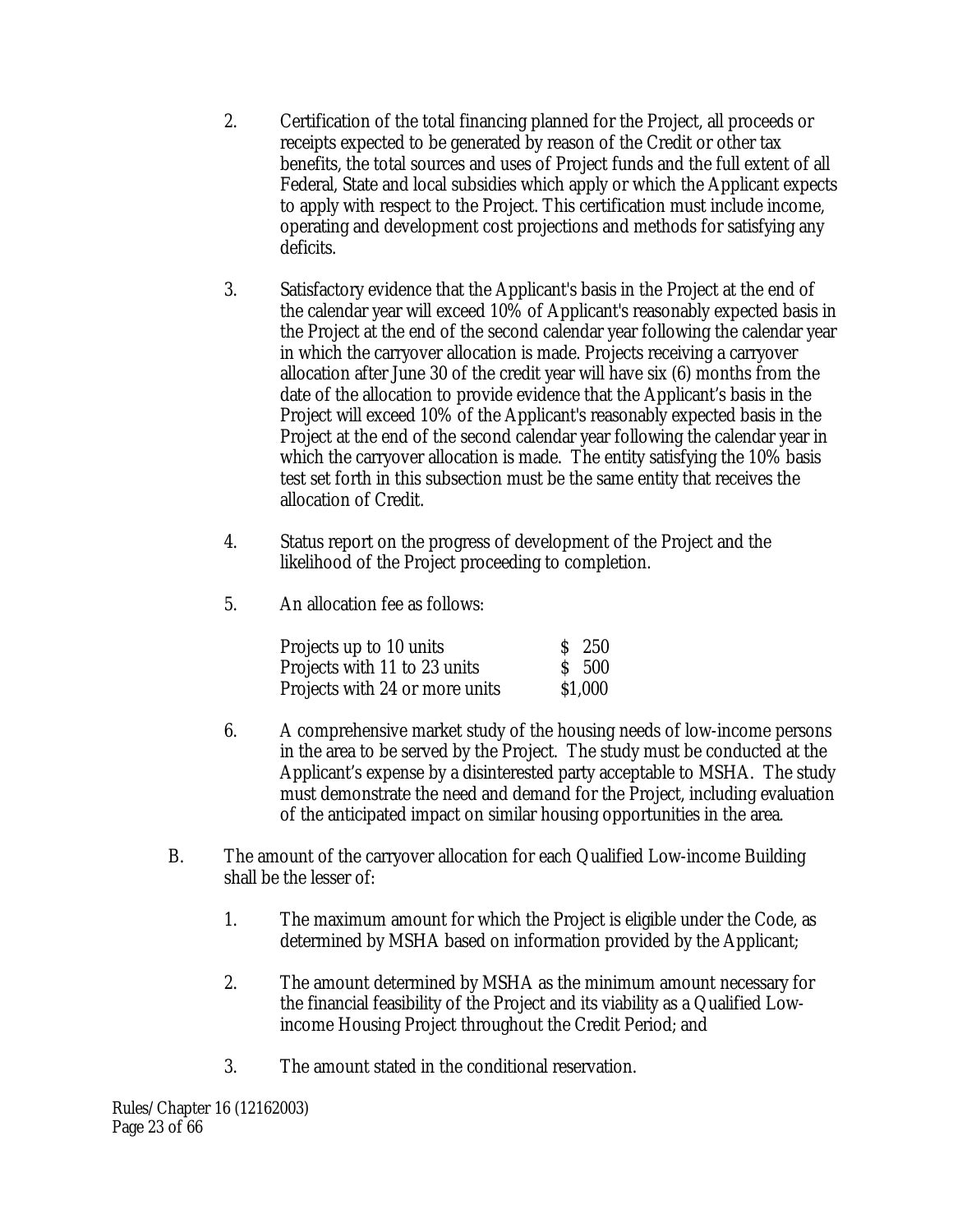- C. A carryover allocation made by MSHA will be effective only if the 10% basis test referred to in Section 11.A.3. of this Rule has been satisfied, the Qualified Lowincome Building is placed in service within two (2) years following the calendar year in which the allocation is made and only to the extent that the Internal Revenue Service gives effect to such allocation. CREDIT RECIPIENTS ARE RESPONSIBLE FOR TAKING ONLY THE AMOUNT OF CREDIT AUTHORIZED UNDER THE CODE AND RECOGNIZED BY THE INTERNAL REVENUE SERVICE AND NO RELIANCE MAY BE PLACED ON MSHA BY ANY PARTY FOR THIS DETERMINATION.
- D. In order to ensure maximum utilization of the Credit, MSHA may impose performance conditions on developers receiving carryover allocations and may terminate or cancel the allocation for failure to comply with such conditions.
- E. MSHA may, in its sole determination, convert a carryover allocation of Credit from the State Ceiling for a particular calendar year to a reservation of Credit from the State Ceiling for the year in which the carryover allocation is terminated or the following year subject to the requirements of this subsection. The carryover allocation must be rescinded by the mutual consent of MSHA and the Applicant. At the time the carryover allocation is rescinded, there shall not have been any changes in the Project design or financing which, in the sole determination of MSHA, would substantially affect the score that the Applicant received pursuant to the applicable selection criteria or result in a cost increase which would render the Project withdrawn pursuant to Section 5.H. of this Rule. There must be extenuating circumstances, which result in the Applicant's likely failure to meet the 10% basis test in Section 11.A.3. of this Rule or the likely failure of the Project to be placed in service within two (2) years following the year in which the allocation was made. If the Applicant has entered into a Binding Agreement and elected to lock the Applicable Percentage, then the Applicant is bound by the Applicable Percentage elected under the original Binding Agreement.
- F. Credit returned to MSHA as a result of the termination or cancellation of a carryover allocation prior to September 30 in a particular calendar year shall be added to the State Ceiling for the calendar year in which is returned. Credit returned as a result of a termination or cancellation of a carryover allocation after September 30 shall be added to the State Ceiling for the calendar year in which it is returned or the following year.
- G. MSHA may carry over the entire unallocated portion of the State Ceiling and deny all requests for Project-specific carryover allocations.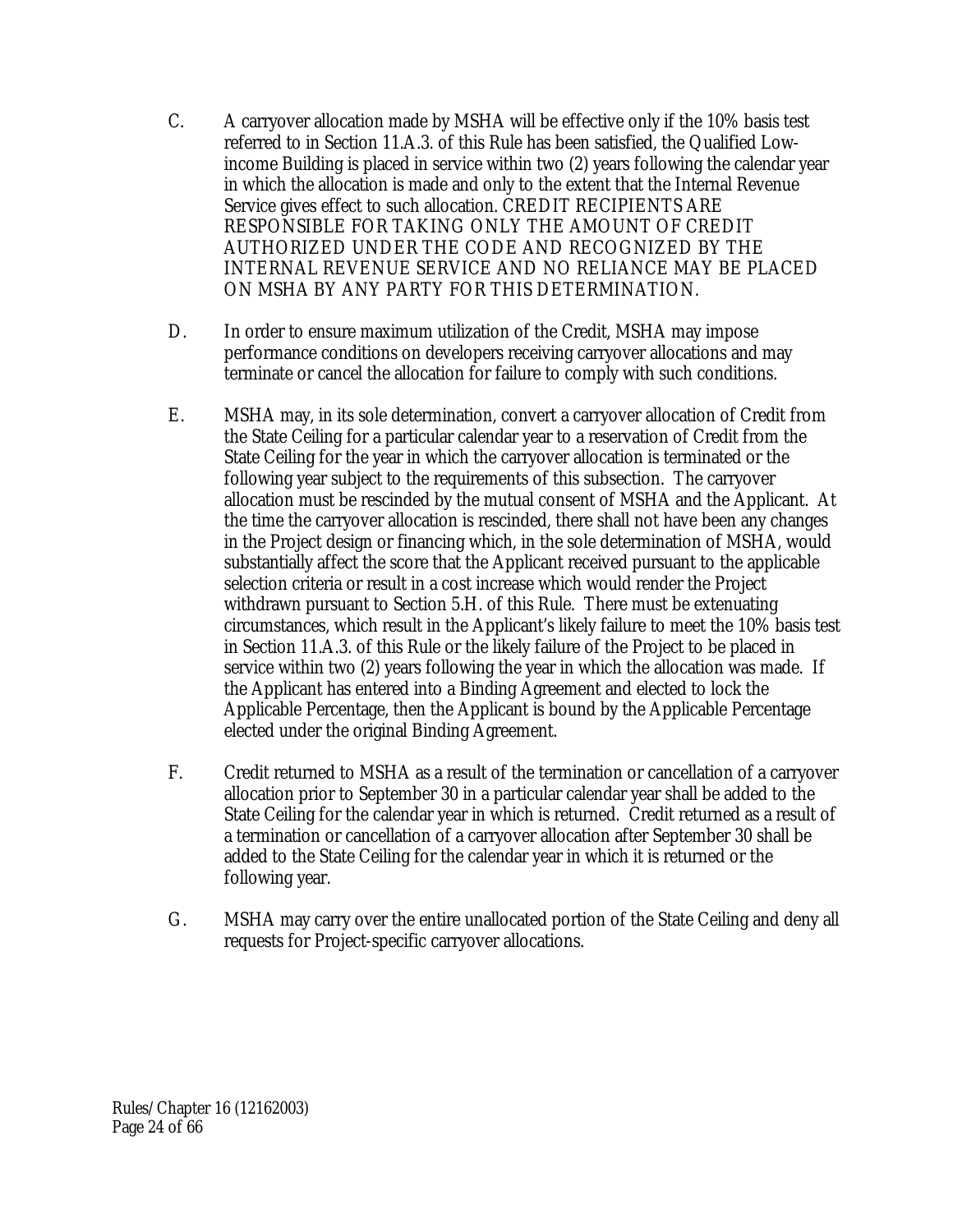# 12. Tax-Exempt Bond Financed Projects

- A. A Qualified Low-income Building which is financed with the proceeds of tax-exempt bonds subject to the State volume cap on such bonds qualifies for the Credit on the portion of the Eligible Basis of the building financed with such bond proceeds without an allocation from the State Ceiling. If 50% or more of the Eligible Basis of a Qualified Low-income Building is financed with the proceeds of tax-exempt bonds subject to the state volume cap on such bonds, all of the Eligible Basis of the building qualifies for the Credit without an allocation from the State Ceiling.
- B. Except as otherwise provided in the Code, Qualified Low-income Buildings financed with the proceeds of tax-exempt bonds subject to the state volume cap on such bonds which are placed in service after 1989, in order to qualify for the Credit without an allocation from the State Ceiling, must satisfy the requirements for application and allocation set forth in Sections 6 and 10 of this Rule (other than the requirement for issuance of a conditional reservation) and be evaluated by the issuer of the bonds according to the evaluation procedures set forth in Section 8 of this Rule to determine the proper amount of the Credit.
- C. Developers of properties financed with tax-exempt bonds and seeking Credit without an allocation from the State Ceiling may, to the extent the Project is not yet placed in service and is otherwise authorized by the Code, elect to fix the Applicable Percentage for each Qualified Low-income Building in the Project by irrevocably electing the percentage for the month in which the bonds are sold, as opposed to the Applicable Percentage for the month the building is placed in service. Such an election must be made on forms provided by MSHA and must be made by the fifth day of the month following the month in which the bonds are issued.
- D. Developers of properties seeking Credit without an allocation from the State Ceiling must request the issuance of an IRS Form 8609 for each Qualified Low-income Building in the year the Project is placed in service. Such request must be made on forms provided by MSHA. This request must also include an audit report on the schedule of project costs prepared by an independent, third party certified public accountant.
- E. MSHA will make tax-exempt financing available to Projects that are financed under the RHS 515 Program to enable the Projects to receive 4% Low-Income Housing Tax Credits without an allocation from the State Ceiling.
- F. Once MSHA has reviewed the Project in accordance with this Section 12 and deemed the Project eligible to receive Credit, a determination letter will be issued.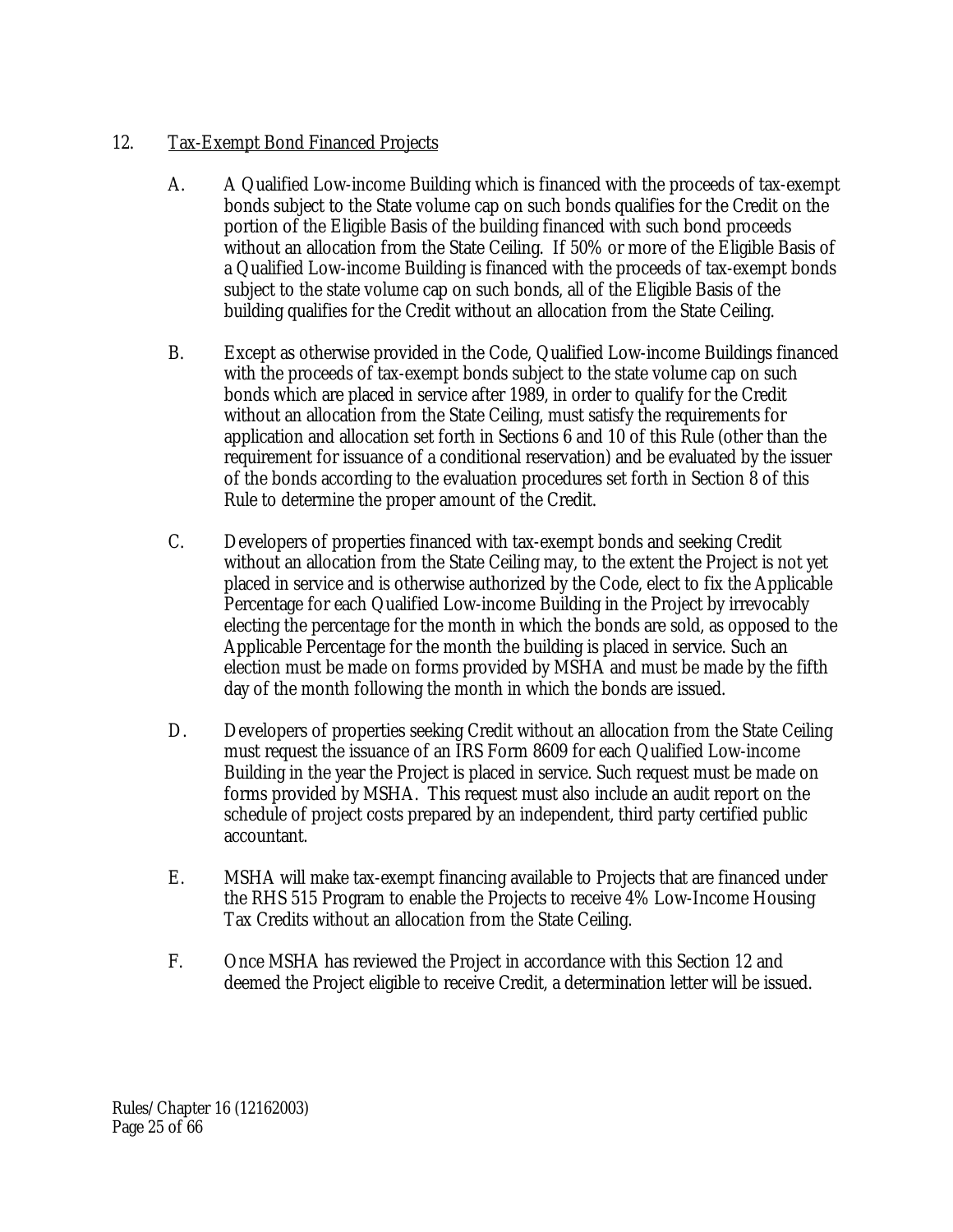## 13. Monitoring and Notification of Noncompliance

MSHA is required by Federal law to monitor Qualified Low-income Housing Projects for noncompliance with the provisions of Section 42 of the Code and to notify the Internal Revenue Service when it becomes aware of any such noncompliance. Compliance with the monitoring procedures is a requirement of the Extended Low-income Housing Commitment. MSHA reserves the right to impose a reasonable fee for the administrative burden resulting from this on-going monitoring requirement. Owners must comply with the following requirements:

- A. Recordkeeping and record retention. Owners must keep on file and available to MSHA upon request, records for each Qualified Low-income Building in the Qualified Low-income Housing Project, including without limitation, the following information.
	- 1. The total number of residential rental units in each Qualified Low-income Building (including the number of bedrooms and the size in square feet of each residential rental unit).
	- 2. The number of residential rental units in each Qualified Low-income Building that are designated low-income units.
	- 3. The rent charged on each residential rental unit in each Qualified Lowincome Building (including any utility allowances).
	- 4. The number of occupants in each low-income unit.
	- 5. The low-income unit vacancies in each Qualified Low-income Building and information that shows when, and to whom, the next available units were rented.
	- 6. The annual income certification of each low-income tenant per unit or a copy of the waiver from the annual income certification requirement which is available to 100% Credit eligible properties.
	- 7. Documentation to support each low-income tenant's income certification (for example, a copy of the tenant's federal income tax return, Forms W-2, or verifications of income from third parties such as employers or State agencies paying unemployment compensation). Tenant income is calculated in a manner consistent with the determination of annual income in accordance with Section 8 of the United States Housing Act of 1937, not in accordance with the determination of gross income for federal income tax liability. In the case of a tenant receiving Section 8 housing assistance payments, the documentation requirement is satisfied if the public housing authority provides a statement to the Owner declaring that the tenant's income does not exceed the applicable income limit under Section 42(g) of the Code.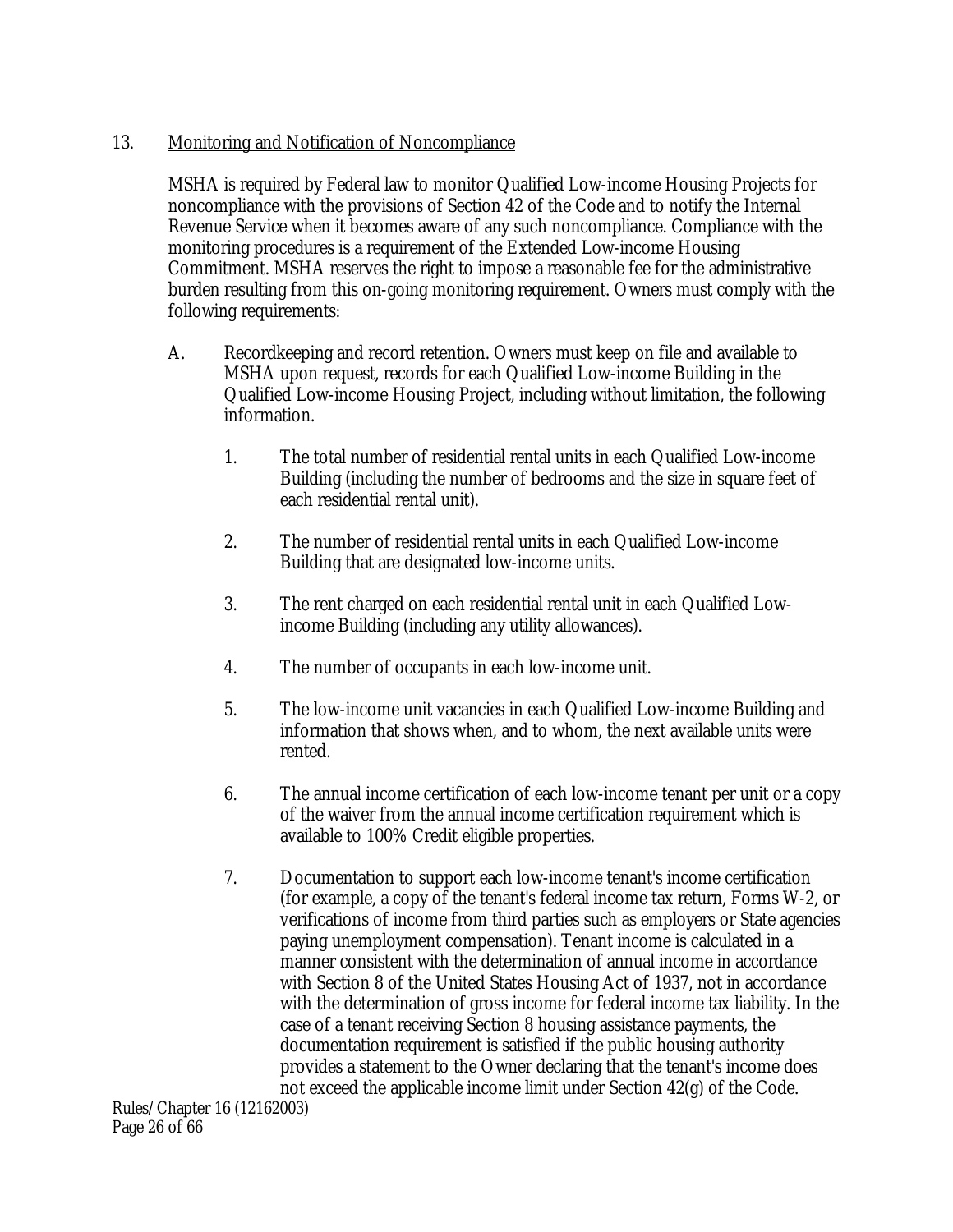- 8. The Eligible Basis and Qualified Basis of each Qualified Low-income Building at the end of the first year of the Credit Period.
- 9. The character and use of the nonresidential portion of a Qualified Lowincome Building included in the Qualified Low-income Building'sEligible Basis (for example, tenant facilities that are available on a comparable basis to all tenants and for which no separate fee is charged for use of the facilities or facilities reasonably required by the Project).

These records shall be maintained for each Qualified Low-income Building throughout the applicableExtended Use Period. These records shall be retained for at least six (6) years after the due date (with extensions) for filing the federal income tax return for that year. The records for the first year of the Credit Period, however, shall be retained until the later of the end of the applicable Extended Use Period or six (6) years beyond the due date (with extensions) for filing the federal income tax return for the last year of the Compliance Period of the Qualified Low-income Building. First year quarterly reports shall be filed with MSHA.

- 10. A determination of the student status of the resident household.
- B. Certification and review. Owners must certify compliance with the requirements of Section 42 of the Code as follows:
	- 1. All Owners must certify to MSHA annually throughout the Extended Use Period of the Qualified Low-income Housing Project for the calendar year preceding certification that:
		- a. The Project met the minimum low-income set-aside test applicable to the Project and complies with the additional low-income targeting pledged by the Owner as set forth in the Extended Low Income Housing Commitment on which the allocation was based, (e.g. 40% AMI and 50% AMI);
		- b. There was no change in the Applicable Fraction of any Qualified Low-income Building or that there was a change and a description of the change;
		- c. The Owner has received an annual income certification from each low-income tenant and documentation to support that certification or in the case of a tenant receiving Section 8 housing assistance payments, the statement from a public housing authority described in Section 13.A.7. of this Rule;
		- d. Each qualified low-income unit in the Project was rent-restricted under Section 42(g)(2) of the Code;

Rules/Chapter 16 (12162003) Page 27 of 66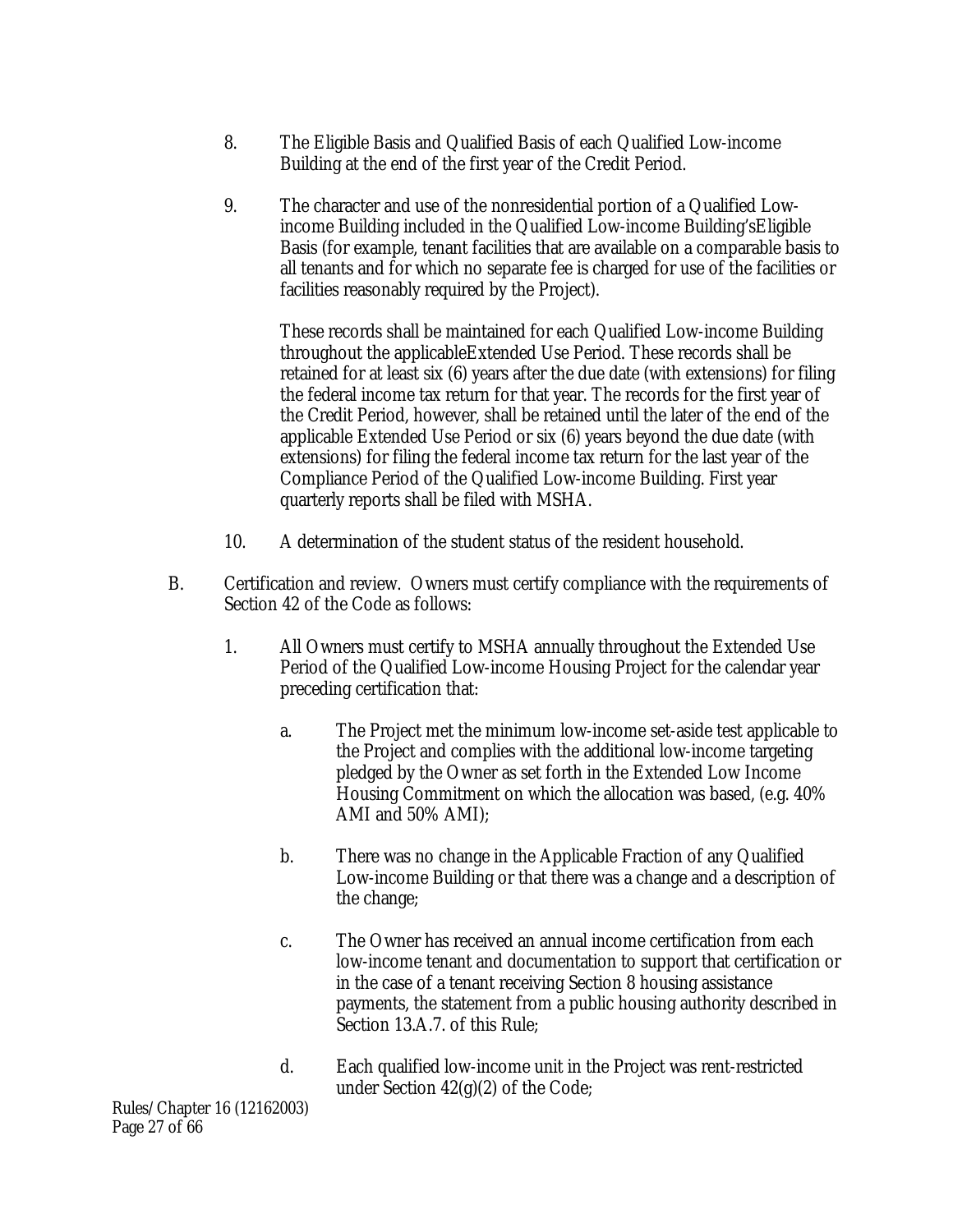- e. All units in the Project were available for use by the general public and used on a nontransient basis, except for transitional housing for the homeless provided under Section 42(i)(3)(B)(iii) of the Code;
- f. Each Qualified Low-income Building was suitable for occupancy under applicable health, safety and building codes;
- g. There was no change in the Eligible Basis of any Qualified Lowincome Building or if there was a change, the nature of the change (for example, a common area has become commercial space, or a fee is now charged for a tenant facility formerly provided without charge);
- h. All tenant facilities included in the Eligible Basis of any Qualified Low-income Building, such as swimming pools, other recreational facilities and parking areas, were provided on a comparable basis without charge to all tenants in the Qualified Low-income Building;
- i. If a low-income unit in the Qualified Low-income Building became vacant during the year, that reasonable attempts were or are being made to rent that unit or the next available unit of comparable or smaller size to tenants having a qualifying income before any units in the Qualified Low-income Building were or will be rented to tenants not having a qualifying income;
- j. If the income of tenants of a low-income unit in the Qualified Lowincome Building increased above the limit allowed under Section 42 of the Code, the next available unit of comparable or smaller size in the Qualified Low-income Building was or will be rented to tenants having a qualifying income;
- k. The Project complies with the Extended Low-income Housing Commitment for Qualified Low-income Buildings subject to Section 7108(c)(1) of the Revenue Reconciliation Act of 1989;
- l. The Project complies with the requirements of all applicable Federal and State housing programs (e.g. RHS, Federal HOME, HUD Section 8, or Tax-Exempt Bonds);
- m. The Project has not received notice of any violation of applicable building codes. In the event a violation occurs the owner must report all violations to MSHA including a summary of or copies of violations issued. The Owner must indicate whether the violations have been corrected and must retain all original reports of violation;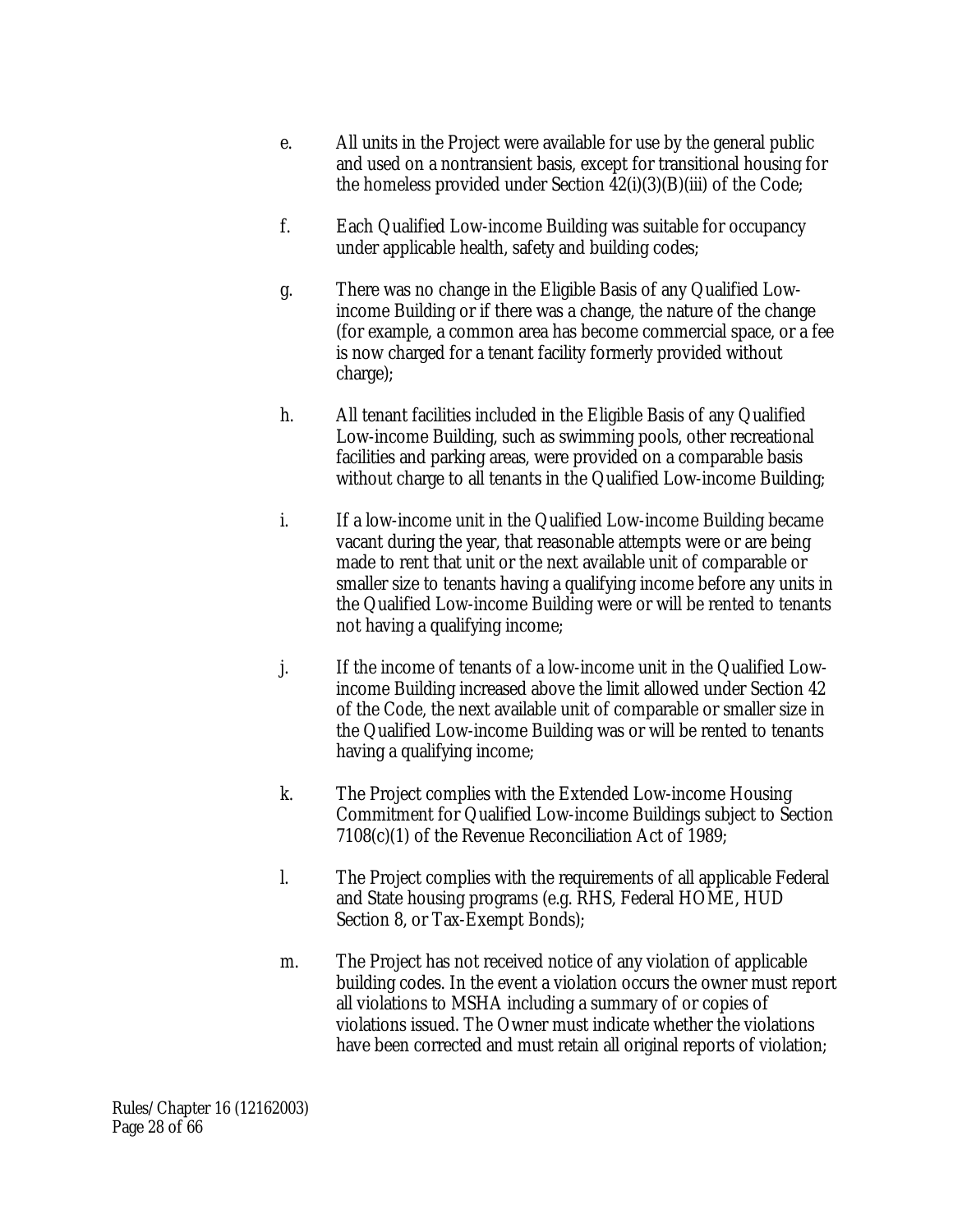- n. No findings of discrimination under the Federal Fair Housing Act, Title VIII of the Civil Rights Act of 1968, as amended by the Fair Housing Amendments Act of 1988 (42 U.S.C. § 3601 *et seq.*) or the Maine Human Rights Act (5 M.R.S.A., Chapter 337, Subchapter IV) have occurred at the Project. A finding of discrimination includes an adverse final decision by HUD, an adverse final decision by a substantially equivalent State or local fair housing agency, or an adverse judgment from a Federal or State court;
- o. No applicant for tenancy in possession of a Section 8 voucher was refused housing solely because of their status as a Section 8 voucherholder;
- p. If the Owner received its Credit allocation from a portion of the State Ceiling set-aside for a Project involving a Qualified Non-Profit Organization under Section 42(h)(5) of the Code, then a Qualified Non-profit Organization materially participated in the operation of the Project within the meaning of Section 469(h) of the Code; and
- q. There has been no change in the ownership or management of the Project.
- 2. Annually throughout the Extended Use Period applicable to the Project, Owners must complete and submit to MSHA a tenant status report on a form prescribed by MSHA. The tenant status report shall accurately reflect tenant income, rent data and other occupancy information required by MSHA for each Qualified Low-income Building in a Project for the prior calendar year.
- 3. MSHA will review the tenant files of at least 20% of the low income units in each Project at least once every three (3) years. For new Projects placed in service, MSHA will complete a review of tenant records of 20% of the low income units at the Project within two (2) years following the year the last Qualified Low-income Building is placed in service. The tenant records to be reviewed, will be selected randomly by MSHA. Notice of Project selection, as well as the required timeframe for submission of details, will be provided by MSHA to the Owner in writing.
- 4. Owners of Qualified Low-income Buildings financed under the RHS 515 program or Qualified Low-income Buildings of which 50% or more of the aggregate basis is financed with the proceeds of tax-exempt bonds are not required to submit, and MSHA is not required to review, the tenant income certifications, supporting documentation and rent records if RHS or the bond issuer, as applicable, has entered into an agreement with MSHA to provide information concerning the income and rent of the tenants in the Qualified Low-income Building to MSHA. If the information provided by RHS or the bond issuer is not sufficient for MSHA to make the required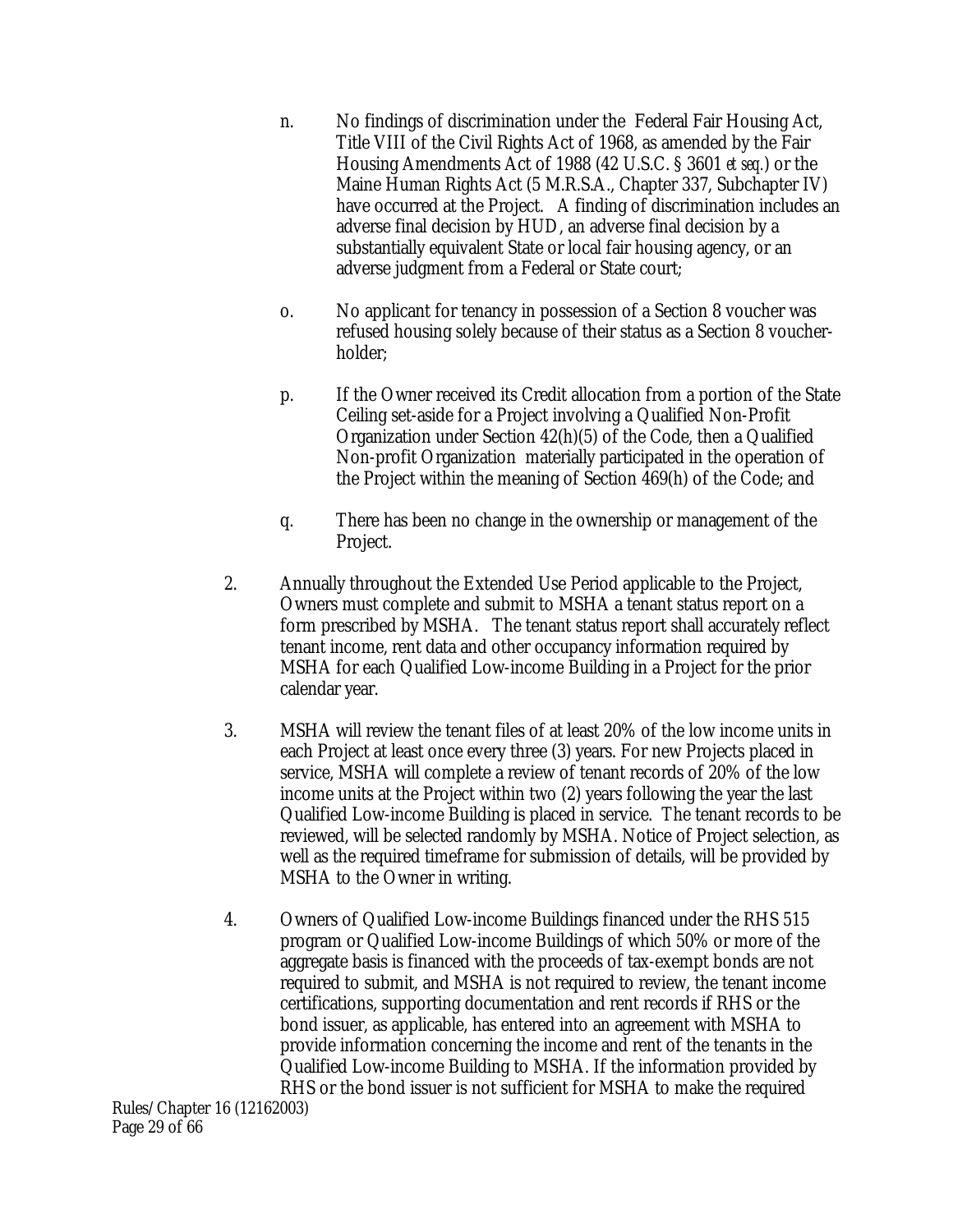determinations, MSHA shall request the necessary additional income or rent information from the Owner.

- 5. MSHA shall review all certifications and supporting documentation submitted hereunder for compliance with the requirements of Section 42 of the Code.
- 6. The annual owner certifications, an executed Form 8609 with Schedule A attachments for each Qualified Low-income Building and the tenant status report required hereunder must be submitted to MSHA on or before a date established by MSHA, but in no event, later than May 1 of each year. The certification must cover the preceding calendar year and must be made as of December 31 of the prior year. The Form 8609 with Schedule A attachments is required only during the period that the Owner is claiming Credit. The certifications shall be made on forms prescribed by MSHA and shall be made under penalty of perjury.
- C. Inspections. MSHA will perform property inspections on a one-to-three year cycle, and shall have the right, at any time upon thirty (30) days notice to the Owner, to review all records referred to in Section 13 of this Rule.
- D. Monitoring Fee. All Applications shall be required to remit a one-time monitoring fee equal to \$250 for each Credit eligible unit in the Project, not to exceed \$25,000 per Project. This fee must be paid prior to the issuance of the IRS Form 8609.

MSHA reserves the right to waive all or part of the fee in the event the partnership enters in a compliance monitoring agreement acceptable to MSHA, and agrees to provide sufficient annual documentation to enable MSHA to perform its required oversight.

E. Notification of noncompliance. In the event MSHA does not receive the certifications required hereunder when due or they are incomplete or insufficient, MSHA shall notify the Owner in writing of the missing, incomplete or insufficient certification. In the event MSHA discovers through audit, inspection, review or some other manner that the Project is not in compliance with the provisions of Section 42 of the Code, MSHA shall notify the Owner in writing of the nature of such noncompliance. In either case, such notice shall provide the Owner with a reasonable correction period, not to exceed ninety (90) days, in which the Owner must supply the completed certifications and/or bring the Project into compliance with Section 42 of the Code. If MSHA determines there is good cause, it may extend the correction period for up to six (6) months. Within forty-five (45) days after the end of the correction period, including any permitted extensions, MSHA shall file the required Form 8823, Low-Income Housing Credit Agencies Report of Noncompliance, with the Internal Revenue Service regardless of whether the noncompliance or failure to certify has been corrected.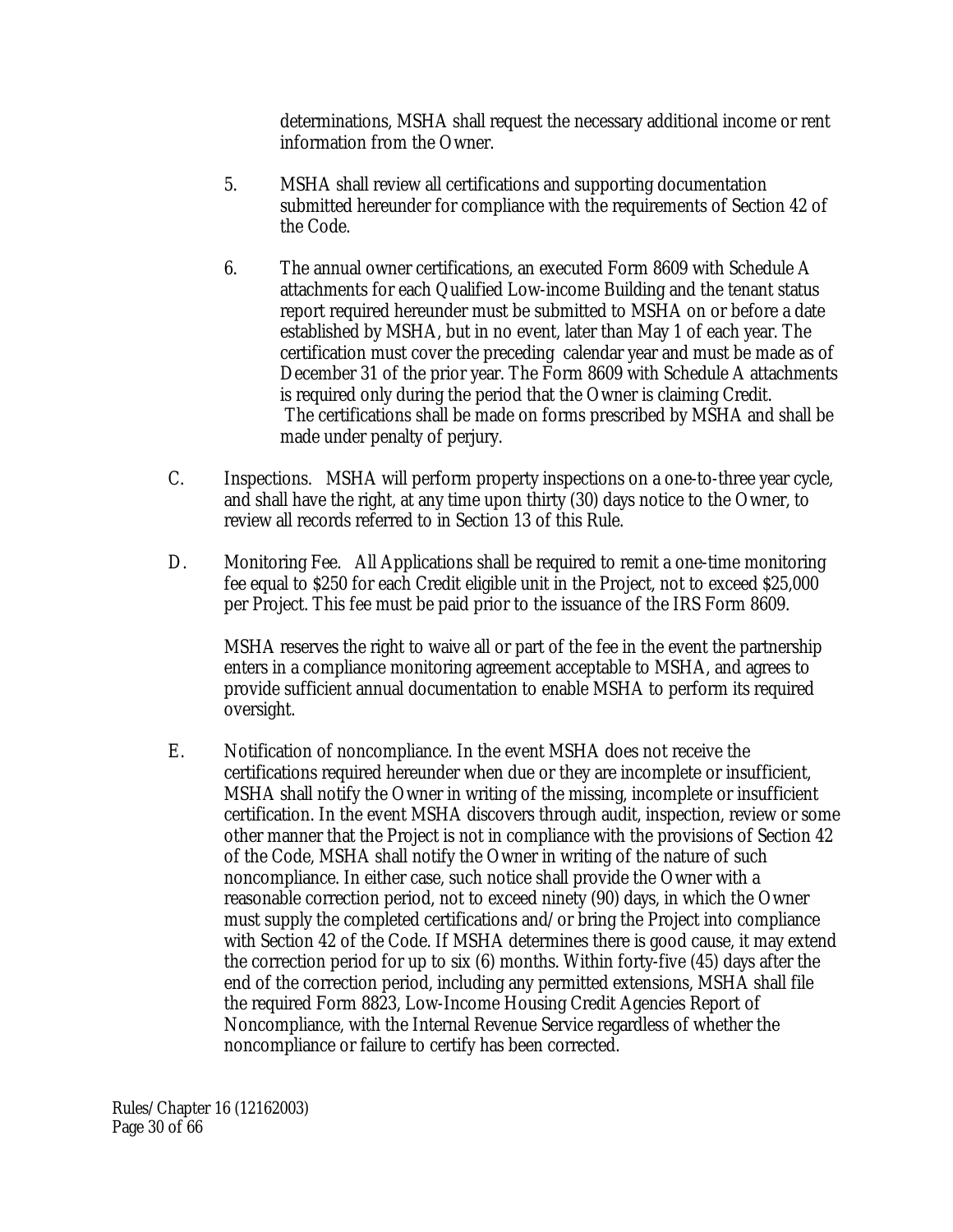F. LIABILITY. COMPLIANCE WITH THE REQUIREMENTS OF SECTION 42 OF THE CODE IS THE RESPONSIBILITY OF THE OWNER OF THE QUALIFIED LOW-INCOME BUILDING FOR WHICH THE CREDIT IS ALLOWABLE. MSHA'S OBLIGATION TO MONITOR FOR COMPLIANCE WITH THE REQUIREMENTS OF SECTION 42 OF THE CODE DOES NOT MAKE MSHA LIABLE FOR AN OWNER'S NONCOMPLIANCE.

# 14. Additional Requirements

- A. Applicant's eligibility for use of the Credit after allocation of the Credit is conditioned on Applicant's continued compliance with certain tenant income and rental restrictions. Failure to comply with such restrictions can result in forfeiture and recapture penalties being imposed upon Applicant by the Internal Revenue Service. MSHA ACCEPTS NO RESPONSIBILITY AND NO RESPONSIBILITY SHALL BE IMPLIED BY THE ISSUANCE OF A RESERVATION, ALLOCATION OR CARRYOVER ALLOCATION OF CREDIT ON BEHALF OF A PARTICULAR PROJECT, FOR ENFORCEMENT OF, OR COMPLIANCE WITH, ANY OF THESE RESTRICTIONS NOW OR HEREAFTER IMPOSED.
- B. Any provision of applicable Federal or State law, including without limitation, the Code and the Act, shall take precedence over this Rule in the event of any inconsistency.
- C. This Rule does not preclude such additional or alternative requirements as may be necessary to comply with the Code or the Act.
- D. This Rule establishes a pool of eligible Applicants but does not preclude additional reasonable criteria and does not confer any automatic right or entitlement to Credit on any person or entity eligible hereunder.
- E. The Director of MSHA, individually or by exercise of the delegation powers contained in the Act, shall make all decisions and take all action necessary to implement this Rule. Such action of the Director shall constitute final agency action.
- F. Upon determination of good cause, the Director of MSHA or the Director's designee may, subject to statutory limitations, waive any provision of this Rule. Each waiver shall be in writing and shall be supported by documentation of the pertinent facts and grounds.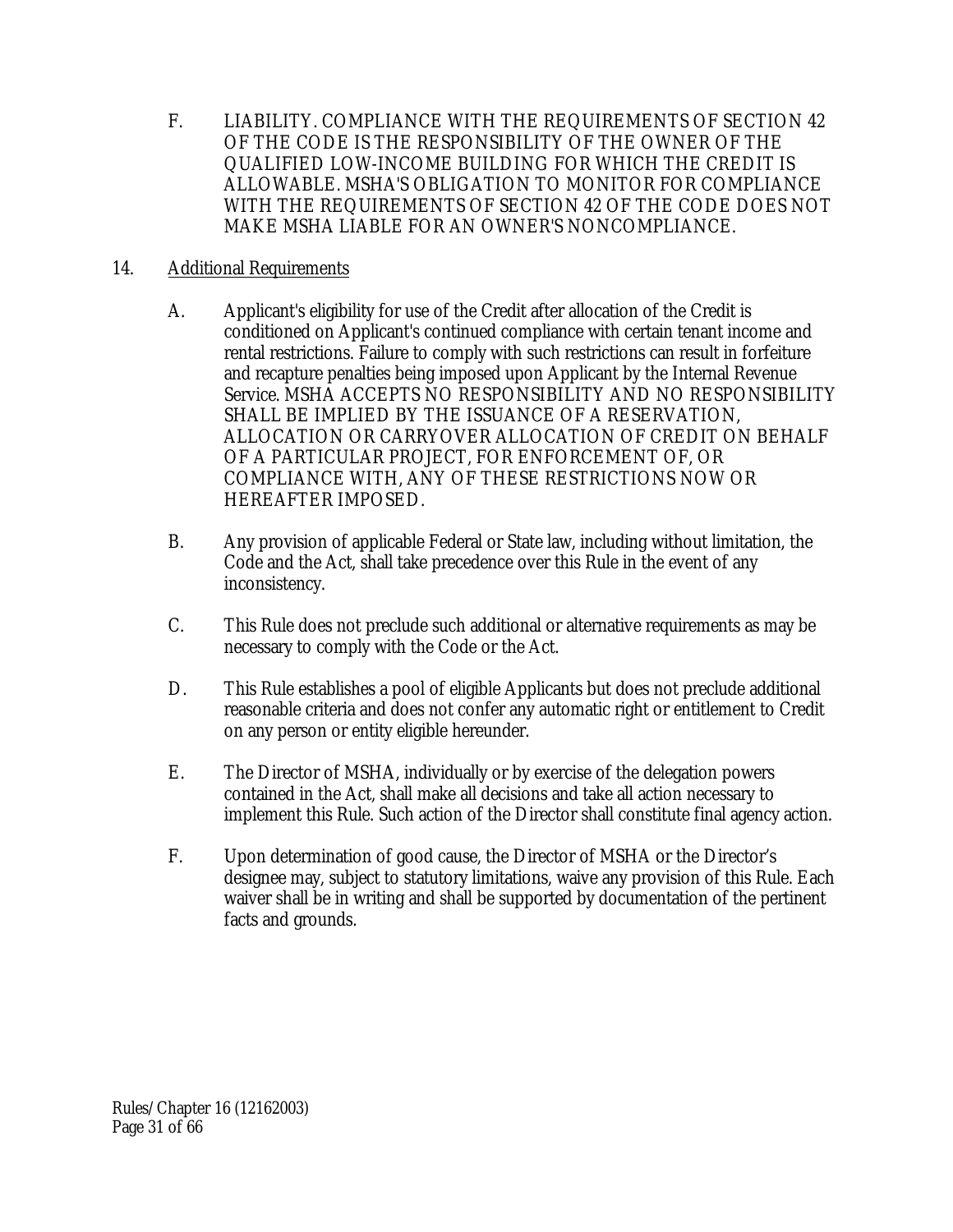FISCAL IMPACT NOTE: The proposed rule will not impose any cost on municipalities or counties for implementation or compliance.

BASIS STATEMENT: The Tax Reform Act of 1986 created the low-income housing tax credit for use by qualifying developers of housing projects which satisfy applicable tenant income and rental requirements. The Maine State Housing Authority has been designated as the credit allocation agency for the State. This rule establishes the policies and procedures for the allocation process. Since most other tax incentives for the development of low-income housing have been repealed from the tax code and since the allocation process is immediately necessary for the effective use of the credit in 1987, the rule is being adopted by an emergency rule. No comments were received during the comment period.

#### STATUTORY AUTHORITY: 30 MRSA §§4651(1), 4651(15) EFFECTIVE DATE: May 25, 1987

BASIS STATEMENT: The rule is being amended to conform the Authority's allocation process to recent changes in federal law and to make certain procedural changes to facilitate the allocation process. One comment was received during the comment period requesting that the application fee stay at \$500. Increased administrative costs of the allocation process dictate that the fee be raised. In addition, the increased fee will be an increased incentive for filing only meritorious application. The Authority has also decided to wait until May 1, 1989 to enforce the new provisions in order to facilitate the transition.

STATUTORY AUTHORITY; 30 MRSA §§4651(1), 4651(15) EFFECTIVE DATE: April 4, 1989

BASIS STATEMENT: The rule is being repealed and replaced due to substantial changes made to the Credit program by the Omnibus Budget Reconciliation Act of 1989. A public hearing was held on May 21, 1990 at which six people testified. In addition, the Authority received five written comments during the comment period. A summary of these comments and the Authority's responses follows.

A question was raised concerning the past application requirement of an accountants opinion and whether this requirement would be continued. The Authority has the responsibility to properly allocate the credit ceiling to ensured that credit dollars are not wasted. The past requirement has simply been that an accountant review the schedule of development costs and give an opinion, not on the accuracy of these figures, rather as to whether they represent a proper allocation of costs to project basis under the Code. The revised application package has not been finalized, but the Authority has not determined at this time to delete this application requirement.

A concern has been raised that projects which have already begun construction will not be allowed to apply or will somehow be penalized in the review process. The Authority does not believe that anything in the rule can be interpreted to prevent such a project from applying and since projects with a significant likelihood of placing in service in the current calendar year are given priority under Section 7(A)(1), they certainly will not be penalized in the selection process.

Rules/Chapter 16 (12162003) Page 32 of 66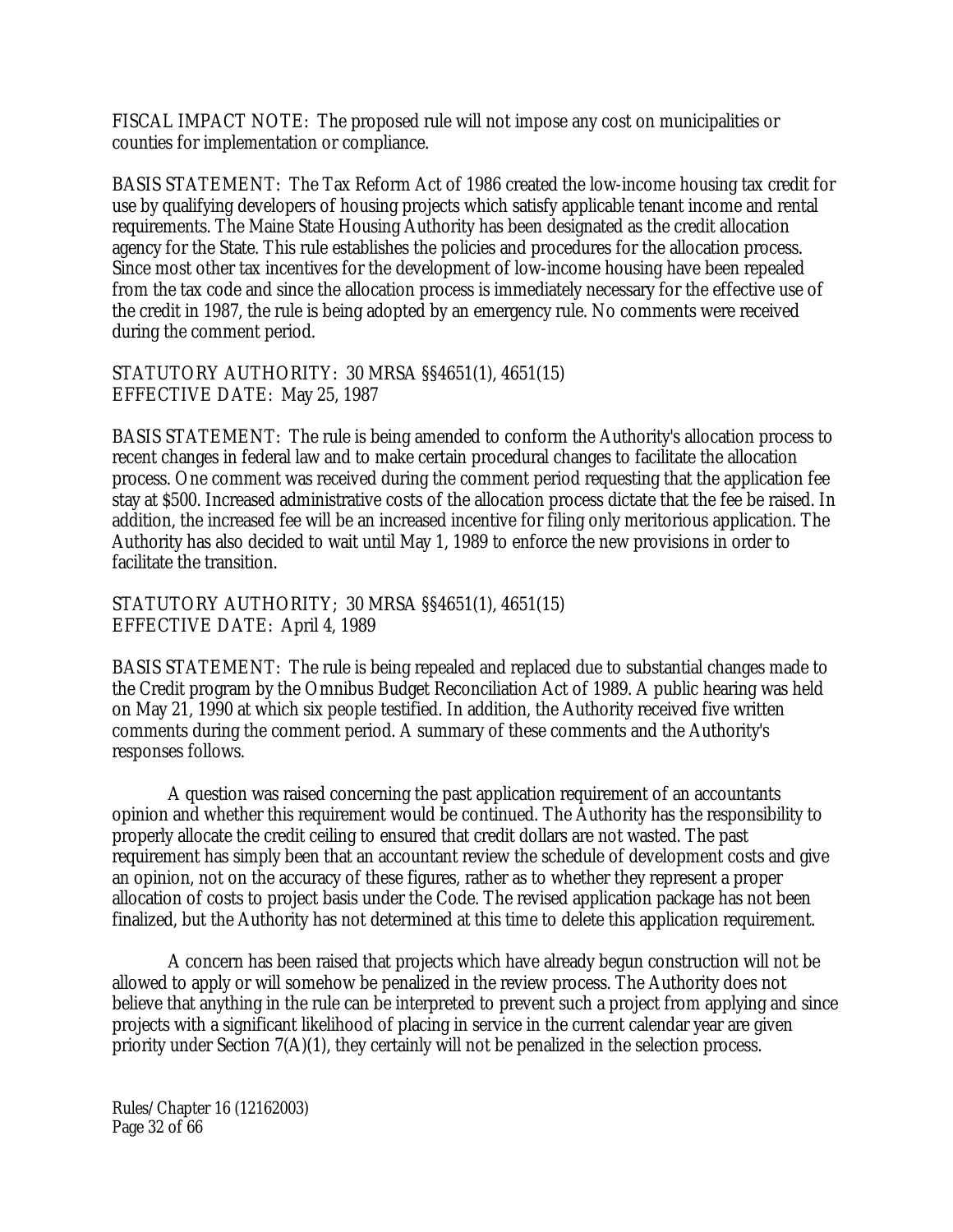A question was raised about the municipal notification requirement in Section 5(B). This is a requirement directly imposed by the revised federal law and cannot be changed.

A question was raised about the determination of difficult development areas. These designations have to be made by HUD and the Authority has no indication as to when HUD intends to move forward on this issue.

A question was raised about the Authority's ability to reject any and all applications received in any application cycle. This is standard language included in any request for proposals and is included to indicate that there is no requirement for the Authority to select a minimum number of proposals in each cycle if the Authority determines that none of the proposals merit selection.

A request was made to include an appeals process in the event an applicant was not satisfied with the amount of credit awarded. Section 14(E) provides that the awarding of credits will be done by the Director and that any such actions taken by the Director shall constitute final agency action. There is no one within the statutory make-up of the Authority to which an appeal can be taken. The Administrative Procedures Act, pursuant to which this rule has been adopted, provides for an appellate procedure of all final agency action. No separate appeals procedure is necessary.

A question was raised about the meaning of Section 3(B)(2). The Authority is simply identifying as a housing priority projects which leverage subsidies in addition to the credit.

A question was raised as to whether an applicant whose application has lapsed pursuant to Section 5(F) would have to reapply. Subject to the provisions of Section 5(G), the answer is yes.

Concern was expressed about the ability of the Authority to require additional information in order to process an application as it relates to the determination of when an application is complete. Applications, in order to be considered, must be complete. Obviously, if time permits prior to an application deadline, the Authority will notify applicants concerning deficiencies in their submissions that must be corrected in order to be considered complete. Section 6(D) is dealing with the Authority's right to require follow-up or explanatory information in order to properly process the "completed" application and to determine whether or not it will be selected.

A question was raised about the correlation between the selection criteria referenced in Section 7(A)(6) and 7(D)(1). This confusion has been addressed by deleting the latter item and modifying the former.

A question was raised concerning what level of documentation of need would be "acceptable" to satisfy Section 7(F)(4). There is no minimum acceptability standard, all documentation of need will be considered. However, applications will be judged on a comparative basis so the more comprehensive and definitive the documentation of need, the greater comparative weight to be given.

Rules/Chapter 16 (12162003) Page 33 of 66 Numerous comments addressed the issue of the processing and selection elements of this rule matching up with the Farmers' Home Administration's 515 Program. While the Authority has certainly attempted to ensure that no projects or program participants are inhibited in their ability to qualify for credits, the low income housing tax credit program cannot be tailored to any particular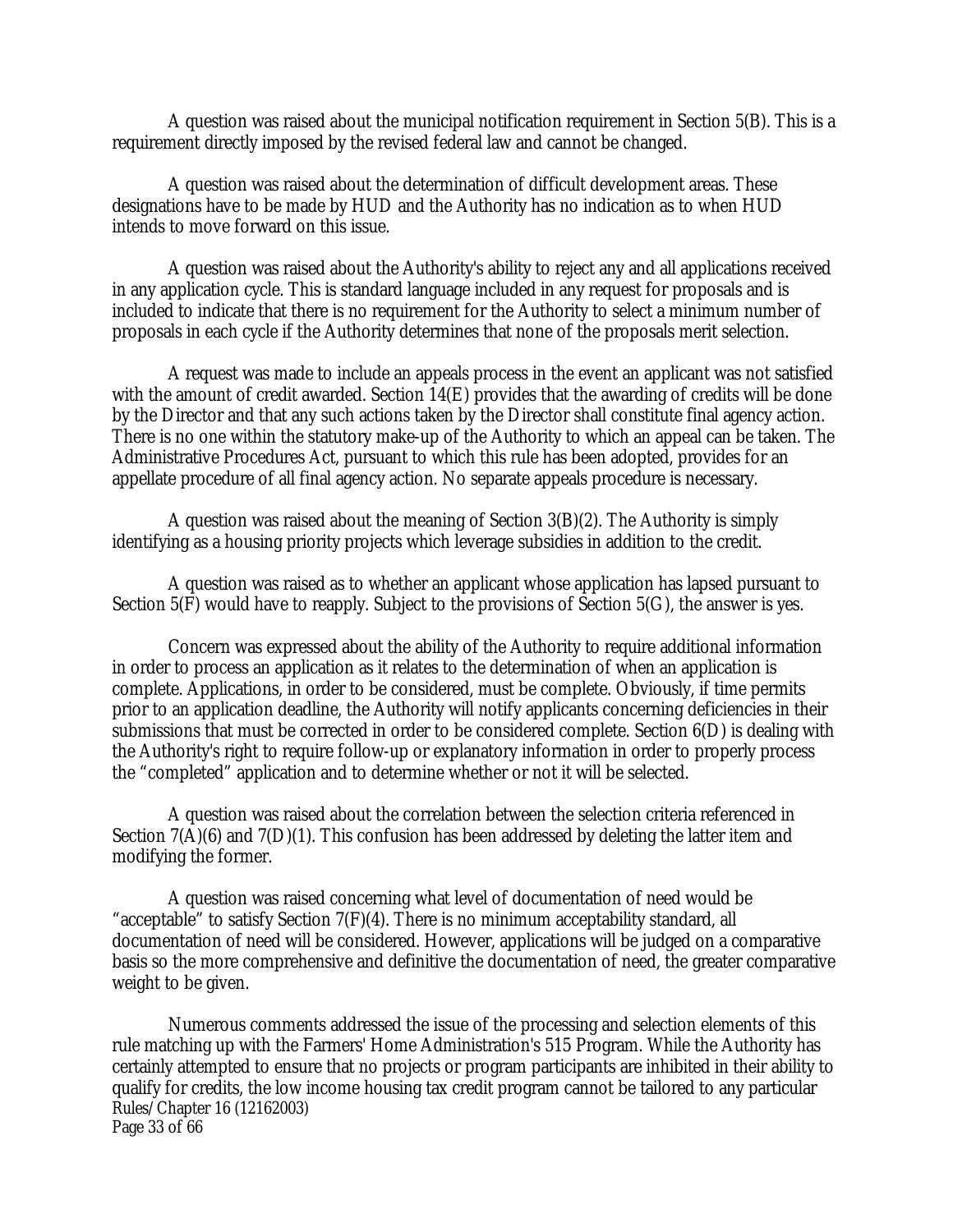program or plan of financing. Farmers' Home 515 Program participants have successfully accessed the credit program in the past and the Authority firmly believes that no impediments have been created to prevent their continued access in the future.

A question was raised concerning the evaluation of the equity gap to be filled by the credit pursuant to Section 8(C) in those cases where the credit will be used by the individual owner and not syndicated for upfront capital. The project evaluation is done to determine the amount of credit necessary for the feasibility of the project and the viability of the project throughout the credit period. In the situation described, there would still have to be an identified gap or need for the credits for on-going project viability in order for the project to qualify under the new federal requirements and if so the process as set forth would allow for credits to be allocated.

Section 9(B) sets forth the performance conditions which will be contained in conditional reservations of credit. Subsection (B)(2) includes a deadline for completion of final drawings and specifications as one of these performance conditions. A question was raised as to whether the Authority would be substantively reviewing the drawings and specs for approval. The answer is no, this is simply a performance goal that must be met to maintain the reservation.

A question was raised as to whether applicants who did not receive a full allocation of credit because the ceiling ran out would have to reapply next year in order to receive the balance of the credits. Pursuant to Section 5, this rule only covers applications for the 1990 ceiling. Any issues involving applications for 1991 ceiling and thereafter will have to be addressed in subsequent rulemaking.

Some confusion was expressed concerning the application of the new credit rules to projects financed with the proceeds of tax-exempt bonds. Section 12 has been amended to clarify that such projects not qualifying for transition relief must satisfy the requirements contained herein relating to eligibility and selection for an allocation, even though they will not actually receive an allocation from the state ceiling, and they must be evaluated by the issuer of the bonds according to the evaluation process outlined herein to determine the amount of credit they will receive.

A number of comments were received concerning the fees the Authority will charge for applications, reservations and allocations. As to the timing of payment of the reservation fee, Section 9 has been amended to clarify that this fee must be paid at the time the reservation is offered. As to the amount of the various fees, the Authority has done a survey of the proposed fees of over half of the state credit agencies and the fees to be charged by the Authority are definitely in line with national standards. Increased fees over past practice are required by the significant increase in processing and review responsibilities which have been imposed by the new federal requirements. The administrative cost of the program to date, as well as the anticipated increase in that cost caused by the new requirements, has been thoroughly examined in determining the fee structure.

Rules/Chapter 16 (12162003) Page 34 of 66 One comment urged that the Authority limit the amount of the ceiling that could be reserved in any one round and to limit the amount of the ceiling any one applicant could receive. The Authority is sensitive to the fact that deserving applications may come in later in the year and will be reluctant to reserve the entire ceiling early in the year. However, the Authority does not want to impose arbitrary limitations on itself in the event that quality applications in excess of the selfimposed limit are received. On the second point, most applicants for the credit are project-specific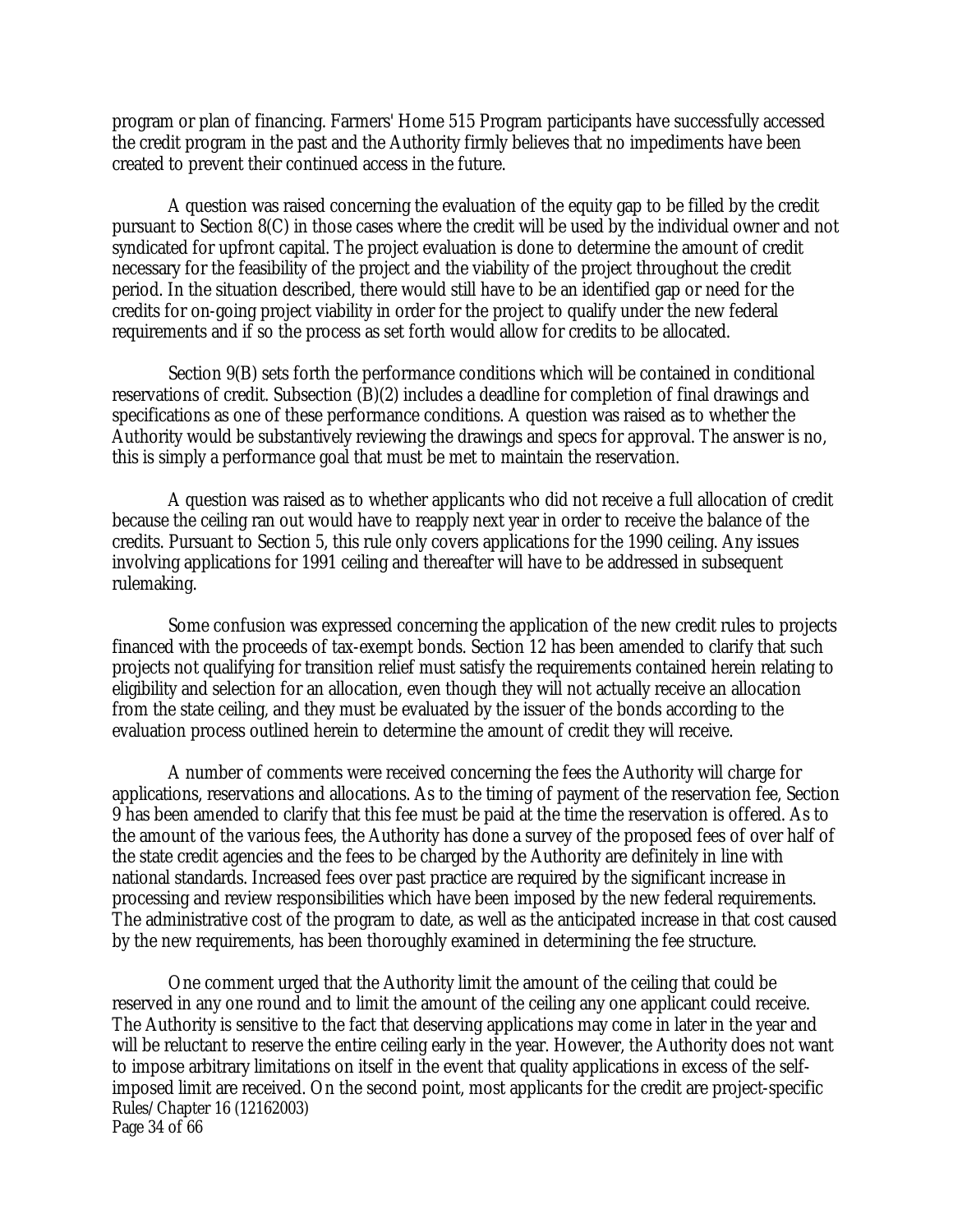limited partnerships. In order to impose a limit on the amount of credit that any individual could receive we would have to dig behind the partnership entity to ensure that individuals were not slipping in under a partnership or corporate name. Since the emphasis here is on the housing being created and not who is developing it, the Authority does not feel that such a limitation would accomplish any worthwhile goal.

Numerous comments spoke to what was perceived to be inconsistency between conflicting selection criteria. There is apparently some confusion about how the point system works and how the listed selection criteria are applied. The Authority will potentially be receiving applications involving a wide spectrum of housing projects, no two of which will be alike. All types of housing which have low-income benefit are intended to be encouraged under this allocation scheme. Obviously, no project will be able to address each item listed in the selection criteria. Some will score high in one category and low in other categories. The point totals assigned to each category are a sliding scale to be awarded on a comparative basis among the applications received, not to be awarded on a prorata fraction for each item addressed in the application. Some of the comments appeared to be assuming that there was a single type of project with a single type of unit configuration and a single desired client population to be served that would be able to check off all the items and get a predetermined number of points necessary to get selected. This is not the goal of the process. This plan, when looked at comprehensively, simply sets forth the various goals and priorities that will be looked to when reviewing the applications in order to select the best projects from the universe of those we receive, not an attempt to meet some predetermined concept of the "ideal" project.

Numerous comments also expressed the concern that the rule somehow favored rehabilitation projects over new construction, specifically, Sections 3(A), 3(B) and 7(A). Rehab projects will apply for credit and the Authority wanted to address aspects of the selection process to such projects. The Housing Needs Assessment undertaken by the Authority as a prerequisite to adopting this allocation plan indicated a strong need for rehab in some areas of the State. However, there is no intent on the part of the Authority to favor one type of project over another based on that factor alone. Rehab is only one need of four referenced in Section 3(A), only one priority of five listed in Section 3(B) and only referred to separately in one item of the sixteen listed in Section 7(A). This same response would apply to any concern about any other specific project type such as preservation, transfers, etc. No categorical favoritism is intended or will be interpreted by the Authority.

Concern was expressed over the provision in Section 5(E) that changes to the application will result in an applicant having to start the process over. The threshold application requirements are designed to have projects far along in their development process so that this should not be a large factor. The language has been amended, however, to clarify that only changes which affect the integrity of the selection process or the credit dollars will result in termination.

Rules/Chapter 16 (12162003) Page 35 of 66 One comment recommended that the threshold application requirements be lessened so that the projects would not have to be so far along in the development process in order to apply. Two comments expressed the opinion that the application requirements should be retained and were a significant improvement over past practice which allowed "phantom" projects to tie up the availability of the credit. The new federal requirements force the Authority in the direction it has moved in order to properly evaluate firm proposals. Tougher threshold application requirements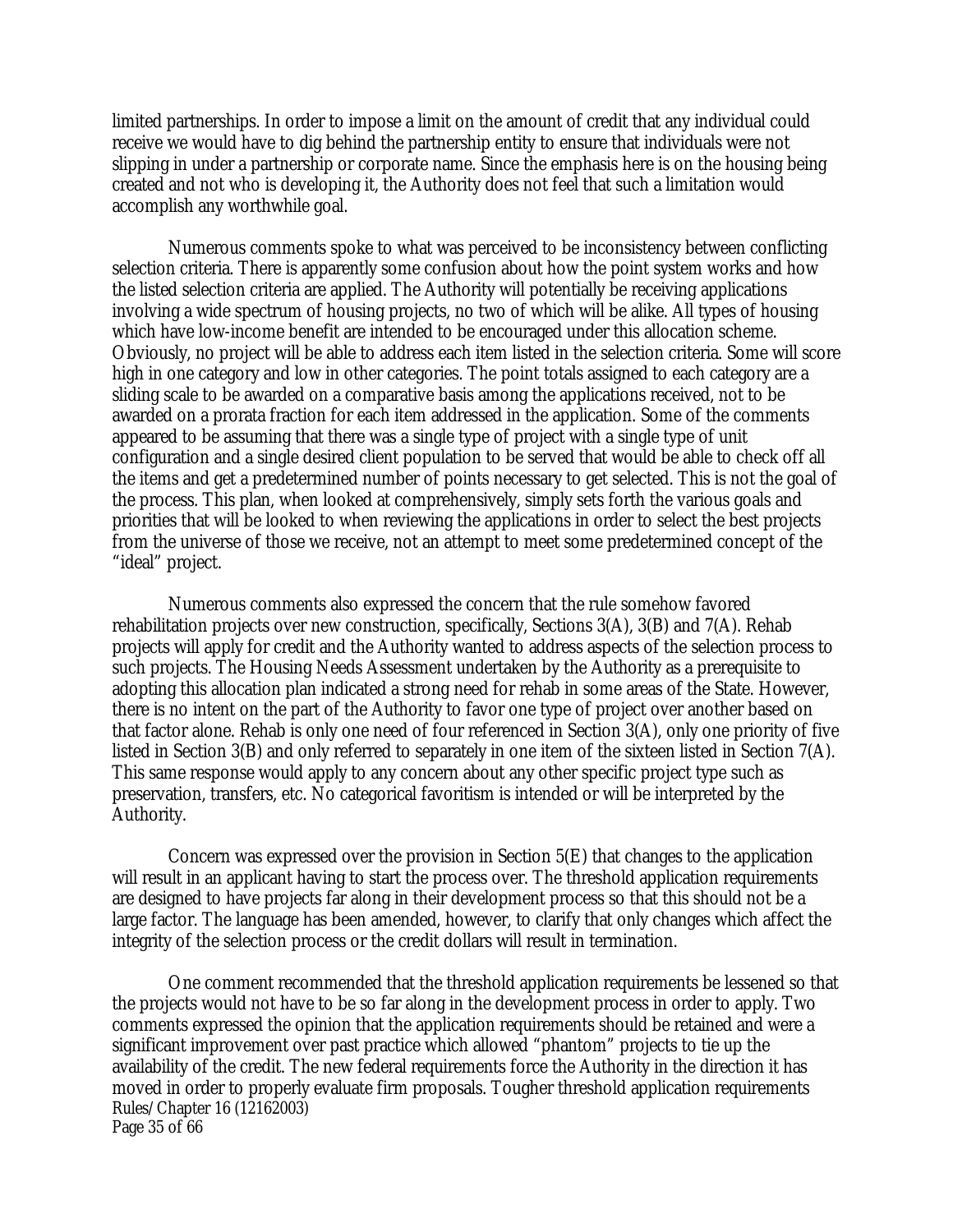have become the rule rather than the exception. The Authority has decided to retain the proposed threshold requirements but will monitor the process closely to assess any negative impact they have on the allocation process.

Concern was expressed over the right of the Authority, as part of the evaluation process, to recharacterize sources and uses and to limit recognition of intermediary costs. First, this will not be done as part of the selection process, only in determining the amount of credit to be awarded in order to meet the federal requirements. Second, there is nothing in the federal law that says that credit agencies cannot undertake this analysis and are limited to what the applicant submits unless it is unreasonable. The federal law states that the Authority can only allocate the amount of credit necessary for project feasibility and viability. In order to fulfill this responsibility the Authority cannot be limited to unrealistic projections on sources and uses designed to enhance the need for the credit. The Authority does not intend to substantially rewrite proformas, etc. Rather, it will be a process of reaching a consensus on projections which will form the basis for the ultimate allocation.

Numerous comments suggested that the Authority formerly establish a guaranteed developer's fee of 20% both for ranking under non-intermediary costs and for the evaluation process. The Authority does not feel it is the role of the credit agency to establish a statewide standard for all housing developers on the issue of development fees. The Authority also does not have sufficient data at this time on fees to determine if 20% in all cases is reasonable. As currently structured, fees will be competitive under the selection criteria and the recognition of fees in the evaluation process will depend on the circumstances of the particular project and the explanation of need for those at the higher end of the scale.

Several comments suggested that the July 31st application deadline be moved to an earlier date to facilitate projects starting construction this summer. The final rules for applications will not become effective until approximately June 20th at the earliest. The required application package will not be finalized until around that same date. The threshold application requirements are comprehensive and cannot be satisfied quickly. Moving the date up too far will simply eliminate the ability of most applicants to meet the deadline and force them into the next round virtually guaranteeing a 1991 construction start. Therefore, the Authority has decided to move the first deadline back to July 18th and the second deadline back to August 31st.

Concern was raised about the automatic expiration of reservations at the end of the year and the lack of a guaranteed carryover allocation. The Authority has the responsibility to ensure that the credit is allocated so as to maximize its impact and so that it is not wasted. Carryover allocations made to projects which are only 10% completed, as required in order to qualify, are at substantial risk of being lost if the project does not ultimately get completed. For the first time the Authority has the ability to carryover the ceiling for one year in order to prevent its loss. The Authority must have the discretion to assess the relative likelihood of projects going forward at year-end in order to make determinations on project-specific carryforward allocations, to carryforward the ceiling or, in appropriate circumstances, to extend reservations.

Rules/Chapter 16 (12162003) Page 36 of 66 Numerous questions were raised concerning the determination of intermediary costs. First, one comment suggested that the law required a different standard be applied depending on the quality of the housing. The Authority has concluded that no such requirement exists or is implied in the law. Second, there was a question concerning the approach taken in the rule versus the language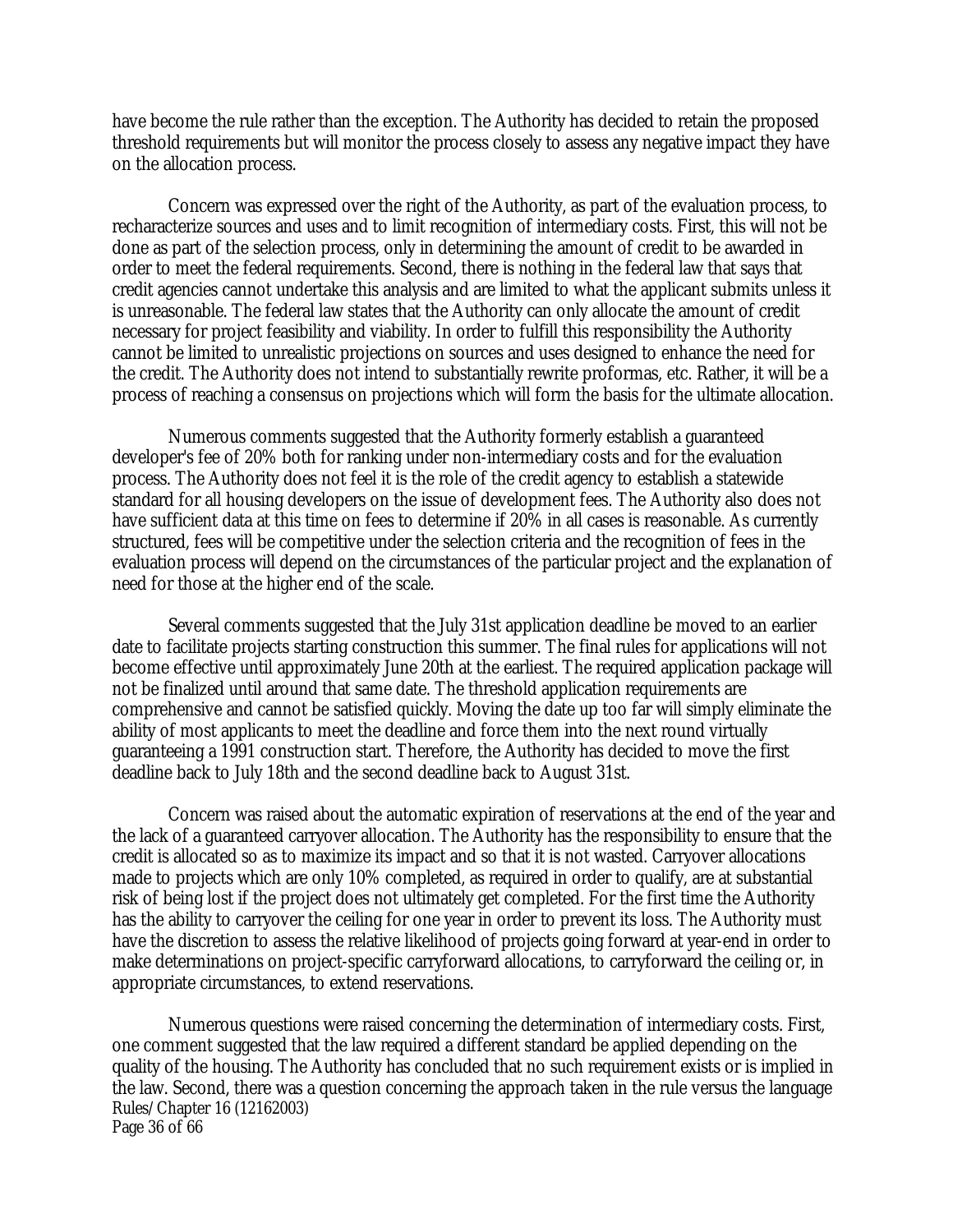of the law dealing with the allocation of credit dollars to non-intermediary costs. For purposes of its evaluation, the Authority is assuming that the percentage of credit dollars allocated to intermediary and non-intermediary costs will bear the same ratio as all other dollars financing the project. The Authority will not make "paper allocations" of credit dollars to only portions of the development costs. The Authority feels there is ample justification for this approach in the law. Finally, there was a question about two particular costs as to whether they were meant to be included in the definition: acquisition costs and land costs. Both are currently included in the definition of housing development costs. Since the cost of land is not part of eligible basis it has been deleted from the definition and thus the calculation under Section 7(B). The acquisition cost of an existing qualified low-income housing project is clearly an intermediary cost and has not been changed.

STATUTORY AUTHORITY: 30-A MRSA §§4741(1) and 4741(14), Section 42 of the Code. EFFECTIVE DATE: June 25, 1990

BASIS STATEMENT: The rule is being amended to conform the Authority's allocation process to recent changes in federal law made by the Omnibus Budget Reconciliation Act of 1990 and to make certain procedural changes to facilitate the allocation process. Four people attended the public hearing on the amendments. Two people testified to ask questions about the program. No comments or suggested changes were made. No written comments were received during the comment period.

STATUTORY AUTHORITY: 30-A MRSA §§4741(1) and 4741(14), Section 42 of the Code. EFFECTIVE DATE: March 6, 1991

BASIS STATEMENT: The rule is being amended to make certain procedural changes in the allocation process consistent with the extension of the program into 1992. Two people testified at the public hearing and three written comments were received during the comment period all addressing the same issue regarding the timing of the reservation cycles for 1992. In response to the comments and the special problems associated with the pending program expiration date on June 30, 1992, the Authority has amended the allocation process section by returning to four cycles per year and providing for three reservation cycles before June 30th for 1992 only.

STATUTORY AUTHORITY: 30-A MRSA §§4741(1) and 4741(14), Section 42 of the Code. EFFECTIVE DATE: February 12, 1992

Rules/Chapter 16 (12162003) Page 37 of 66 BASIS STATEMENT: The rule is being amended to allow applications for the portion of the 1993 state ceiling carried over from 1992 to be made in the last two 1992 reservation cycles rather than having to wait until 1993. The tax credit has become an integral component in the development of low-income housing in the State. The federal authorizing legislation dealing with the credit expired on June 30, 1992 resulting in a significant portion of the 1992 state ceiling shifting to the 1993 state ceiling. Congress has failed to date to re-enact the credit authorizing legislation which would reinstate the full 1992 state ceiling. All of the remaining 1992 state ceiling has been reserved for projects in the development pipeline and the Authority currently has several pending projects which propose significant low-income benefit but which need a reservation of tax credits now in order to proceed. The development of housing projects is extremely sensitive to delays in the development process and these pending projects have already been delayed by the lack of an extension of the credit. The Authority has determined that if tax credits from the 1993 state ceiling cannot be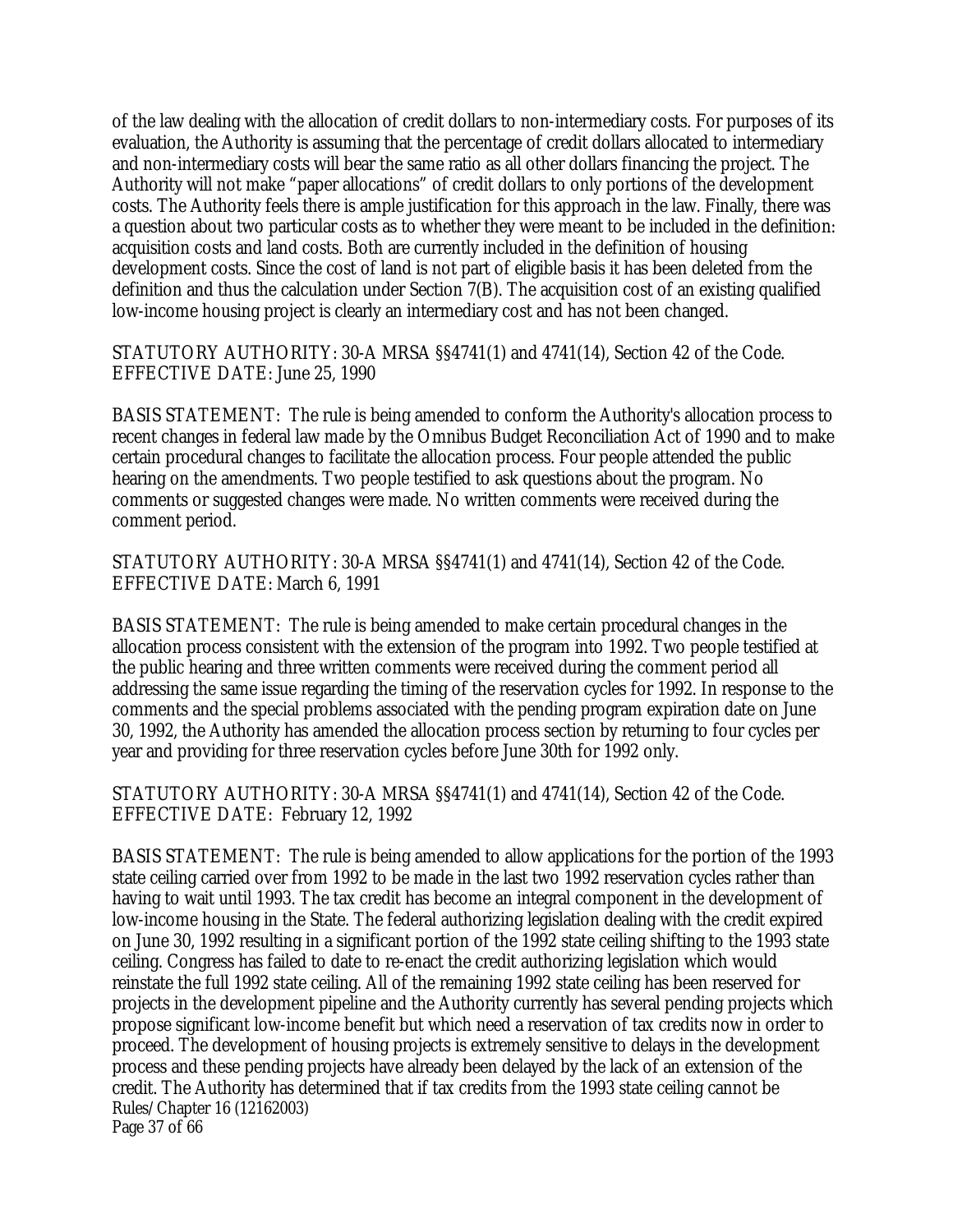accessed immediately the pending projects will most likely fail resulting in the loss of low-income units and the loss of significant economic activity which would result from the construction of these projects. The Authority determines that this would result in an immediate threat to the public health, safety and general welfare. Therefore, these amendments are being adopted immediately by emergency adoption.

STATUTORY AUTHORITY: 30-A MRSA §§4741(1) and 4741(14), Section 42 of the Code. EFFECTIVE DATE: September 24, 1992

BASIS STATEMENT: The rule is being amended to make changes in the application process, changes in the selection criteria, changes to the monitoring requirements necessitated by changes in federal law and to impose a limitation on the recognition of developer fees. No testimony was received at the public hearing and no written comments were received during the comment period.

STATUTORY AUTHORITY: 30-A MRSA §§4741(1) and 4741(14), Section 42 of the Code. EFFECTIVE DATE: January 30, 1993

BASIS STATEMENT: The rule is being amended to reflect Congress' permanent extension of the low income housing tax credit program, add definitions for "total construction cost" and "total development cost", introduce new low income housing priorities identified in the Authority's Comprehensive Housing Affordability Strategies study, make changes by which potential tax credit projects are selected, and incorporate different standards to ascertain the reasonableness of developer fees and related costs. The Authority received one written comment on the amendments, submitted by Realty Resources Chartered ("RRC"). RRC generally believes that the amendments are drafted in such a way as to serve "as a catalyst for the construction of...much needed low income housing stock necessary in the State of Maine."

RRC also notes that, in its view, the Authority should collect a \$1,000.00 fee either at the time of tax credit allocation or at the time of carryover allocation, but not at both. The Authority incurs considerable expense in connection with its administration of the tax credit program for the State of Maine. It believes that the fees are reasonable and justified in light of the unique functions administered at the time of initial credit allocation and at the time of carryover allocation. No change to the rule amendments are therefore, made.

During the public hearing, RRC expressed concern over whether the Section 8(D) of the amended Rule applies only to "Difficult development areas" or to all tax credit projects. The Authority intends to apply the fee and cost limitation standards enumerated in Section 8(D) to all tax credit projects, and not merely those constructed in Difficult to develop areas. Therefore, an appropriate modification is made to Section 8(D).

Other minor changes are incorporated for stylistic or grammatical reasons.

STATUTORY AUTHORITY: 30-A MRSA §§4741(1) and 4741(14), Section 42 of the Code. EFFECTIVE DATE: February 5, 1994

Rules/Chapter 16 (12162003) Page 38 of 66 BASIS STATEMENT: The rule is being amended to make the definition of Developer's fee more precise; create a new definition for "extremely low income" persons; allow for the carry forward of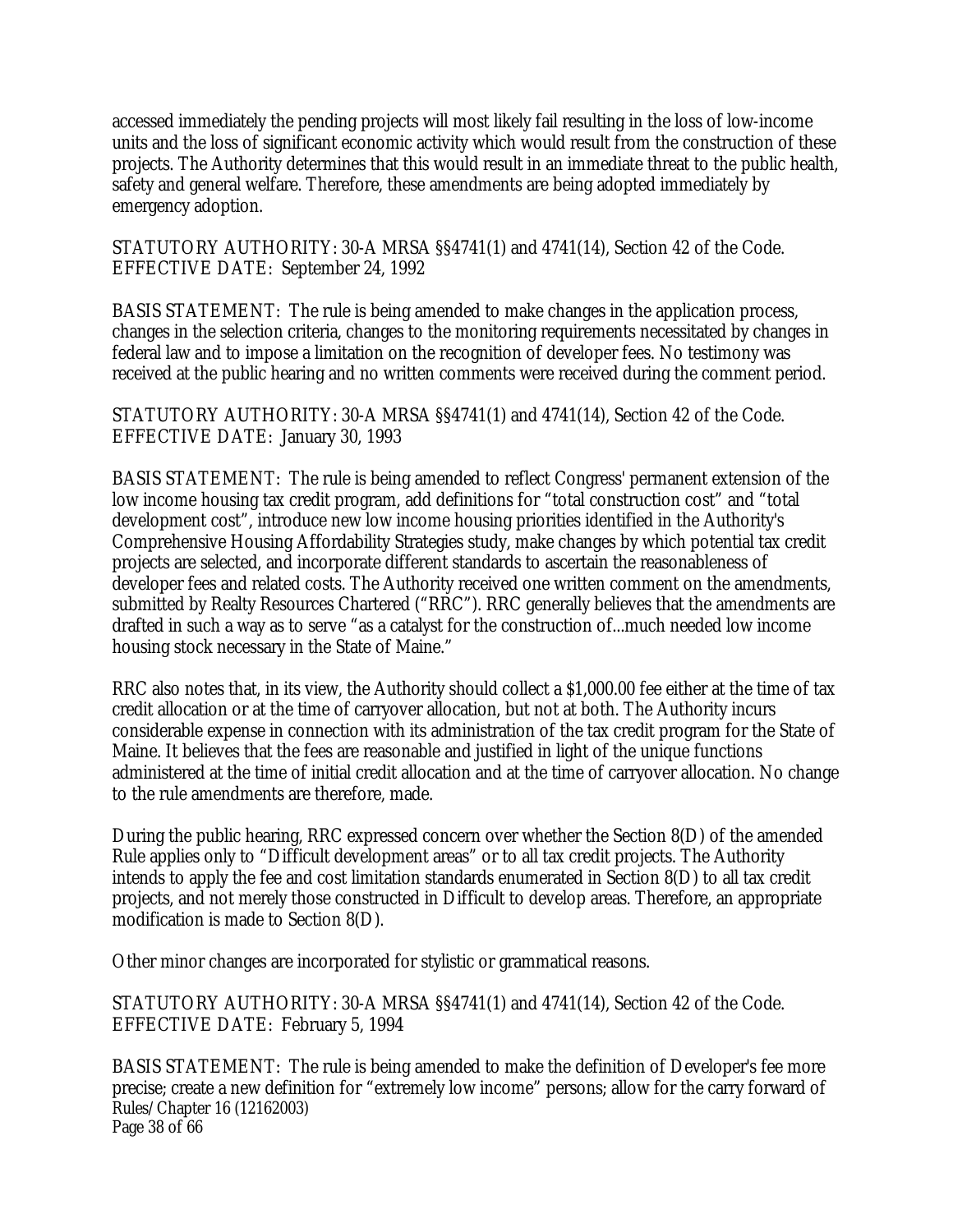applications for the reservation of Credit when necessary; allow for the reservation of 1996 Credit in 1995 to maximize Project feasibility and viability; allow for the inclusion of developer fee in the calculation of Credit amount for projects to be located in certain high cost areas described in the Code; and provide for different scoring criteria for project selection.

The Authority received three written comments on the Rule amendments and several comments at the public hearing on the Rule amendments. A summary of the comments follows.

1. Comments from the representative of the Community Company, Augusta, Maine. First, the commentator requests that the per project limitation set forth in Section 8(B) be expanded to not only cover the current year's project allocation, but also cover the amount of Tax Credit for the subsequent year that is allocated to projects in the current year. The Authority must balance the allocation of a scarce resource with the need to maximize project feasibility and viability. The Authority feels that the limitation as currently expressed strikes the appropriate balance. Therefore, no change to the proposal is made at this time.

The commentator next requests that the Authority identify a new housing priority as Section 3(B)(4) that "empowers residents and creates a setting to prevent family violence through...participation of residents in... project-based and local networks of formal and informal social and economic support." The Authority believes that the type of housing the commentator identifies is already contemplated in Sections 3(A)(4) and 3(B)(5). The commentator suggests that this type of housing is specifically exemplified by "co-housing" arrangements and limited equity cooperative developments. Therefore, it is urged that the Authority give priority to these development vehicles in the scoring criteria set forth in Sections 7(G) and 7(H). The Authority believes that these development vehicles may qualify under the Rule as currently drafted so long as they satisfy all legal requirements for their formation and operation and so long as federal tax law allows them to utilize the Tax Credit.

The commentator next questions the need for Section 7(I). He argues that the Section unduly favors public housing authorities. The Section does not favor PHA's but instead, awards points to developers who serve tenants on PHA waiting lists, and not the PHAs themselves. Therefore, no change is made to the Rule.

2. Comments from the representative of the Wardwell Home for the Aging, Saco, Maine and comments from Mr. William Pierce of Augusta, Maine, an activist for persons with mental illness and disabilities. The Wardwell Home representative supports the Authority's proposal to reward developers who create housing for extremely low income residents. He also supports the Authority's proposal to extend the period of time to serve low income residents. The commentator specifically would like to see the non-profit set aside identified in Section 4(B) increased from 10% to at least 20%. The Authority. The Authority anticipates increased participation by qualified non-profit organizations in the Tax Credit program. The Authority will therefore, increase the set-aside for them to 20%.

Rules/Chapter 16 (12162003) Page 39 of 66 The Wardwell Home representative would also prefer that applicable life / safety unit requirements be specifically included as an extraordinary project cost in Section 8(F). The Authority believes that the Section currently allows the Authority to include life / safety compliance costs so long as they are reasonable in amount for the type of proposed housing.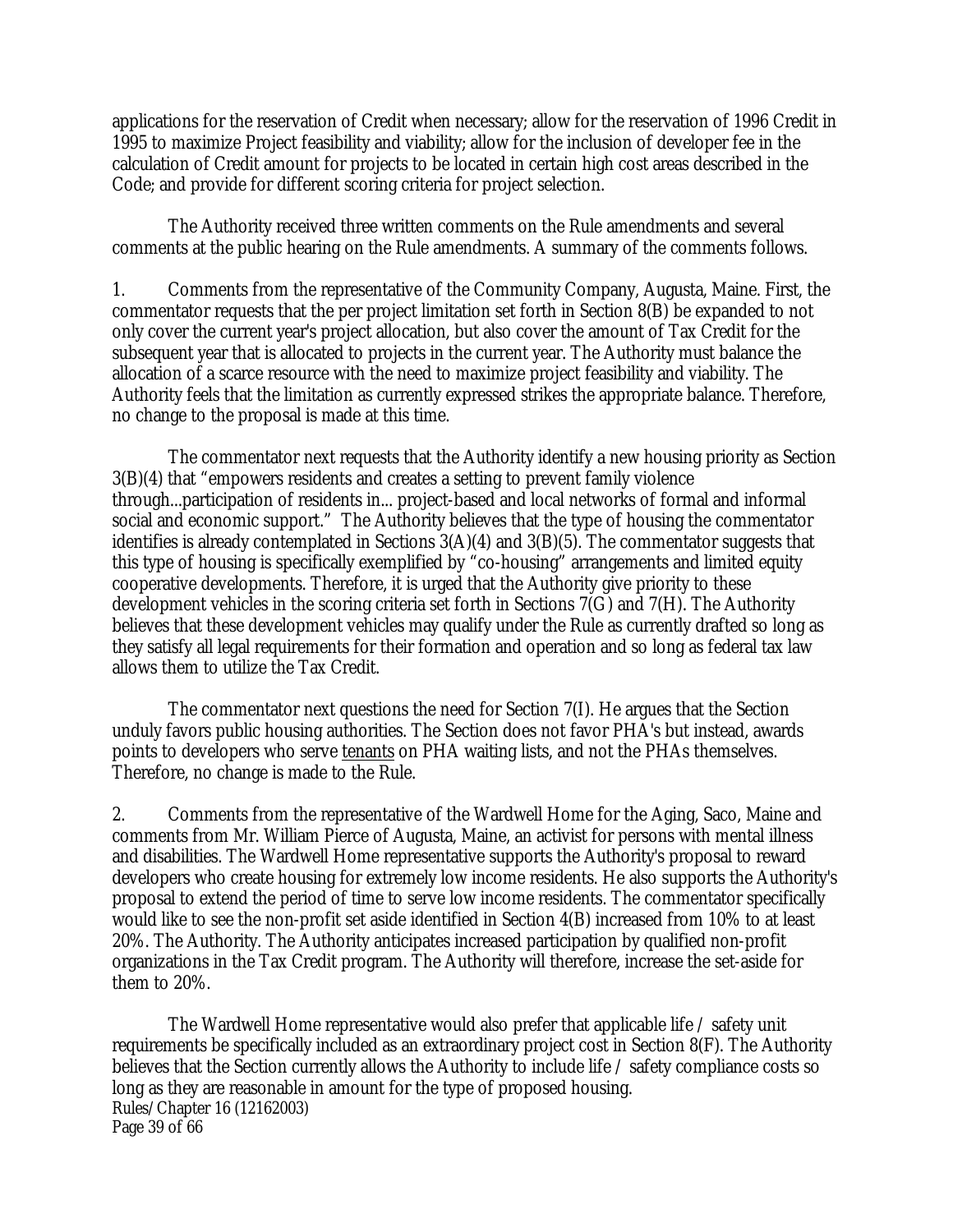Lastly, Mr. Pierce and the Wardwell Home representative would like the Authority to include "respite centers" in the priority scheme set forth in Sections 3(A)(4) and 3(B)(5). Mr. Pierce is of the additional view that respite centers should be available to not only residents but also to others within the community to control street violence and offer "linkage" to the community. The Authority is of the view that the Rule allows almost any type of affordable housing development, including respite centers, if the organizational and operational requirements for the particular development vehicle are satisfied and so long as tax law authorizes the allocation of Credit for the intended purpose. Mr. Pierce's added concern is not intended to be addressed in the Rule.

3. Comments from the representative of the Housing Authority of the City of Westbrook, Westbrook, Maine. The commentator requests that the Authority defer a non-profit developer's payment of the Credit reservation fee so that 25% of the fee is payable at the time of Credit reservation and the balance is paid at the time of project loan closing. Federal tax law requires Credit applicants with projects placed in service in the current calendar year to access the current year's Credit. Tax Credits are allocated on a competitive basis. Given this, the applicant's payment of a non-refundable reservation fee is an incentive for the Credit applicant to move a project along so that Credit allocation takes place in the current calendar year.

The commentator next proposes a change in the proposed reservation cycles set forth in Section 5(D) to address year end workload problems at the Authority. The Authority agrees with the recommendation and therefore, changes the start date of the last reservation cycle from November 15 to October 1. No change is made to the 1995 reservation cycles.

Lastly, the commentator would like to see the 25% per project limitation set forth in Section 8(B) increased to 33% of the State ceiling. The Authority agrees with this recommendation since it optimizes the feasibility and viability for certain types of projects that, in the Authority's determination, attract a variety of funding sources, meet pressing housing priorities, and utilize a variety of affordable housing programs.

4. Comments from Mr. William Pierce. Mr. Pierce generally comments that he is entirely satisfied with the Rule as drafted. He inquires whether the Rule amendments impose minimum per unit size limitations. The Rule does not specify unit size limitations, but other building codes and requirements do. It should be noted that the Credit may only be used to develop Qualified Residential Rental Projects, which by federal tax law definition, must consist of complete living facilities inclusive of kitchen facilities and bathroom facilities.

STATUTORY AUTHORITY: 30-A MRSA §§ 4741(1) and 4741(14), Section 42 of the Code.

EFFECTIVE DATE: April 26, 1995

FISCAL IMPACT NOTE: The proposed amendments to the Rule will not impose any cost on municipalities or counties for implementation or compliance.

Rules/Chapter 16 (12162003) Page 40 of 66 BASIS STATEMENT: The rule is being amended to eliminate the August funding cycle, to move the November funding cycle to October, to remove any limitation on the amount of the state ceiling eligible for reservation in any funding cycle, to delete the restriction that a single reservation cannot exceed 33% of the state ceiling and to delete or correct outdated language. A public hearing was held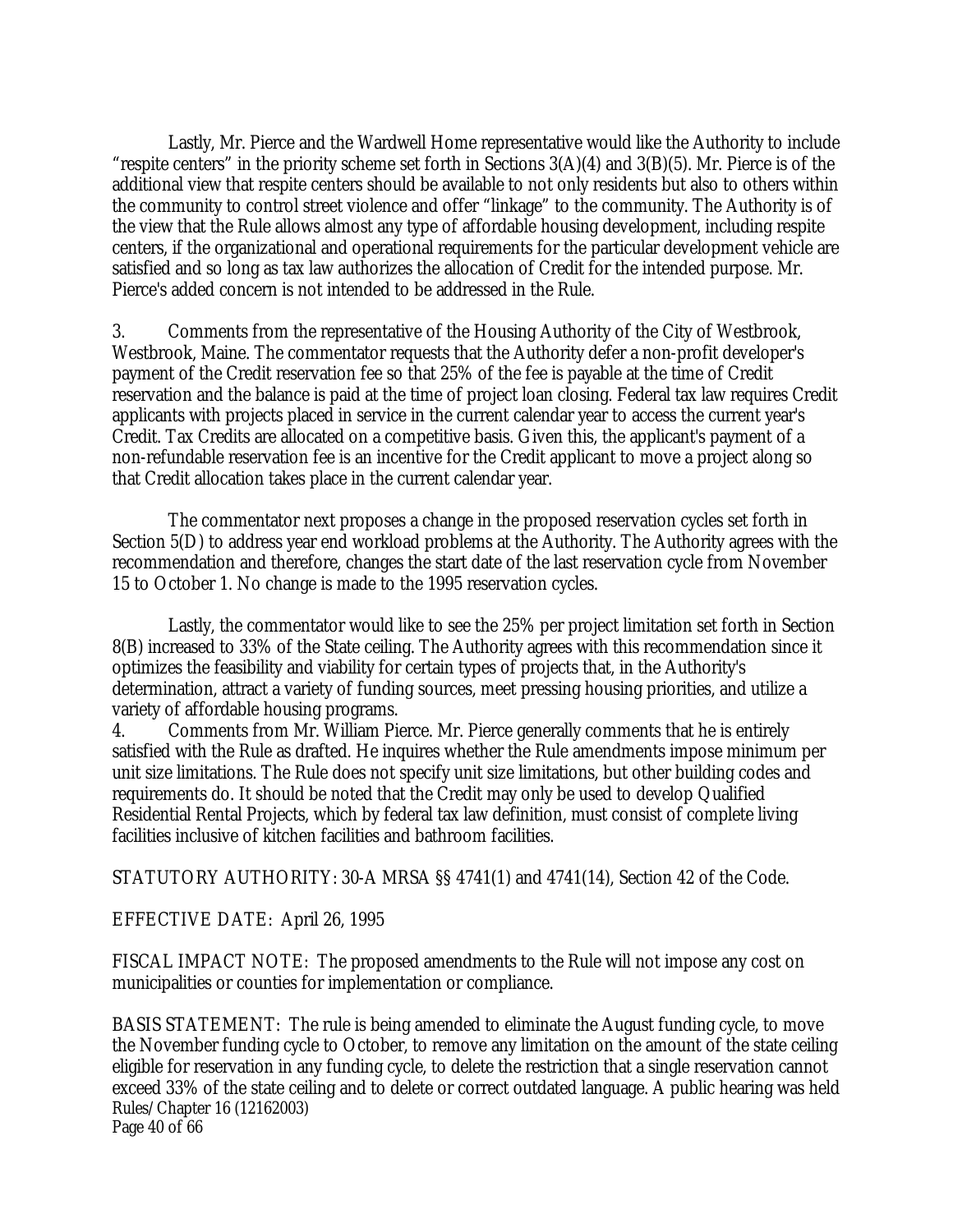on March 19, 1996 at which no one attended. One written comment was received from Genie Nakell of York-Cumberland Housing Development Corporation advocating for the retention of a limitation on the portion of the annual ceiling which can be reserved in any given application cycle. The Authority continues to feel that placing an arbitrary limit on the amount of credits which can be reserved in any given cycle can unfairly delay quality projects while they wait for a subsequent cycle and possibly miss an entire construction season. Having the right to reserve the entire ceiling in any given cycle does not mean that is what will routinely occur. It simply provides reasonable discretion in prudently managing this scarce resource.

STATUTORY AUTHORITY: 30-A MRSA §§ 4741(1) and 4741(14), Section 42 of the Code.

# EFFECTIVE DATE: April 24, 1996

BASIS STATEMENT: The rule is being amended to move the May funding cycle to June to make priorities and needs consistent with the Consolidated Plan, to simplify selection criteria language. A public hearing for comment on proposed amendments to the rule was held on December 17, 1996 at which four people attended. The Authority received two written comments on the Rule amendments and several comments at the public hearing. A summary of the comments and of the Authority's responses to these comments follows:

Section: 1 - A comment was made from Bill Shanahan of Realty Resources asking for a definition of a Binding Agreement. Response: A definition was included referencing a Section of the code.

Section: 3,A,B - A comment was made from Peter Roche, President of Maine Housing Investment Fund, suggesting we reconsider the need for continuing to distinguish between rehab and new construction in our assessment of housing priorities. Response: The Authority revisited the proposed language and found it consistent with the Consolidated Plan. Maine's housing stock is 7th oldest in the nation and it is more cost effective, in many cases to use subsidy for acquisition/rehab.

Section 5,D - A written comment was received from Bill Shanahan regarding the lateness of the information on the Rule and our funding programs. Response: The first round funding date was moved from Feb. 15 to Mar 1.

Section: 5, H - A comment was made at the public hearing from Marcia Brown of Liberty Group and written comment was received from Bill Shanahan of Realty Resources in regard to the change proposed for projects seeking tax exempt bond financing. They objected to the proposed language categorizing any project using tax exempt bond as federally assisted, and that more flexibility be granted in establishing a qualified basis and not preempting 9% credit. Response: The proposed amendments were deleted, with the intention that what is allowed under Section 42 will be our guide. Under Section 42 (i)2, the Code indicates that a project is treated as federally subsidized if the loan proceeds were used indirectly or directly with respect to the building, unless; a) the principal amount of the loan is deducted from the eligible basis, or b) in the case of a tax exempt obligation, the proceeds of the obligation is subtracted from the eligible basis.

Rules/Chapter 16 (12162003) Page 41 of 66 Section: 6 C7 - Written comments were received from Bill Shanahan and Peter Roche, and a public hearing comment was made by Marcia Brown objecting to the specificity of an "experienced tax credit syndicator", and the requirement of "identifying all costs" at time of application. Response: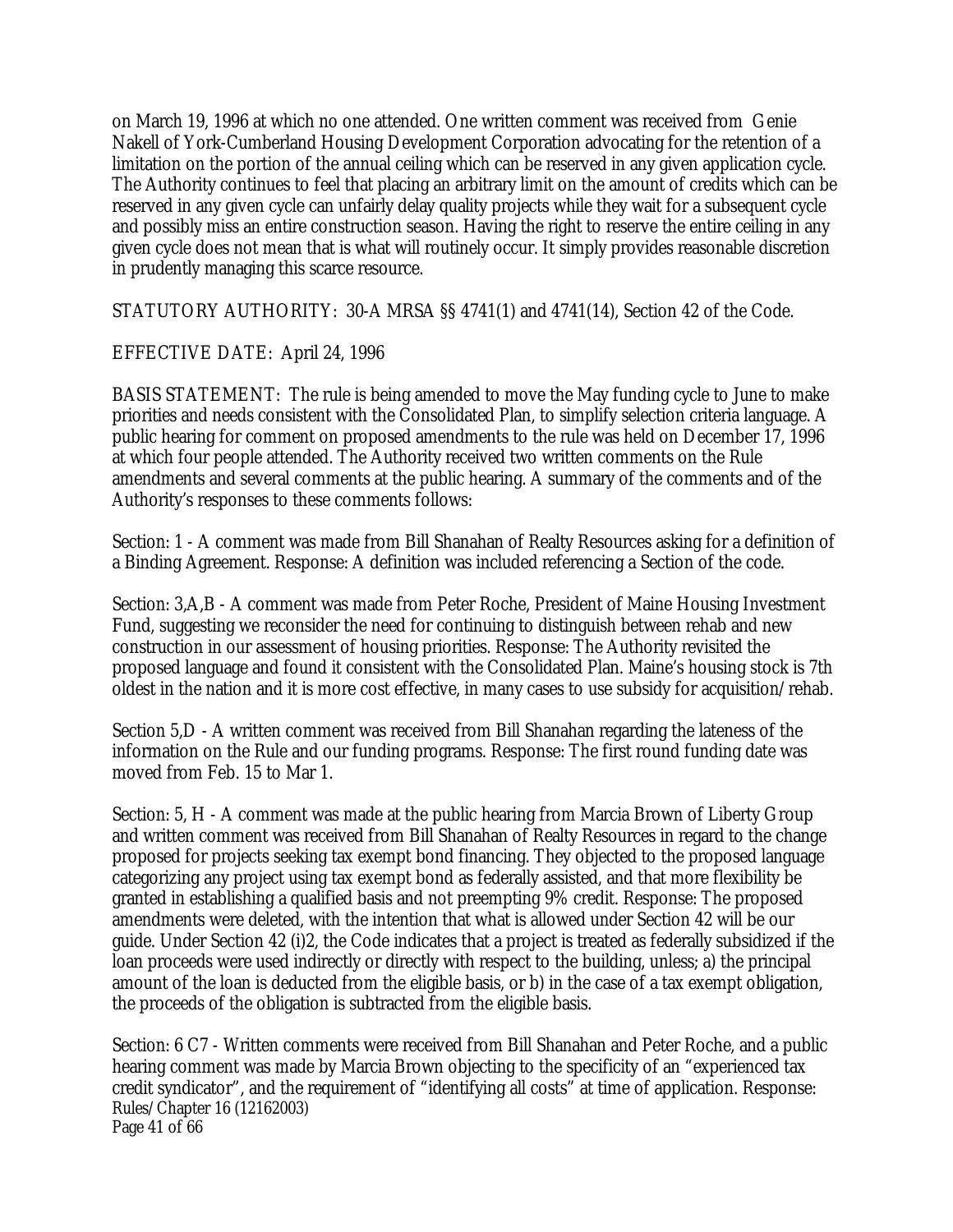Suggested language of an "Accredited investor" was defined and included. The requirement for "identifying all costs" was deleted in this section and added in the allocation section.

Section 6 C9 - Written comment was received from Bill Shanahan objecting to the requirement of providing a support letter at time of application from a community. Response: The language was changed to require a notification be sent to the community, a copy to be included in the application packet.

Section 7 A-J - Written comments were received from Bill Shanahan and Peter Roche and a public hearing comment was made by Marcia Brown requesting more definition to the Selection Criteria. Response: More definition was added.

Section 8 E - Written comment was received from Bill Shanahan and Peter Roche and a public hearing comment from Marcia Brown was made objecting to the restriction of the identity of interest between the Owner and Contractor, and the changing of the percentage of recognized general contractor costs. Response: The proposed language regarding the identify of interest was deleted. The percentage of recognized contractor costs remains unchanged.

Section 11 A,3 - Written comment was received from Bill Shanahan, and a public hearing comment was made by Marcia Brown objecting to the requirement of a recorded deed to meet the carryover requirement. Response: The proposed language was deleted and the requirements of Section 42 will be our guide.

Section 13,D - Written comment was received from Bill Shanahan and Peter Roche, along with public hearing comments from Marcia Brown objecting to the requirement of a monitoring fee. Response: Language was included that allows for the Authority to waive all or part of the fee in the event the partnership enters into a compliance monitoring agreement acceptable to the Authority.

STATUTORY AUTHORITY: 30-A MRSA §§4741(1) and 4741(14), Section 42 of the Code.

EFFECTIVE DATE: February 16, 1997

BASIS STATEMENT: The rule is being revised to establish a set-aside for proposals with a commitment for funding from Rural Housing Services; to establish a set-aside for proposals with a service commitment from the Maine Department of Human Services' 1999 Assisted Living Funds; to establish the maximum amount of tax credit that may be allocated to a single project; to give priority to projects serving persons with special needs; to give priority to projects in higher need areas; to add to the reporting and inspection requirements; and to make clarifications, updates, and grammatical changes.

Rules/Chapter 16 (12162003) Page 42 of 66 Matthew Smith of Community Concepts, Inc., opposed the awarding of points for neighborhood revitalization due to a concern that rural towns often do not have a town center and would, therefore be penalized by this criteria. Mayor Lee Young of the city of Auburn supported the awarding of these points for neighborhood revitalization. Under Section 7.E.3., rural projects may secure points by including "without limitation, plans to attract commercial development to the area, to increase employment opportunities for residents, to implement social services for residents, or to improve schools in the area" and would, therefore, not be penalized by this criterion.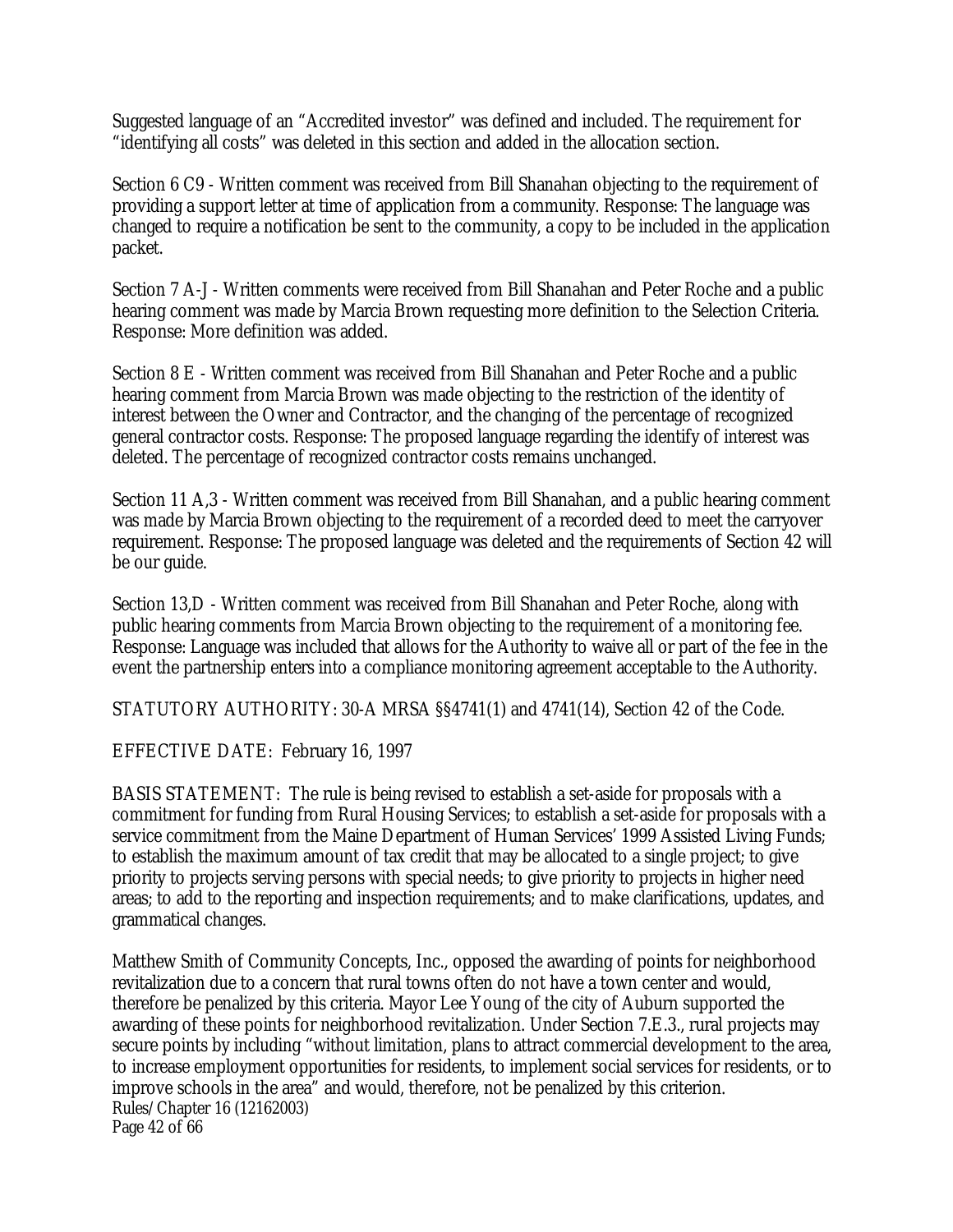Two comments, one from Matthew Smith of CCI and another from Joanne Troy of the Maine Housing Investment Fund, suggest that awarding points for physical plant amenities in Section 7.A.2. may penalize small rural projects due to a small project's inability to support these costs, particularly the cost of daycare facilities. A daycare facility is cited solely to provide an example of a physical plant amenity that is appropriate to a population. There is no requirement that a small scattered site project provide this amenity. Rather, sponsors are encouraged to look at amenities that are appropriate to their specific project. For the purpose of illustration, an amenity for a small, scattered site rural family project might be a computer room or play structures for children.

The Maine Housing Investment Fund ("MHIF") supports the points assigned to creating family projects with a minimum of 50% of the units as 3 bedroom apartments in Section 7.A.4. The MHIF suggests this could be further improved by setting an implicit ceiling on the number of family units being added to a community by a project. We agree. This concern is addressed through the creation of a maximum amount of tax credits that a single project may receive.

The Maine Housing Investment Fund supports the priority given to projects that benefit persons with special needs. The sponsor recommends that this criteria require that applicants demonstrate an identifiable source of funding for the provision of services appropriate to the particular special needs population. As a matter of practice, in the course of underwriting, we do require this source be identified. For the purpose of clarification, we added language under threshold requirements Section 6 C.6. to ensure projects can achieve feasibility.

Three comments were received on the issue of "maximum tax credit reservation." Matthew Smith of CCI recommended lowering the maximum to \$250,000; the MHIF recommended lowering the maximum to \$350,000; and the Sanford Housing Authority recommended going no lower than \$400,000. This is the first year that we have proposed a maximum tax credit reservation. A lower limit will encourage more projects of smaller scale. The establishment of a maximum tax credit reservation means the credit is likely to benefit more communities. Setting the cap too low, however, could make moderate sized family or Assisted Living projects infeasible, especially if interest rates increase. After reviewing these comments, given the desire to create more projects of smaller scale and the need to balance this with allowing good projects to remain feasible, we amended the plan to include a maximum tax credit reservation of \$400,000 in Section 4.E.

Rules/Chapter 16 (12162003) Page 43 of 66 Two comments were submitted regarding nonprofit sponsorships of applications. The first comment, from Matthew Smith of CCI, states that the plan should give more weight to non-profit applications. The second comment, from the MHIF, suggests the plan should distinguish between different categories of nonprofit participation. The plan explicitly provides priority for nonprofits in two areas First, any applicant that has a tax exempt organization as part of its ownership receives points that a for-profit organization cannot receive. Second, under Section 4.B., 20% of the annual state ceiling is set aside for non-profits. Additionally, nonprofits historically are more likely to serve special needs populations, which is a priority within the plan that receives points. Skewing the plan unreasonably toward nonprofits could have an adverse impact on the low income citizens of the state. In the event for-profit entities discerned a bias toward non-profits with a resulting decrease in their probability of being funded, the number of applications would like decrease. Lower numbers of applications will result in diminished quality of projects selected. For this reason, there is not additional weighting toward non-profit applications. As for distinguishing between categories of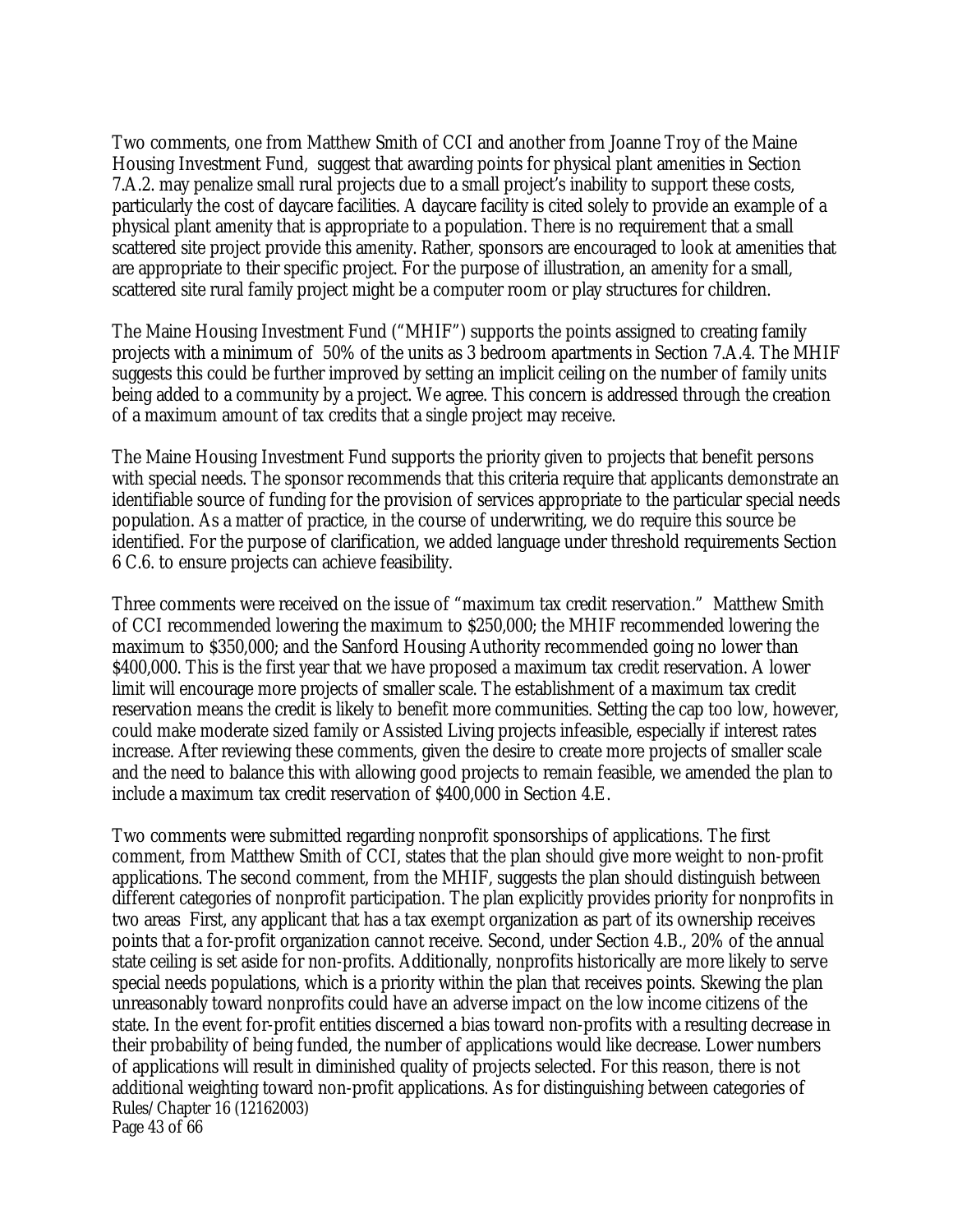non-profit participation, the authority looks to the controlling regulatory authority, the Internal Revenue Service, to provide guidance as to what constitutes bonafide participation by a non-profit organization.

Two comments, one from Matthew Smith of CCI and the other from the MHIF, support the priority for rehabilitation in Section 7.A.1. Matthew Smith of CCI made a comment that the Authority needs to recognize that some communities have limited housing stock suitable for multifamily development and that new construction can be a more effective alternative. The Authority recognizes that there are many needs. However, Maine has the fifth oldest housing stock in the country. Given this need, the priority for rehabilitation is warranted.

The MHIF proposed that rather than give points for tax credit training, we should eliminate the scoring criterion and instead require sponsors with successful applications either to demonstrate tax credit training or to complete a required training course. As this recommendation would allow us to accomplish the policy objective of improving the compliance skills of tax credit operators, the plan reflects this change in Section 9.H.

Two comments, from the MHIF and Matthew Smith of CCI, were received on the category of Lowest Intermediary Costs in Section 7.B., suggesting that the definition of total housing development costs exclude reserves, contingencies and developer fee loaned back. Excluding developer fees loaned back would be redundant to Part 2 of this criterion which already provides points for fee loaned back. Excluding contingencies from total costs would create incentives to shift the balance from hard costs to contingencies without changing total hard costs plus contingencies, thereby providing no public benefit nor mitigating credit risk. Exclusion of appropriate levels of reserves from total housing development costs, however, provides developers with the ability to fund reserves that improve credit quality without penalizing applicants in this competitive process. The Authority made this change.

Rules/Chapter 16 (12162003) Page 44 of 66 We received comments from Gail Walker of the City of Auburn; Mayor Lee Young of the City of Auburn; Matthew Smith of CCI; Gregory Mitchell of the City of Lewiston; William Shanahan of Realty Resources, Joseph Cloutier of Realty Resources; and the Maine Housing Investment Fund responding to the Project Location criterion in Section 7.E. The comments suggest considering three options: elimination of the category, substitution of an independent market study to determine the level of need, or reduction of the relative weight of the category. Additionally, the City of Lewiston stated that cities may sometimes have more accurate and current data than we are able to access. Federal regulations require the inclusion of a provision that allows for prioritizing this resource to areas with housing needs. Good public policy and our obligation to comply with federal regulations suggest that targeting this resource to the areas of greatest need makes sense and that this category should not be eliminated. The intent of providing an index is to allow the public a single standard that it can look to for assessing the relative housing needs of communities. With this approach, developers can look at an individual community in the context of the entire State rather than rely solely upon an independent study that focuses on an individual market. We would encourage all applicants to obtain the best market data that they can, but suggest that the best method for ranking the relative housing needs of markets is to provide a single standard. That said, given the compelling argument demonstrated through comments that, at a minimum, the weighting of project location is too severe, we are making a reduction in the total points for this category. Finally, to ensure that our data is not inaccurate as was stated in the comment of Gregory Mitchell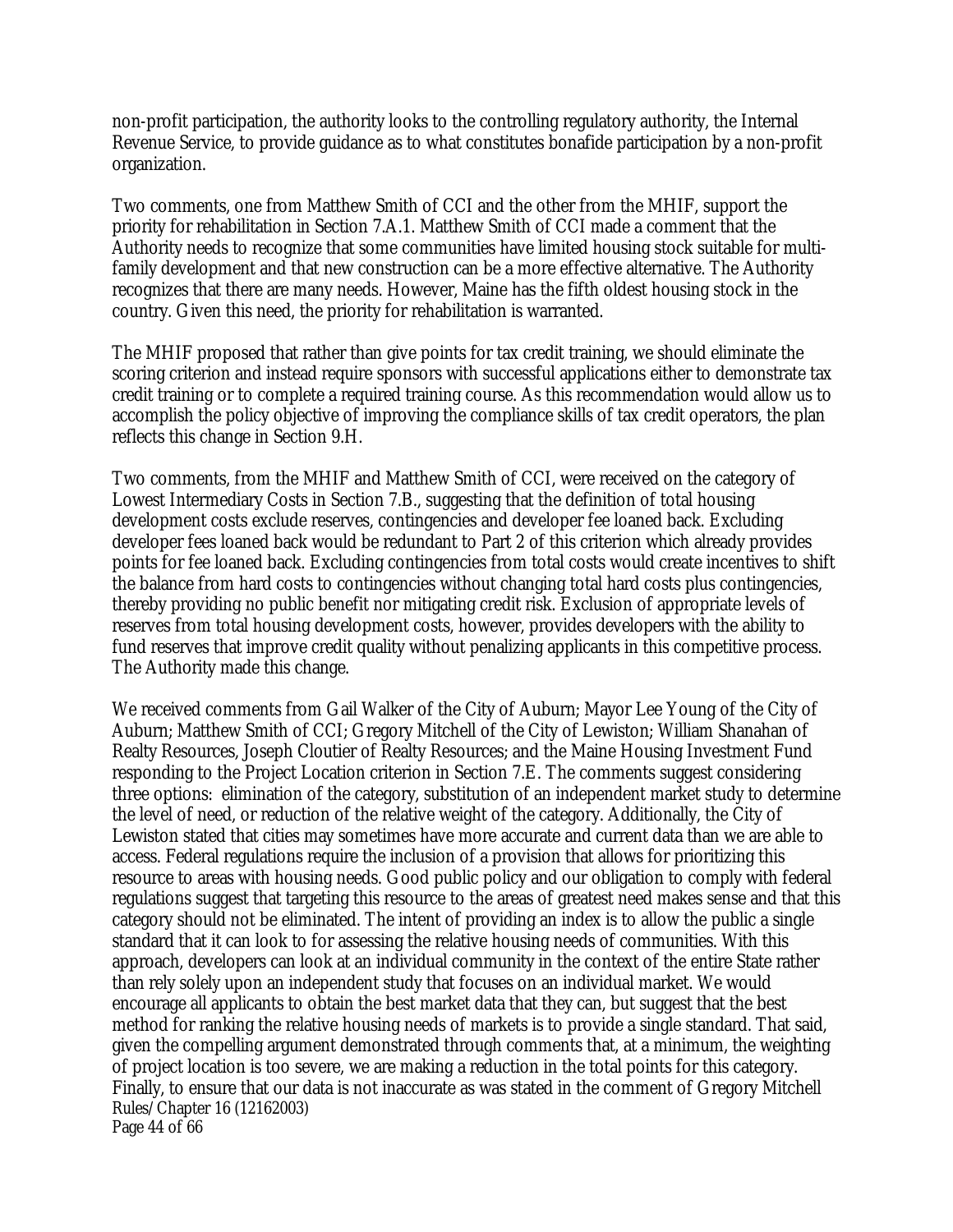of the City of Lewiston, we added language that allows cities and towns to make available data that would be pertinent to housing needs.

A comment was received from Robert Taylor, Jr., of Crockett, Taylor & Company stating that assisted living projects with a creative approach to funding should be allowed to compete in all rounds. This same comment suggests confusion exists about which assisted living projects might be eligible for the "Assisted Living set-aside." There is no prohibition against an assisted living project submitting an application in any round. Clarifying language has been added to Section 6D that applicants competing for the setaside will be ineligible unless they have received a commitment from DHS.

Two comments from Michael Eisensmith of the Sanford Housing Authority and the MHIF supported reducing the income targeting for Assisted Living Projects that use funding from the Department of Human Services in Section 4.D. Such an income targeting reduction requires a significant amount of subsidy that would be needed to subsidize rents. The Authority is not making this subsidy available. Applicants are not prohibited from securing additional non-Authority subsidy sources that may be used to buy down rents.

Three comments were received in support of the income targeting from Michael Eisensmith of the Sanford Housing Authority, Matthew Smith of CCI, and the MHIF. The Sanford Housing Authority offered that they like to serve people at 30% AMI, 40% AMI and 50% AMI. The comment from the MHIF also suggests allowing 40% AMI units be rented to tenants at 45% AMI. One of the principal benefits of the Low Income Housing Tax Credits is to provide subsidy that buys rents down for Maine's low income tenants. This plan eliminates the targeting of extremely low income persons, those at 30% AMI. This change is offset somewhat by allowing an increase in the number of units targeted to persons at 40% AMI in Section 7.D. Further increasing the eligible income allowed to occupy a unit would mean that these apartments would not benefit the intended beneficiaries, Maine's lowest income citizens.

Comments from Michael Eisensmith of the Sanford Housing Authority and Joanne Troy of the MHIF recommended that the extended low income use period be lengthened to either 99 years or perpetuity. This is the period for which the developer pledges irrevocable low income benefit. We amended the plan to extend this period to 90 years in Section 7.C.

STATUTORY AUTHORITY: 30-A MRSA §§4741(1) and 4741(14), Section 42 of the IRC

## FISCAL IMPACT OF THE RULE:

The sale of the low income housing tax credits will raise approximately \$10 million, which must be used to develop apartments for low income people. The proposed amendments will not impose any costs on municipalities or counties for implementation or compliance.

EFFECTIVE DATE: January 12, 1999

Rules/Chapter 16 (12162003) Page 45 of 66 BASIS STATEMENT: The rule is being revised to reduce the set-aside for Assisted Living from \$500,000 to \$300,000; to allow for re-allocation of set-asides if no qualified applications are received; to update the section of the rule concerning high, medium, and low need areas; and to make clarifications, updates and grammatical changes.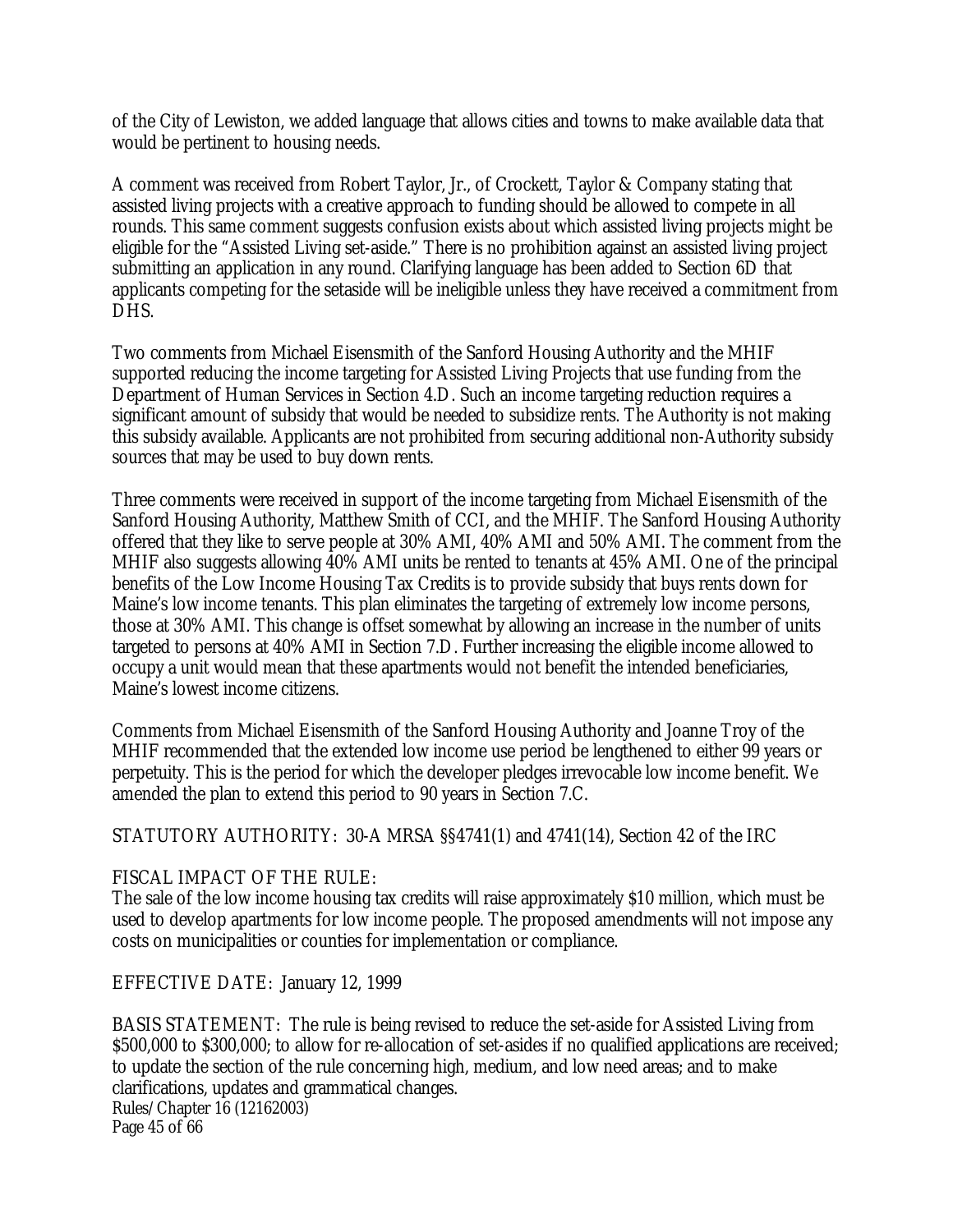MSHA received no comments on the amendment.

STATUTORY AUTHORITY: 30-A MRSA §§4741(1) and 4741(14), Section 42 of the IRC

EFFECTIVE DATE: January 9, 2000

BASIS STATEMENT. The Rule is being amended as follows: to add single-room occupancy housing as a housing priority; to establish a set-aside for single-room occupancy housing; to clarify that extended low income housing commitments will obligate owners to comply with the commitments made by the owners in their tax credit applications for which they were awarded points in the selection process; to require tax credit projects to comply with the State's growth management law; to clarify that priority is given to projects that demonstrate a preference, rather than a set-aside, for persons with special needs; to clarify that priority is given to projects with 3 bedroom low income units; to establish leveraged funds as an independent scoring criteria separate from lowest intermediary costs and to give priority to below market financing commitments within the leveraged funds criteria; to establish a separate market need ranking for assisted living proposals; to establish minimum requirements for proposals to receive priority for nonprofit participation; to increase the tax credit monitoring fee; to make the reporting and inspection requirements consistent with recent changes to federal law; and to make updates, clarifications and grammatical changes.

A public hearing was held on November 21, 2000 to receive comments on the proposed changes to the Rule. Seven members of the public testified at the public hearing, six of which provided written copies of their testimony. The Authority also received four written comments on the Rule. A summary of the testimony and comments and the Authority's responses follow.

**Section 3.B.** Mark Adelson of the City of Portland ("City of Portland") suggested listing SRO Housing as a housing priority under the Rule.

Response: The Authority added SRO Housing as a housing priority under Section 3.B. of the Rule.

**Section 4.D.** The Authority received comments from Larry Gross of Southern Maine Area Agency on Aging ("SMAAA") and Dana Totman of York-Cumberland Housing Development Corporation ("YCHDC") supporting the set-aside for assisted living projects. William Caselden of Great Bridge Properties ("Great Bridge") suggested that the Authority should use the assisted living set-aside for senior housing if the Department of Human Services does not provide service funds for assisted living projects in 2001.

Response: If the assisted living set-aside is not used, in whole or in part, the unused tax credits will be made available for all housing priorities identified in the qualified allocation plan, which includes, but is not limited to, senior housing.

Rules/Chapter 16 (12162003) Page 46 of 66 **Section 4.E.** The Authority received several comments concerning the SRO Housing set-aside. John Anton of the Maine Housing Investment Fund ("MHIF"), the City of Portland and YCHDC support the set-aside. The City of Portland suggested changing 4.E.6. to require a capital subsidy from any municipality, not just the City of Portland. YCHDC and MHIF suggested eliminating the capital subsidy requirement. John Gallagher of the Westbrook Housing Authority ("WHA") and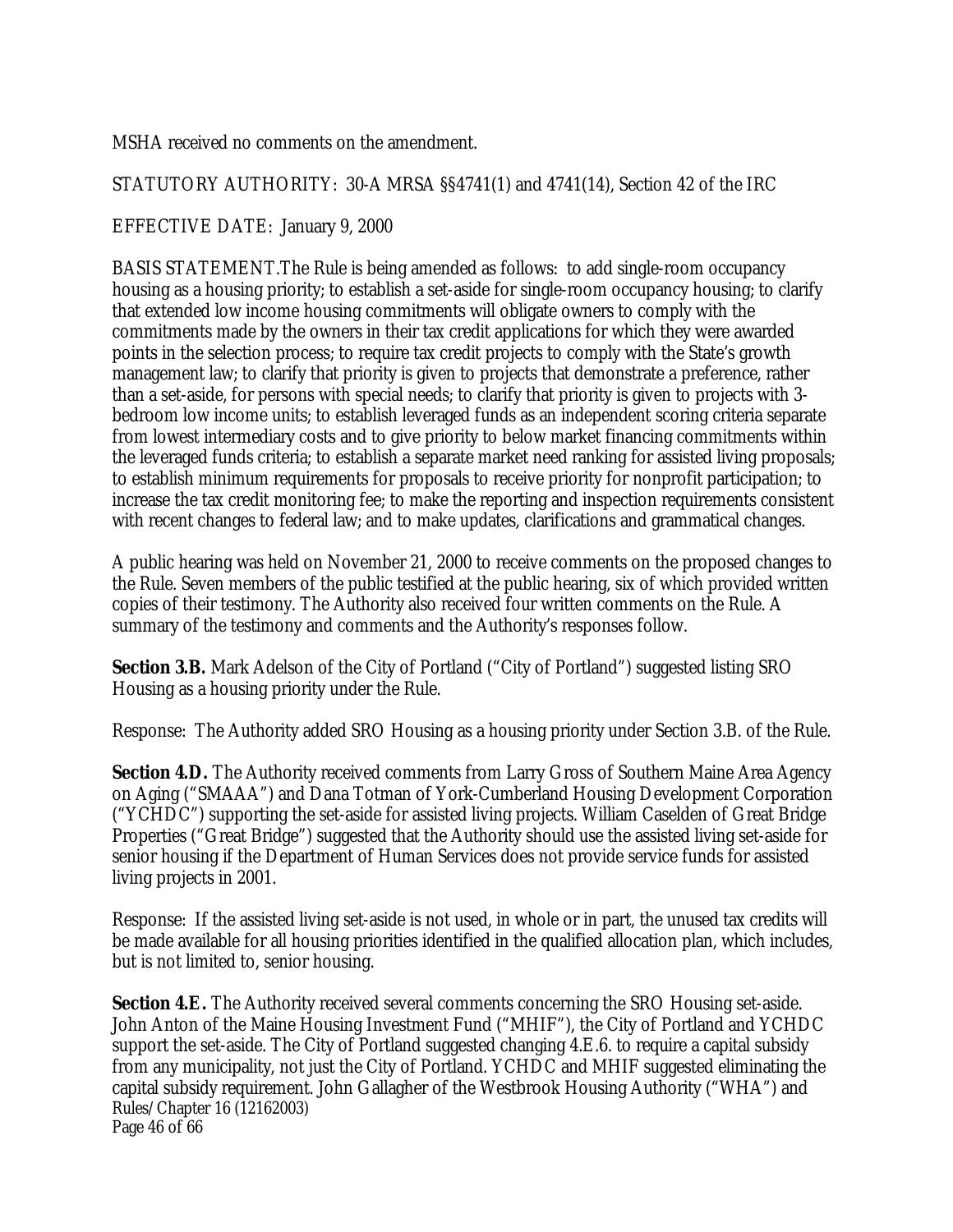SMAAA suggested that the development of SRO Housing be allowed in municipalities outside the City of Portland. YCHDC, MHIF and WHA also urged the Authority to secure service funds for SRO Housing. YCHDC suggested eliminating Section 4.E.4. of the Rule, which requires SRO Housing to be located in a QCT or DDA.

Response: The Authority eliminated section 4.E.6. of the Rule, which requires a capital subsidy from the City of Portland. We recognize the limitations of requiring 50% of a project to be in a QCT or DDA. However, in an effort to make efficient use of scarce subsidy, it is necessary to have the additional tax credits provided by a basis boost from locating the project in a QCT or DDA. The Authority does not have a resource for service subsidy for SRO Housing within its control. We have and will continue to discuss the need for service subsidy for SRO Housing with the Department of Human Services.

**Section 6.B.** Two comments were received concerning the requirement that recipients of tax credits enter into an extended low income housing commitment agreement. MHIF supports the changes made by the Authority to clarify that the extended low income housing commitment agreement will obligate a tax credit recipient to comply with the commitments made in its application for lowincome housing tax credits. John Hodge of Brunswick Housing Authority ("BHA") suggested that applicants should receive a draft of the extended low-income housing commitment agreement prior to submitting an application for low-income housing tax credits.

Response: The Authority is happy to provide the form extended low-income housing commitment agreement to anyone upon request; however, the specific obligations of a recipient of tax credits under the extended low income housing commitment agreement will depend in large part on the commitments made in its application for low-income housing tax credits, e.g. the low-income targeting and extended use period.

**Section 6.C.3.** A comment was received from Great Bridge suggesting that the Authority should permit an applicant for low-income housing tax credits to form a limited partnership after the applicant is awarded tax credits to avoid the expense and time incurred by unsuccessful applicants in establishing limited partnerships.

Response: The current qualified allocation plan does not require applicants to form limited partnerships prior to submitting an application for low-income housing tax credits. The limited partnership must be established prior to a reservation of low-income housing tax credits.

**Section 7.A.1. and Section 7.B.** A comment was received from YCHDC suggesting that new construction projects, rather than projects involving rehabilitation, should receive priority under the Rule and, consistent with this proposed change in priority, the Lowest Intermediary Costs criteria should consider new construction costs only and not rehabilitation costs.

Response: The priority given to rehabilitation in the selection criteria is consistent with MSHA's consolidated plan. Maine has the seventh oldest housing stock in the nation and it is more cost effective, in many cases, to use subsidy for acquisition and rehabilitation than new construction.

Rules/Chapter 16 (12162003) Page 47 of 66 **Section 7.A.2.** Three comments were received concerning the priority given to Projects that provide physical plant amenities. Matthew Smith of Community Concepts, Inc. ("CCI") urged the Authority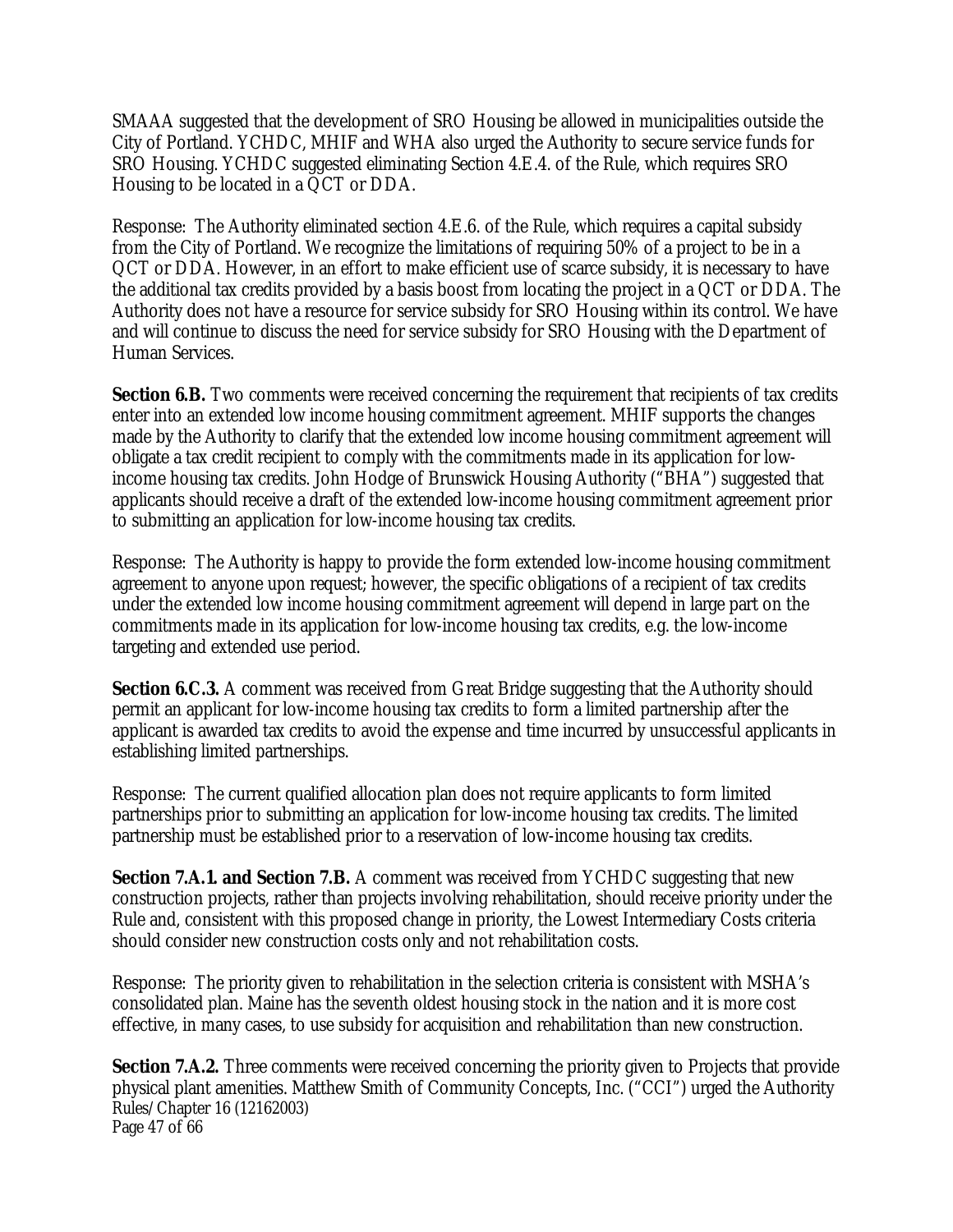to remove section 7.A.2. of the Rule because the selection criterion may penalize smaller, scattered site rural projects. MHIF recommended making physical plant amenities a threshold criterion based on the scale of the project. WHA commented that offering amenities in an application may lead to problems when finalizing the deal if not clearly articulated and funded at the time of application.

Response: Sponsors are encouraged to offer physical plant amenities that are appropriate to a Project with regard to size, location and population. The Authority revised Section 7.A.2 of the Rule to describe the methodology applied when scoring applications based on this criterion.

**Section 7.A.3.** Two comments were received concerning the priority given to applications that set aside 20% of the units in Projects for persons with special needs. CCI and MHIF suggested that section 7.A.3. of the Rule be revised to provide a clear definition of what is meant by "reserve" and "set-aside". MHIF strongly encouraged a definition that reflects a marketing priority rather than an absolute restriction.

Response: We agree and have revised section 7.A.3 of the Rule to more accurately reflect our intention that applications are only required to provide a preference, rather than a set-aside, for persons with special needs.

**Section 7.A.4. and 7.E.** The City of Portland commented that the Rule does not allow mixed income family housing to be competitive.

Response: The Authority awards points for family housing under Sections 7.A.4. and does not require that any family project be 100% low-income. Family and mixed income projects have been successful in recent years, including 2000.

**Section 7.C.1.** A comment was received from Great Bridges that the Leveraged Funds selection criteria is unclear about how leveraged funds are compared among competing projects.

Response: The Authority compares Projects based on the total amount of leveraged funds committed to each Project. See changes to Section 7.C.1. of the Rule clarifying this issue.

**Section 7.C.2.** Three comments were received concerning the priority given to applications that contribute 50% or more of the developer fee to a Project. CCI recommended that the Authority eliminate the selection criteria under section 7.C.2. because it is counter productive to the goal of increasing capacity of nonprofit developers in the State. WHA commented that leaving most of the fee on the table with no expectation of being able to pay it back in the 10-year period required by the IRS causes problems for the developer. SMAAA supports encouraging the use of the developer fee as a source of funding for Projects.

Response: The Authority encourages leaving the developer fee in a deal in order to make more efficient use of the Authority's scarce subsidy resources. For example, the contribution of \$250,000 of a \$500,000 developer fee to a Project means the Authority will use \$250,000 less in subsidy to fund the Project. This practice allows the Authority to extend its subsidy and help more Maine citizens. The Authority is pursuing efforts to enhance nonprofit capacity with strategically invested resources in 2001.

Rules/Chapter 16 (12162003) Page 48 of 66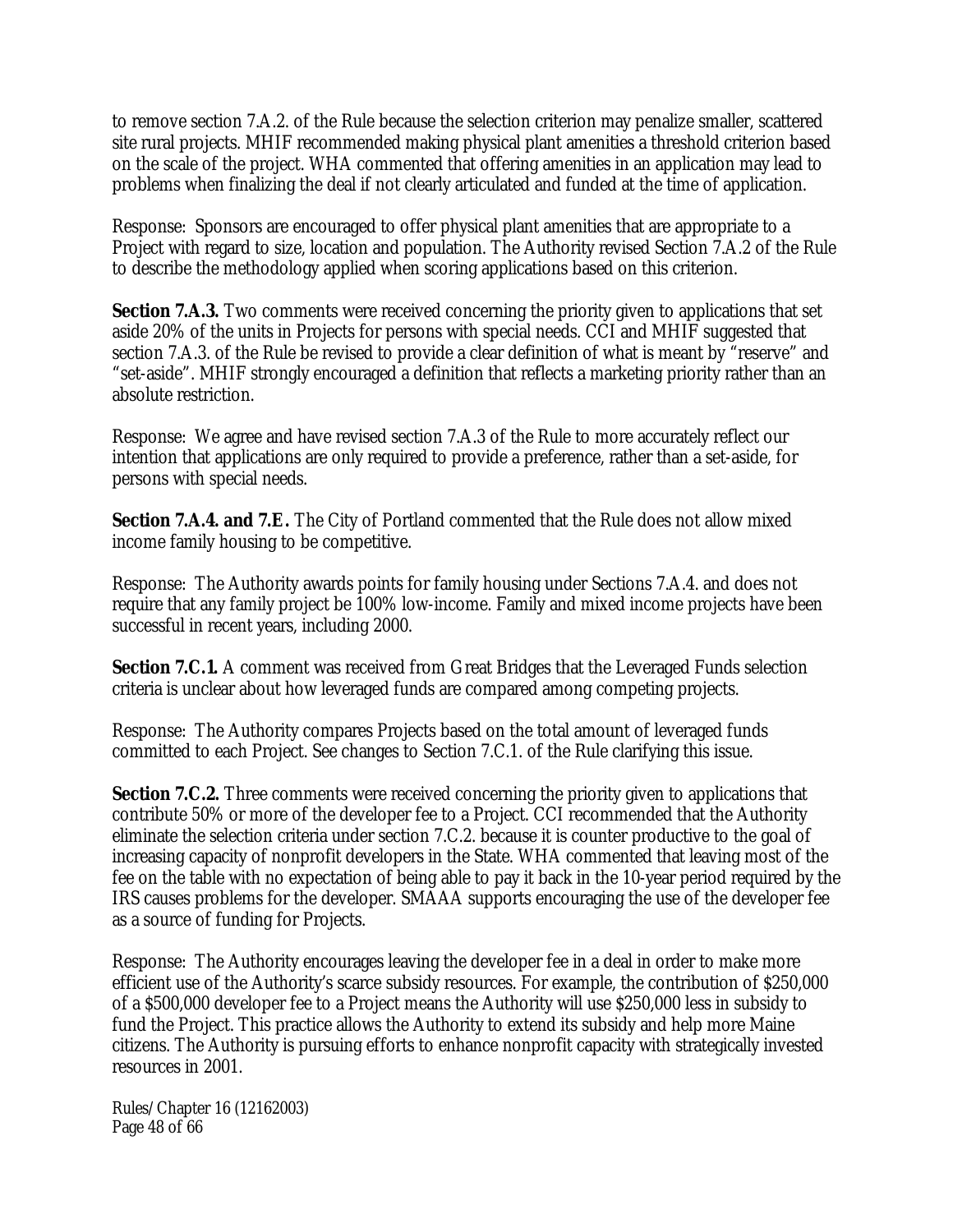**Section 7.D.** YCHDC recommended changing section 7.D. to give one point for each year beyond 30 years which would preserve the low income units for 45 years, noting that a 90-year commitment is costly to monitor and leads to the deterioration of the physical condition of Projects.

Response: The 90-year targeting assists future administrations in keeping the units available for lowincome citizens of the State. The Authority understands that there may be demand to re-capitalize these deals in the future and has established preservation programs to address those demands.

**Section 7.E.** Seven comments were received concerning the low-income targeting. CCI and WHA support targeting the lowest income renters, but believe that a different methodology should be used. Tom MacDonald of Realty Resources ("Realty Resources"), YCHDC, MHIF and Ted Wilkinson of The Housing Partnership ("THP") commented that the low-income targeting is too restrictive and causes marketing difficulties, vacancies and operational deficiencies. YCHDC and WHA suggested allowing persons with incomes at or below 45% of area median income ("AMI") to rent 40% AMI units. BHA wants to be able to rent to any person with income at or below 50% AMI. YCHDC suggested changing the selection criteria to award 15 points to projects that target 100% of the units to persons at or below 60% of AMI and to award 30 points to projects that target 50% of the units to persons at or below 50% AMI and 50% of the units to persons at or below 60% of AMI. Realty Resources and CCI suggested a method of indexing or averaging to allow greater flexibility in the targeting. MHIF, CCI and THP suggested providing project-based rental subsidy for the 40% AMI and 50% AMI units.

Response: We reviewed occupancy and financial records of all low income housing tax credit projects placed in service since the Authority established the low-income targeting criteria in the Rule in 1996. The projects show an average vacancy rate of less than one percent as of September 30, 2000. Seven of the nine projects have been occupied for one full fiscal year. All but one are operating at a near breakeven cash position or better, and all but one have adequate reserves to cover any operating deficits. Based on the review, the Authority is not compelled to make any changes to the income targeting at this time. The Authority will convene a working group in 2001 to evaluate the effect of the income targeting on the operational viability of low income housing tax credit projects and indexing.

The Authority has not had the resources necessary to establish and maintain a State rental assistance program. The Section 8 Housing Choice Voucher Program provides rental assistance to over 3,300 households in areas not served by local housing authorities. Over 1,000 households are on the Authority's waiting list for vouchers. The primary purpose of the program is to allow people to choose where they want to live. Until recently in southern Maine, participants in the program have not experienced any difficulty locating units. So, there is no benefit to program participants to provide project-based rental assistance. In addition, federal regulations require any project-based rental assistance to be made available on a competitive basis. Limiting project-based rental assistance to certain projects would be difficult.

Rules/Chapter 16 (12162003) Page 49 of 66 **Section 7.E.** The Authority received comments from Realty Resources concerning the inconsistency between MSHA's underwriting criteria for assisted living projects and the tiered income strata used by the Department of Human Services Bureau of Elderly and Adults Services ("BEAS") to determine funding for service providers at assisted living projects. The Authority requires 100% of the units in assisted living projects to occupied by individuals with income at 60%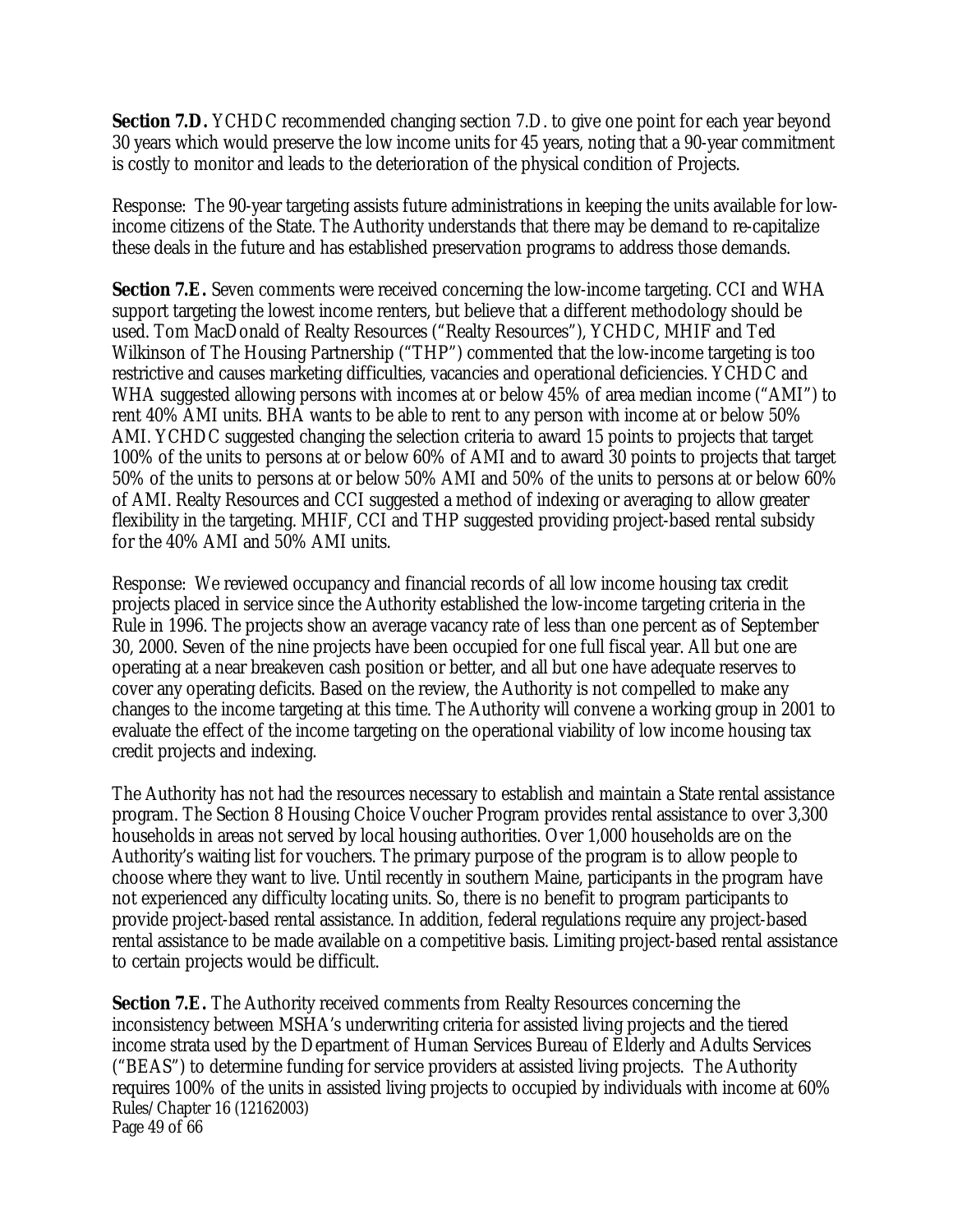AMI. BEAS requires 10% of the units to be occupied by individuals with income at or below 30% AMI and 30% of the units be occupied by individuals at or below 40% AMI. According to Realty Resources, this inconsistency affects the financial viability of assisted living projects. Realty Resources urges MSHA to work closer with BEAS to keep assisted living projects viable.

Response: The issue is that assisted living projects receive a sufficient amount of subsidy to operate the projects and provide support services to the residents. The Authority is working with BEAS to address this issue. The Authority and BEAS have convened a working group to evaluate the operational viability of assisted living projects.

**Section 7.F.** Great Bridges commented that it is impossible to score 15 points under the Project Location selection criteria because projects cannot be awarded points for both senior housing and family housing.

Response: The Project Location selection criteria includes more than the need criteria set forth in Section 7.F. The selection criteria also includes 3 points for projects that are part of a neighborhood revitalization plan and 2 points for projects that demonstrate preferential treatment for persons on public housing and Section 8 waiting lists. The total number of points for which a project can possibly score under the Project Location criteria is 15 points. See changes to Section 7.F. of the Rule clarifying this issue.

**Section 7.F.1.** Three comments were received concerning the assisted living set-aside subsidized housing ranks. SMAAA supports the new assisted living housing ranks. YCHDC testified that the rankings are flawed and suggests that the Authority rely on the need for an assisted living project demonstrated in the tax credit application. BHA testified that the rankings should be based on the need for assisted living units only, not all subsidized units in hospital catchment areas, including without limitation, residential care units.

Response: The Authority and BEAS evaluated the need for assisted living, as defined in 22 M.R.S.A. Chapter 1165 and regulations promulgated pursuant thereto (which include residential care beds), in hospital catchment areas and ranked said areas based on this analysis.

Rules/Chapter 16 (12162003) Page 50 of 66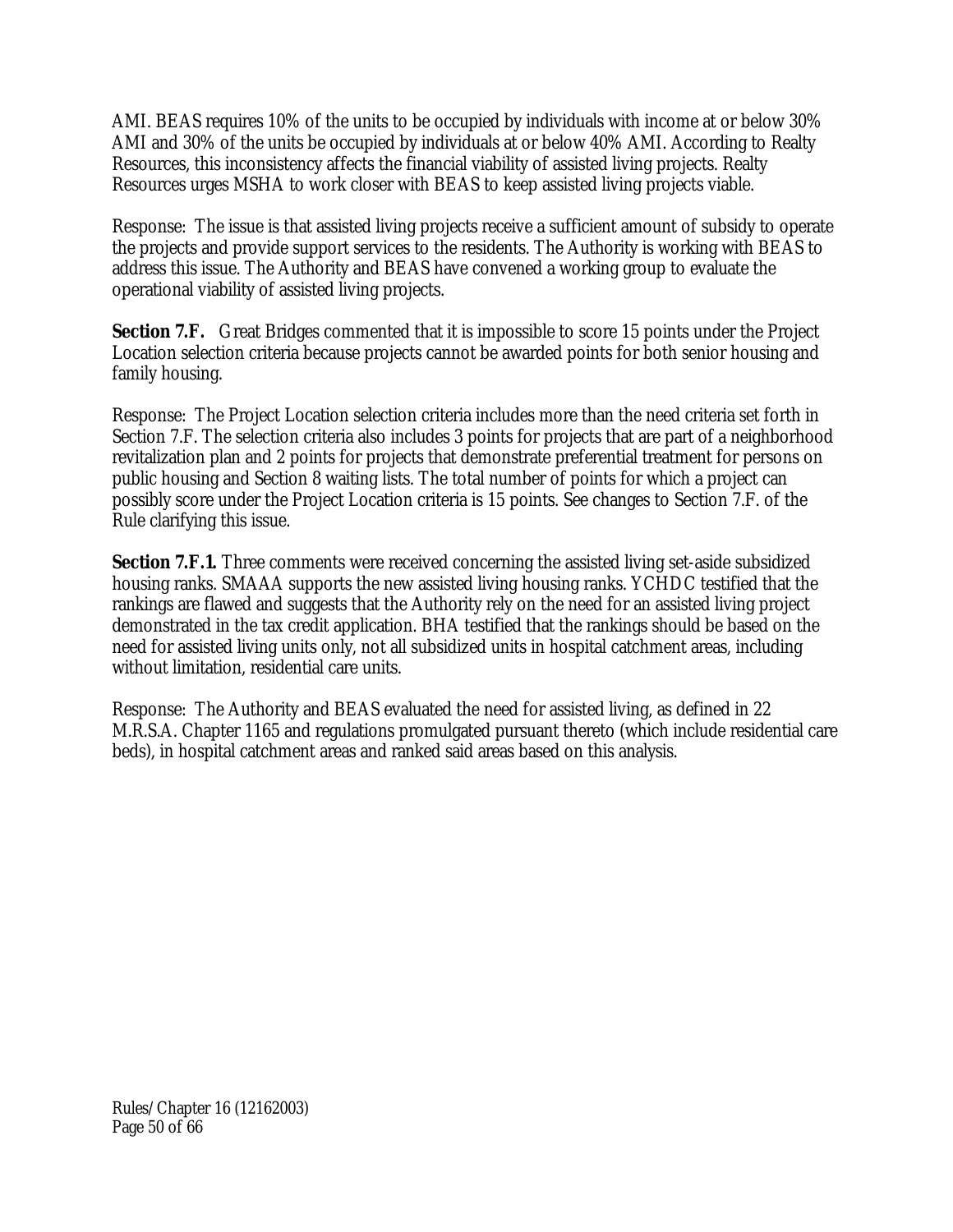**Section 7.F.1.** Comments were received from YCHDC, WHA and MHIF that the statewide subsidized housing ranks for senior and family housing are not accurate and should be based on absolute numbers rather than relative need among the areas. YCHDC suggested an alternative method for scoring senior and family housing need as follows. For senior housing, the Authority should award 10 points for areas that need greater than 1000 units, 5 points to areas that need between 500 and 1000 units and no points for areas that need less than 500 units. For family housing, the Authority should award 10 points for areas that need greater than 400 units, 5 points for areas that need between 200 and 400 units and no points for areas that need less than 200 units.

Response: The Authority does not use absolute numbers, because doing so would effectively limit the availability of the low-income housing tax credit program to Projects in the southern part of the State. The current statewide subsidized housing ranks for senior and family housing are based on census projections from 1997. In 2001, the Authority will reanalyze these rankings based on 2000 census projections and will consider using additional criteria, e.g. rents and economic development, to better reflect trends in housing need.

**Section 7.G.1.** Great Bridges suggested that the Authority expand the Sponsor Characteristics selection criteria to include an applicant's prior experience with developing tax credit projects in states other than the State of Maine.

Response: We agree. See changes to Section 7.G.1 of the Rule.

**Section 7.G.3.** The Authority received comments from CCI, SMAAA and MHIF supporting the Authority's clarification of the nonprofit participation scoring criteria. CCI suggested that the criteria should be a threshold application requirement for all nonprofits participating in the low income housing tax credit program. SMAAA suggested that the Authority give greater weight to the nonprofit participation criteria. MHIF recommended that Section 7.G.3.f. should be removed to avoid prescribing the parameters of joint ventures between for-profit and nonprofit entities. John Kaminski of Drummond, Woodsum & MacMahon suggested that wholly-owned subsidiaries of qualified nonprofit organizations should be deemed qualified nonprofit organizations in accordance with the Internal Revenue Code for purposes of the nonprofit participation selection criteria.

Response. The Authority eliminated the requirement that a nonprofit must own 50% of the general partner and receive 50% of the developer fee, but still require nonprofit ownership in the general partner(s) of a limited partnership owner and require the nonprofit to be a managing general partner. We agree with Mr. Kaminski's comment and added Section 7.G.3.g. to the Rule.

**Section 8.E.** Realty Resources recommended that the Authority increase the developer fee limit to 20% and eliminate the "extenuating situations" language.

Response: The Authority has adopted the recommended NCSHA standards.

**Tax credit monitoring fees.** Realty Resources and WHA recommended that tax credit monitoring fees should be a tax credit eligible expense.

Rules/Chapter 16 (12162003) Page 51 of 66 Response: The Authority is exploring this recommendation and will consult with various tax credit professionals and representatives from other states to determine the most suitable course of action.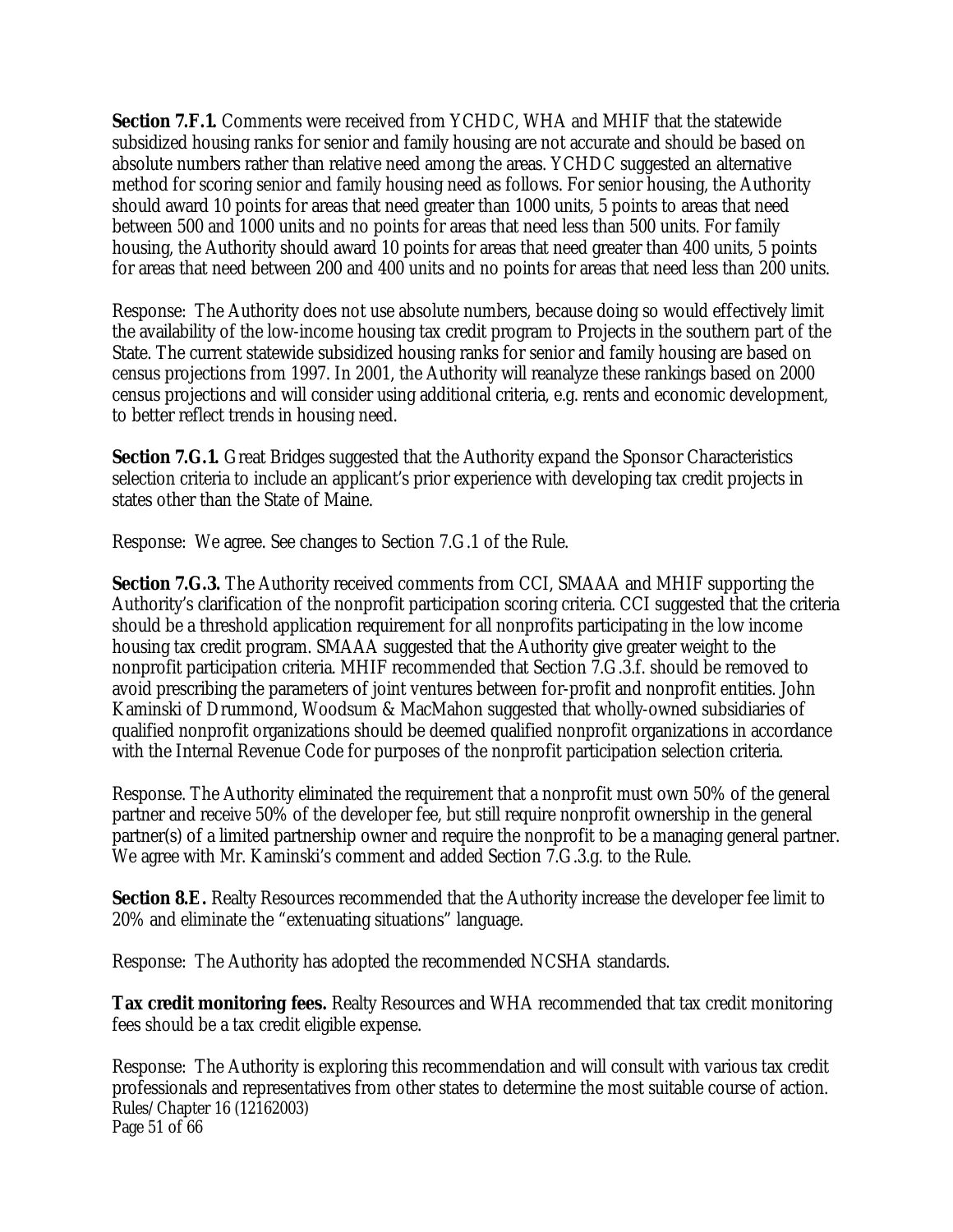**Development of the Rule.** Two comments were received regarding the process for developing the Rule. CCI and MHIF suggested that the Authority should solicit input concerning the design of the Rule from the affordable housing development community earlier in the process. MHIF made two additional recommendations. First, the Authority should provide for longer timeframes between issuing drafts of the Rule and holding meetings to discuss the drafts. Second, the Authority should post all drafts and the final Rule, the tax credit application, the list of applicants and the list of tax credit recipients on the Authority's web site.

Response: The Authority appreciates the comments. We will hold a meeting next year before developing the Rule for 2002 to accept input from the affordable housing development community, service providers and low-income tenants and representatives. Also, we will explore adding the items MHIF suggested should be available on the Authority's web site.

#### STATUTORY AUTHORITY: 30-A MRSA §§4741(1) and 4741(14), Section 42 of the Code

#### FISCAL IMPACT OF THE RULE:

The sale of the low income housing tax credits will raise approximately \$10 million in equity, which will be used to develop housing for persons of low income. The proposed amendments will not impose any costs on municipalities or counties for implementation or compliance.

#### EFFECTIVE DATE: January 13, 2001

BASIS STATEMENT: The Authority is amending the Rule to comply with recent changes to Section 42 of the Internal Revenue Code, which became effective January 1, 2001, as follows: (i) to modify the formula for calculating the state housing credit ceiling under Section 42 of the Code; (ii) to add a comprehensive market study of the housing needs of low-income persons in the area to be served by a tax credit project to the threshold application requirements; (iii) to establish projects that provide for tenant ownership upon the expiration of the extended use period as a new selection criteria; (iv) to give preference to tax credit projects that contribute to a community revitalization plan and are located in a qualified census tract over such projects that are not located in a qualified census tract; and (v) to make updates, clarifications and grammatical changes.

A public hearing was held on March 27, 2001 to receive comments on the proposed changes to the Rule. Two members of the public testified at the public hearing. The Authority did not receive any written comments on the Rule. A summary of the testimony and the Authority's response follows.

Rules/Chapter 16 (12162003) Page 52 of 66 John Gallagher of the Westbrook Housing Authority expressed concern with the process of adopting the changes to the Rule. He did not receive notice of the changes to the Rule until three days after the tax credit applications were due. He believes that the Authority should have discussed the proposed changes with the developer community to determine whether they were material before initiating the Rule. He testified that the developer community continues to view the tax credit allocation process as a closed process and encourages MSHA to hold open meetings with the developer community to discuss any future changes to the tax credit qualified allocation plan. Tom MacDonald of Realty Resources agreed with Mr. Gallagher and encourages MSHA to convene the tax credit working groups early in 2001 to involve the developer community in the development of the 2002 tax credit qualified allocation plan.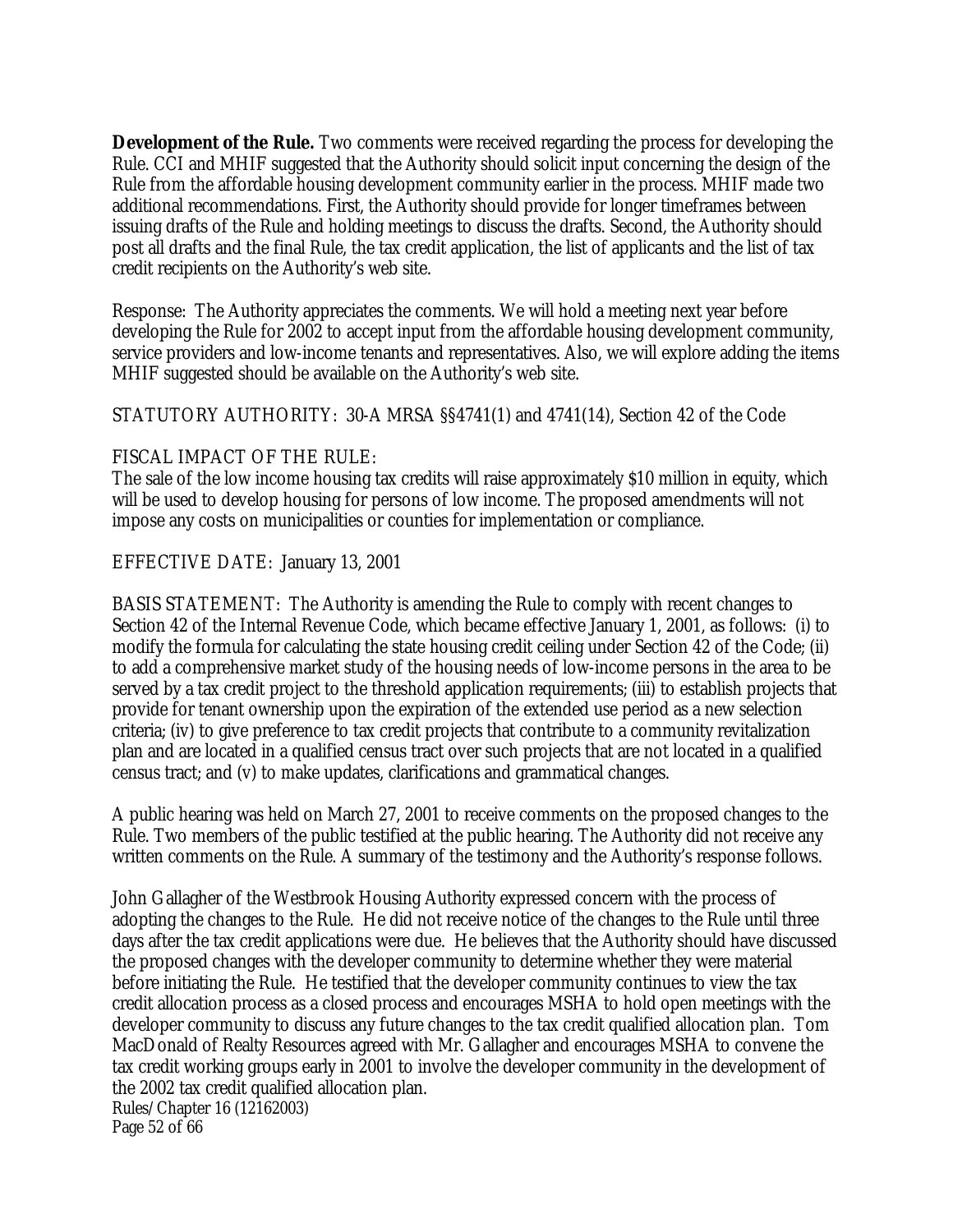Response: The Authority appreciates and understands the concerns of the persons who testified. Unfortunately, the timing of the federal law changes and the Authority's determining how to effect the changes in the Rule with no material affect on the allocation of 2001 tax credit did not allow for discussions with interested parties before initiating the Rule. The developer community was aware of the changes to federal law which became effective January 1, 2001 and the Authority notified the developer community that Authority would be amending the Rule in accordance with the federal law changes in the Rental Loan Program/Low Income Housing Tax Credit Program Guide. The changes did not have any material affect on the allocation of 2001 tax credit in the March round.

The Authority will be convening the working groups to discuss the tax credit qualified allocation plan in May, 2001 to receive input from all interested parties, including the developer community, on the development of the 2002 qualified allocation plan.

STATUTORY AUTHORITY: 30-A MRSA §§4741(1) and 4741(14), Section 42 of the Code

#### FISCAL IMPACT OF THE RULE:

The sale of the low income housing tax credits will raise approximately \$15 million in equity, which will be used to develop affordable housing for low-income persons. The proposed amendments will not impose any costs on municipalities or counties for implementation or compliance.

#### EFFECTIVE DATE: July 7, 2001

Rules/Chapter 16 (12162003) Page 53 of 66 BASIS STATEMENT: The Rule is being amended as follows: to modify the housing priorities to target very low income persons; to establish a priority for projects located in rural areas of the State; to modify the formula for calculating the state housing credit under Section 42 of the Code; to eliminate the set-aside for projects financed by Rural Housing Services; to create a set-aside for projects located in rural areas of the State; to require applicants competing for set-asides to maximize points in the long-term affordability and low-income targeting scoring criteria; to remove the obligations of an applicant to provide physical plant amenities and services committed in the applicant's low income housing tax credit application from the extended low income housing commitment agreement and to require the applicant to execute a separate written agreement obligating the applicant to provide such physical plant amenities and services; to require applicants to pay the application fee for any application re-submitted or carried over from one credit year to the next credit year; to clarify the scoring criteria for physical plant amenities and related services and to exclude services paid by tenants from eligibility for points under this criteria; to eliminate the lowest intermediary costs scoring criteria; to make service funding commitments ineligible for points under the leveraged funds scoring criteria; to specify acceptable evidence of value of property donated or pledged to a project under the leveraged funds scoring criteria; to modify the affordability criteria to target very low income persons and to provide that projects applying for financing from Rural Housing Services will receive maximum points under this criteria for complying with the affordability requirements of the applicable Rural Housing Services program; to modify the market need criteria by establishing a very high need housing rank, updating the housing need ranks to reflect absolute need rather than relative need in the labor market areas, establishing separate housing need ranks for single-room occupancy projects, and identifying Native American tribal lands as very high need market areas; to specify the evidence required to qualify for points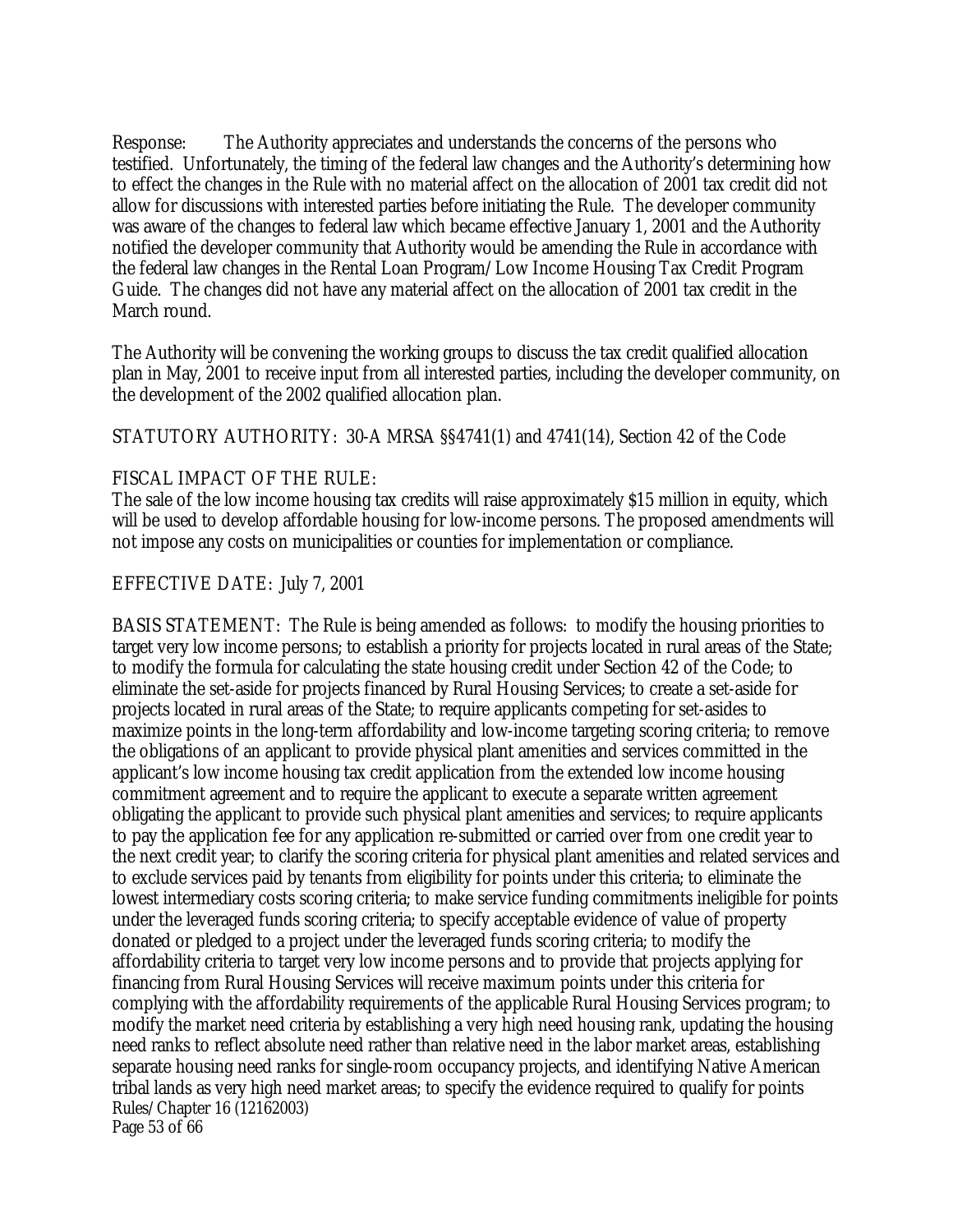under the community revitalization scoring criteria; to revise the sponsor characteristics scoring criteria to award points to projects in which the general partner of the project owner has not been issued a Form 8823 pursuant to Section 42 of the Code in the past three years; to require an audit report on the schedule of projects costs instead of a cost certification upon project completion; to cap tax credit monitoring fees at \$25,000 per project; to give applicants who receive an allocation of credit in the second half of the tax credit year six months from the date of carryover allocation to provide evidence that the applicant's basis in a project will exceed ten percent of the applicant's reasonably expected basis in the project at the end of the second calendar year following the calendar year in which the carryover allocation is made pursuant to Section 42 of the Code (the socalled "10% test"); to make tax-exempt funding available to projects financed under the Rural Housing Services 515 Program to enable them to access 4% automatic low-income housing tax credits; and to make updates, clarifications and grammatical changes.

A public hearing was held on November 27, 2001 to receive comments on the proposed changes to the Rule. Six members of the public testified at the public hearing, one of which also provided written testimony. The comment period was held open until December 7, 2001. The Authority received four written comments on the Rule. A summary of the testimony and comments and the Authority's response follows.

**General**. John Anton of the Maine Housing Investment Fund ("MHIF") testified that the Authority should simplify the scoring criteria and the application process to address the rudimentary purpose of the low income housing tax credit program, which is to encourage the development of affordable rental housing. The Rule should not address other housing needs, i.e. supportive service housing, for which other programs are available.

Response: The selection criteria in the Rule is consistent with Section 42(m) of the Code and the Authority's housing priorities as set forth in the Authority's consolidated plan. Section 42(m) of the Code requires most of the selection criteria set forth in the Rule, i.e. housing for tenant populations with special needs. Below is the Authority's response to more specific MHIF comments on the assisted living set-aside in Section 4.D. of the Rule and the special needs housing selection criteria in Section 7.A.3. of the Rule.

**Section 4.C. and Section 7.D.3.** Mike Grondin of United States Department of Agriculture – Rural Development ("RD") expressed appreciation for the rural housing set-aside and the affordability selection criteria in Section 7.D.3., which awards the maximum points available under the criteria to projects that meet the affordability requirements of the RD programs. Federal funding is limited and projects in Maine were unlikely to receive RD funding without these provisions in the Rule.

Dana Totman of York Cumberland Housing Development Corporation ("YCHDC") suggested that the Authority should eliminate the rural housing set-aside. YCHDC believes that the tax credit is stretched thin in the State, a disproportionate number of tax credit projects are located in rural areas of the State and the greatest housing need is for new production of units in the southern part of the State.

Rules/Chapter 16 (12162003) Page 54 of 66 Response: The housing market rankings in the project location selection criteria in Section 7.E.1. of the Rule, as modified this year, reflect a shift in need from the rural areas of the State to the larger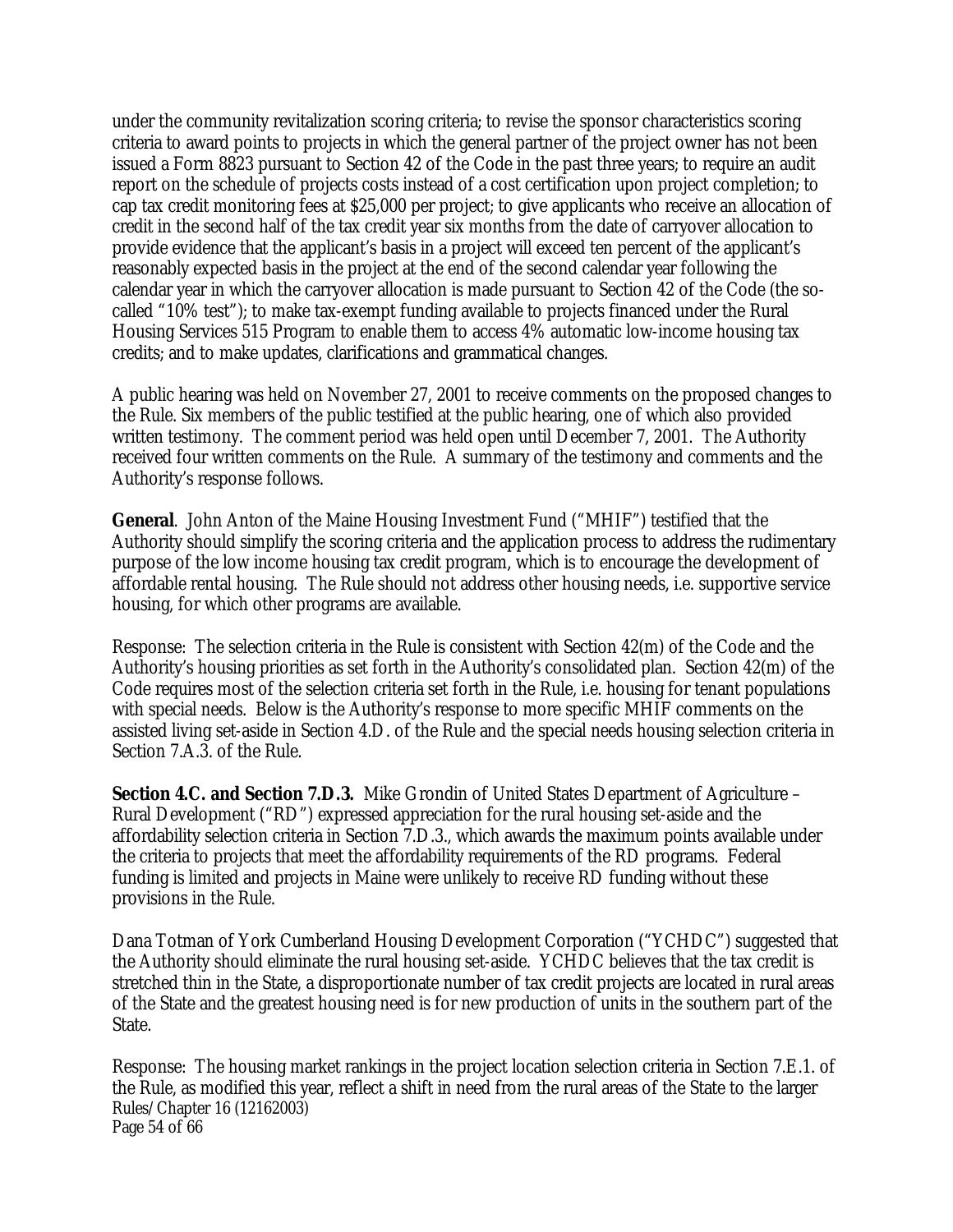metropolitan areas of the State, particularly the southern metropolitan areas. For example, the need rankings for family housing in Portland, Kittery/York and Biddeford changed to very high, whereas, the need rankings for family housing in Calais, Madawaska, Millinocket, Greenville and Patten/Island Falls changed from high to low.

**Section 4.D.** MHIF commented that the Authority should not use the low income housing tax credit, a scarce housing resource, to develop assisted living facilities. Additionally, MHIF is concerned that housing developers do not have the capacity to operate assisted living facilities.

YCHDC commented that the State is not likely to fund assisted living services, so the assisted living set-aside will not be used. YCHDC suggests applying the set-aside to congregate care facilities under the HUD 202 Supportive Housing for the Elderly Program or the Rural Development Section 515 Program rather than putting the unused set-aside in the general tax credit pool. YCHDC further suggests that the Authority consider creating a set-aside for congregate care facilities, because less service funding is required and tax credit investors are more comfortable with congregate care facilities being treated as a housing model rather than a medical model.

Clayton Cleaves of the Pleasant Point Passamaquoddy Reservation Housing Authority ("PPPRA") suggests that the Authority should allow projects, which are eligible for federal funding for the same purpose as the assisted living service funds made available by the Maine Department of Human Resources, to compete for the assisted living set-aside in Section 4.D. of the Rule.

Response: Current Maine demographic trends indicate that persons aged 85 and above are one of the States' fastest growing age groups. This trend is expected to increase significantly during the next 35 years. Policy makers recognize that new cost-effective solutions need to be identified to serve the growing number of low-income frail elders. In recognition, the Authority in conjunction with the State of Maine Bureau of Elder and Adult Services created an assisted living set-aside to respond to documented housing needs for housing and service programs for low-income frail elders.

The Authority agrees that assisted living projects are more complicated to develop and manage than independent apartment housing. However, 6 of the 7 tax credit assisted living projects have been constructed by developers who recognize the complexities of delivering assisted living services and have prudently contracted with experienced non-profit service providers to manage and deliver resident services. These projects while working on very limited operating budgets are successfully meeting the housing and assisted living service needs of their residents.

If the assisted living set-aside is not used, in whole or in part, the unused tax credits will be made available for all housing priorities identified in the Qualified Allocation Plan, which includes, but is not limited to, congregate care facilities. The Authority, working with HUD, has created a pool of subsidy for projects financed under the HUD 202 Supportive Housing for the Elderly Program. The Authority amended Sections 4.C. and 7.D.3. of the Rule in collaboration with RD to develop housing under the Rural Development Section 515 Program.

See revisions to Sections 4.D., 5.D. and 7.D.2 of the Rule to allow projects, which receive a commitment of federal assisted living service funds for a minimum of 15 years, to compete for the

Rules/Chapter 16 (12162003) Page 55 of 66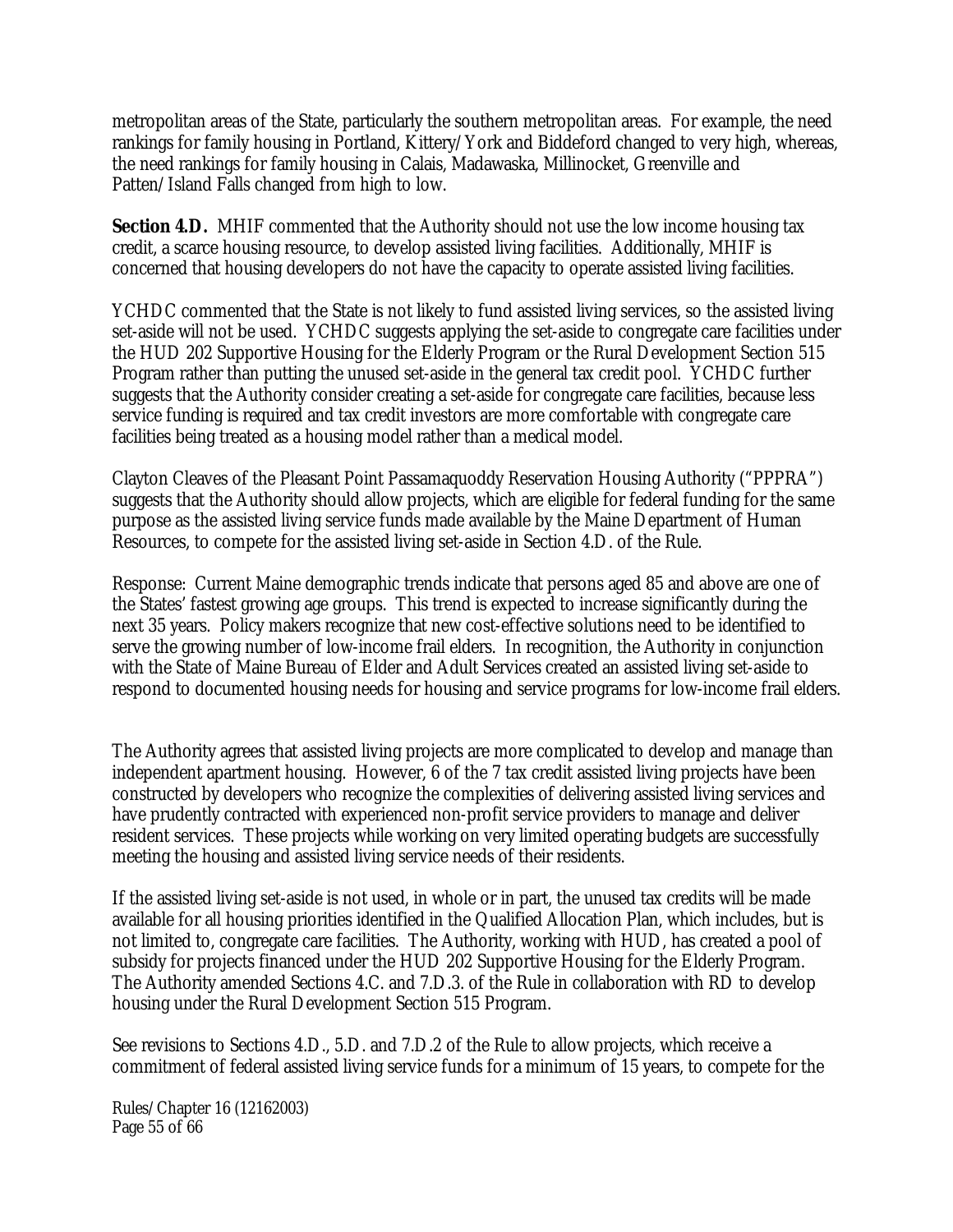assisted living set-aside.

**Section 4.F.** YCHDC suggests that the Authority should increase the maximum credit restriction under Section 4.F. of the Rule to reflect the increased cost of housing development in the State and the increase in the State tax credit ceiling the Authority received this year.

Response: Traditionally, the Authority has received applications for more tax credit than is available for allocation. In order to meet the variety of housing needs around the State with this limited resource, the Authority established a cap to assure that several projects may be funded. In 2001, the Authority was able to create feasibility in 8 projects using a combination of tax credit equity, subsidy and debt with the existing \$400,000 cap in place.

**Section 6.B.** Sarah Tracy, as a member of the general public, commented that the Authority should not remove physical plant amenities and services pledged under the project characteristics selection criteria in Section 7.A.2. of the Rule from the extended use agreement. The extended use agreement is an effective enforcement tool against noncompliance with the commitments made by a developer in its tax credit application for which the developer was awarded points during the selection process.

Response: Through the publicly-noticed working group meetings on this Qualified Allocation Plan, the Authority heard from the developers and investors that the inclusion of services and amenities in the extended use agreement threatens a project's ability to receive equity from the investor community. In response, the Authority removed amenities and services from the extended use agreement, but requires developers to agree to provide services and amenities pursuant to a separate written agreement, which will be recorded in the appropriate registry of deeds and be secured by a mortgage if the Authority provides debt or subsidy financing for the project.

**Section 6.C.** PPPRHA commented that projects located on tribal lands should not be required to comply with the requirements of 30-A M.R.S.A. § 4349-A pursuant to Section 6.C. of the Rule, because tribal lands are not subject to the State's comprehensive planning laws.

Response: Projects located on tribal lands are not subject to the requirements of Section 6.C. of the Rule, because, as PPPRHA pointed out, tribal lands are not subject to the State's comprehensive planning laws. Section 6.C. of the Rule is only applicable to projects that are subject to 30-A M.R.S.A. § 4349-A.

**Section 7.A.1.** The Authority received four comments concerning the selection criteria in Section 7.A.1., which gives priority to projects which involve the rehabilitation of existing housing. MHIF, John Gallagher of the Westbrook Housing Authority ("WHA") and Wendy Cherubini of the City of Portland ("Portland") suggested that the Authority should eliminate the scoring priority for rehabilitation of existing housing stock to create a level playing field for new construction and rehabilitation projects, because increasing the supply of rental housing, particularly in southern Maine, is a pressing housing need in the State. YCHDC suggested that the Authority should change the selection criteria to give priority to new construction projects.

Rules/Chapter 16 (12162003) Page 56 of 66 Response: The Authority acknowledges the need for new rental housing in the State and, in response, has created programs to finance new construction of rental housing in Maine, e.g. the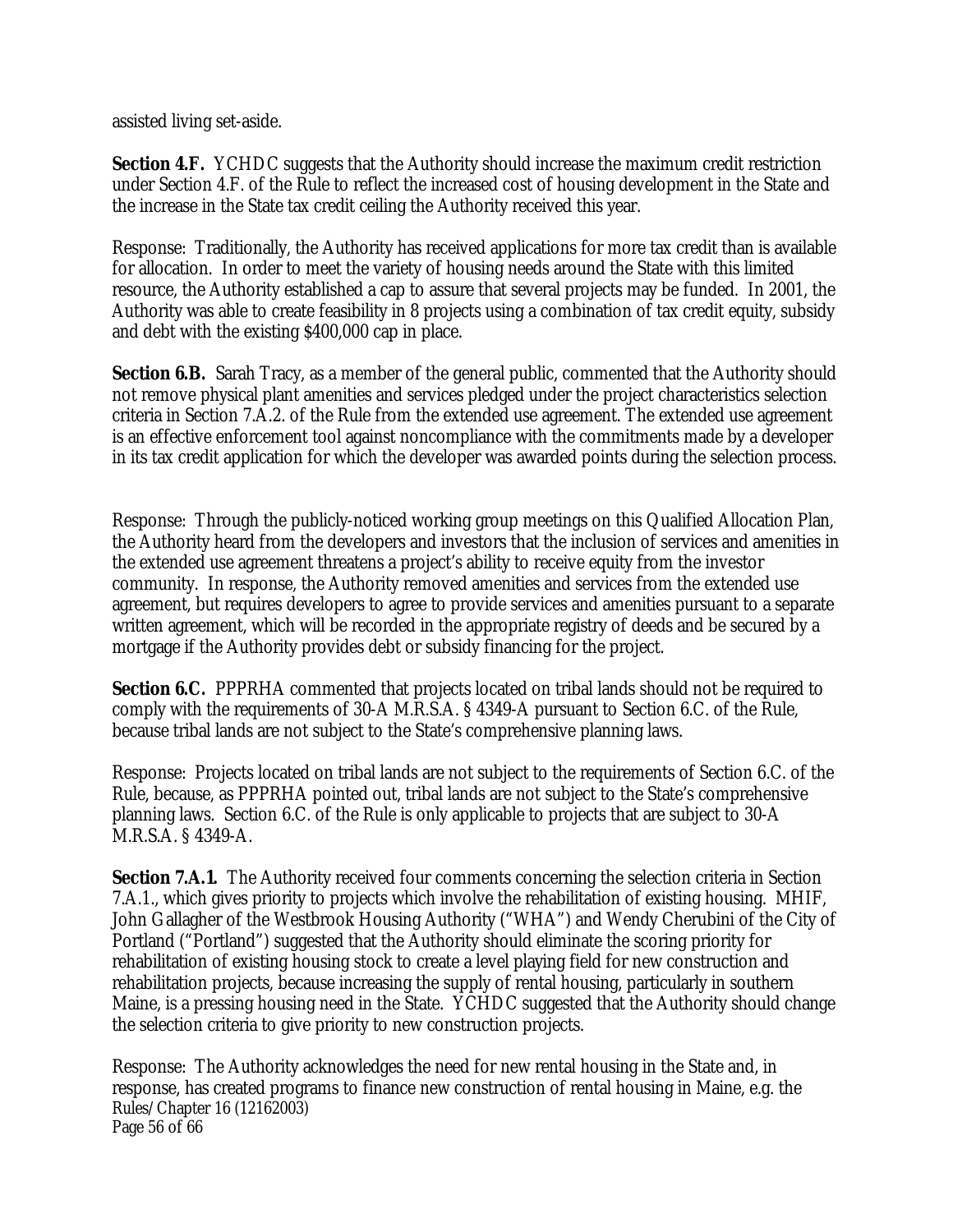Maine State Housing Authority Rental Loan Program Workforce Housing RFP. The preservation of existing housing stock has historically and continues to be a housing priority at the Authority consistent with the Authority's consolidated plan. Maine has the seventh oldest housing stock in the nation and it is more cost effective, in many cases, to use subsidy for acquisition and rehabilitation of existing housing than new construction. In 2000 no tax credits were allocated to rehabilitation projects. In 2001 only \$801,452 of the total \$2,000,000 in tax credits available were allocated to rehabilitation projects.

**Section 7.A.2.** MHIF suggested that the Authority should eliminate the scoring priority for projects that offer physical plant amenities and services and should make physical plant amenities and services a threshold design criteria for large-scale projects.

Response: Developers are encouraged to offer physical plant amenities that are appropriate to a Project with regard to size, location and population.

**Section 7.A.3.** MHIF supports housing for persons with special needs, but expressed concern that the special needs housing selection criteria in Rule may not be the most appropriate vehicle.

Response: Section 42(m)(1) of the Code requires housing credit agencies to include selection criteria for special needs housing in Qualified Allocation Plans.

**Section 7.B.1.** Ms. Tracy suggested that the leveraged funds selection criteria in Section 7.B.1. of the Rule should include project-based subsidy.

Response: The leveraged funds selection criteria is designed to award developers who leverage below market capital funds or capital equity, not operating subsidy, e.g. service funds and rental subsidy. See further clarification to Section 7.B.1. of the Rule.

**Section 7.B.2.** Laurence Gross of Southern Maine Agency on Aging ("SMAA"), MHIF, WHA and YCHDC encouraged the Authority to give incentives to nonprofits to develop affordable housing. MHIF and WHA suggested that the Authority should eliminate the developer fee selection criteria under section 7.B.2. of the Rule to increase nonprofit capacity. YCHDC suggested that MSHA should award maximum points under the developer fee selection criteria to nonprofits who pledge greater than 25% of the developer fee to a project.

Response: The Authority encourages leaving a majority of the developer fee in a deal in order to make more efficient use of the Authority's scarce subsidy resources. For example, the contribution of \$251,000 of a \$500,000 developer fee to a Project means the Authority will use \$251,000 less in subsidy to fund the Project. This practice allows the Authority to extend its subsidy and help more Maine citizens.

The Authority continues to pursue initiatives to enhance nonprofit capacity in the State. For example, the citizens of the State recently approved the issuance of a \$12,000,000 general obligation bond. A portion of the proceeds of the bonds will be used to improve nonprofit capacity to develop affordable housing in the State.

Rules/Chapter 16 (12162003) Page 57 of 66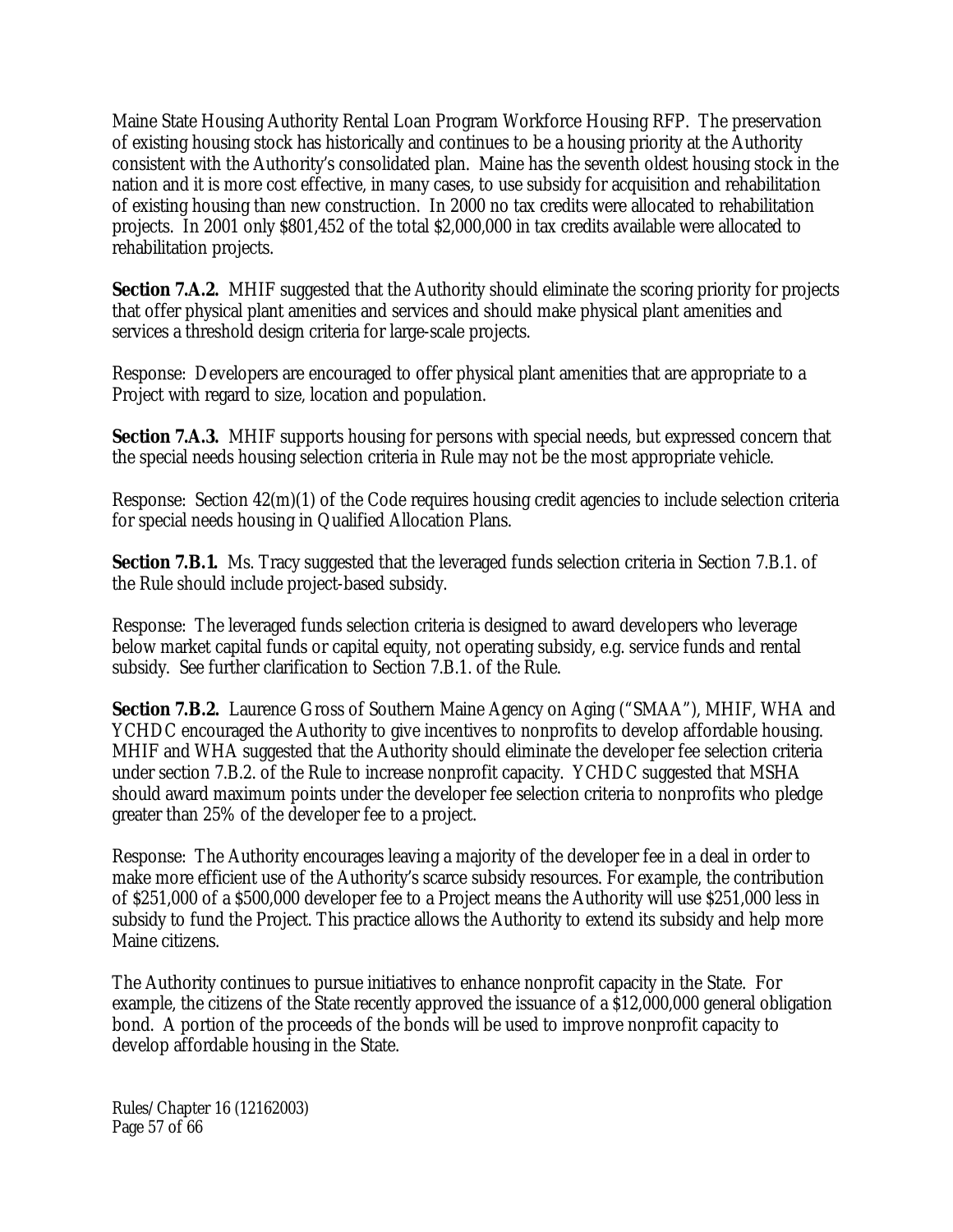**Section 7.D.** MHIF supports the changes that the Authority made to the affordability selection criteria set forth in Section 7.D.1. of the Rule.

Ms. Tracy commented that the percentage of units in assisted living facilities that must have rents set at 60% of area median income to receive the maximum points under the affordability selection criteria in Section 7.D.2. is unclear. Ms. Tracy further commented that developers, who pledge deeper income targeting than the targeting required to receive the maximum amount of points under the affordability selection criteria in Section 7.D., should receive additional points.

Response: See revisions to Section 7.D.2. which clarify that all units in assisted living facilities must be rent-restricted.

The Authority encourages developers to offer deeper income targeting than is required under the affordability selection criteria. Nevertheless, the income targeting set forth in the selection criteria is based upon the information that the Authority received in the working group meetings regarding this Qualified Allocation Plan and is consistent with the affordability requirements under the Federal Home Loan Bank of Boston Affordable Housing Program.

**Section 7.E.** MHIF and YCHDC support the Authority's assessment of need, particularly its recognition of absolute need, in the project location selection criteria in Section 7.E. of the Rule. MHIF and YCHDC encourage the Authority to further refine the needs assessment based on the 2000 census data.

Response: The 2000 census data was not available when the needs assessment, which supports the project location selection criteria for family and elderly housing, was conducted. The project location criteria is based on data from Claritas' projection of census data. The Authority intends to use the 2000 census data to update the selection criteria in the 2003 Qualified Allocation Plan.

**Section 7.F.** MHIF commented that the total maximum points that may be awarded under the sponsor characteristics selection criteria in Section 7.F. of the Rule should be 10 points.

Response: See a revision to Section 7.F. of the Rule which increases the maximum points that may be awarded under this Section from 8 points to 10 points.

**Section 7.F.3.** SMAA urged the Authority to distinguish between mission-driven nonprofits and nonprofit vehicles.

PPPRHA commented that tribal housing entities should be eligible for the points awarded under Section 7.E. of the sponsor characteristics selection criteria, because tribal housing entities serve the same role on tribal lands as qualified nonprofit corporations do in other rural areas of the State.

Response: The sponsor characteristics selection criteria in Section 7.F.3. of the Rule awards points to projects in which a nonprofit is a managing general partner of the owner of the project to prevent projects with token nonprofit involvement from receiving points.

Rules/Chapter 16 (12162003) Page 58 of 66 A tribal housing authority may establish a qualified nonprofit corporation, as defined in Section 42(h)(5)(C) of the Code. The developer of a project located on tribal land that utilizes nonprofit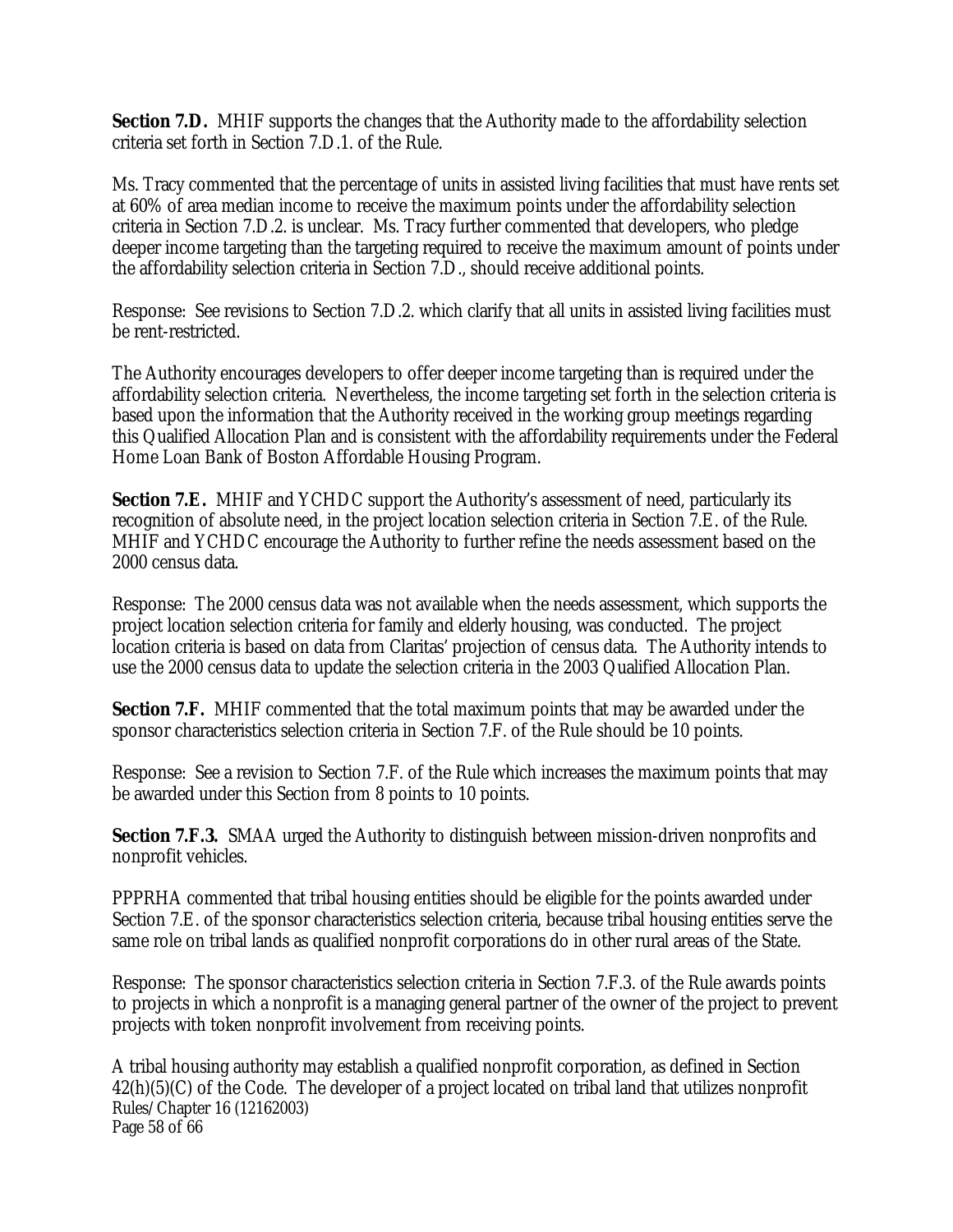participation in the project as contemplated in Section 7.E. of the Rule would be eligible for the points under that section.

**Process for developing the Rule.** MHIF, WHA, Portland, RD, YCHDC and Tom MacDonald of MacDonald & Associates expressed appreciation for the Authority's inclusive process for developing the Rule. MHIF suggested that the Authority should continue to solicit input concerning the design of the qualified allocation plan from the affordable housing development community earlier in the process, have continuous dialogue with the development community about the qualified allocation plan and share drafts of the qualified allocation plan as it is being developed, and provide for longer timeframes between issuing drafts of the Rule and holding meetings to discuss the drafts.

Response: The Authority appreciates the comments. Although not as involved as this year's process, the Authority will hold meetings next year before developing the qualified allocation plan for 2003 to accept input from the affordable housing development community, service providers and low-income tenants and representatives.

STATUTORY AUTHORITY: 30-A MRSA §§4741(1) and 4741(14) and Section 42 of the Code

FISCAL IMPACT: The sale of low-income housing tax credits will generate approximately \$17,000,000 in equity, which will be used to develop affordable housing for low-income persons. The proposed amendments will not impose any costs on municipalities or counties for implementation or compliance.

## EFFECTIVE DATE: January 20, 2002

Rules/Chapter 16 (12162003) Page 59 of 66 BASIS STATEMENT: The Rule is being amended as follows: (i) To modify the formula for calculating the State Ceiling to include an inflation adjustment factor pursuant to the Code; (ii) to revise the SRO set-aside threshold criteria to eliminate the Project size limitation and the requirement that 50% of the units in the project be located in a Qualified Census Tract or Difficult to Developer Area; (iii) to provide that successful applicants who are awarded tax credit under the SRO set-aside will be eligible for project-based Section 8 rental subsidy if the Authority makes the resource available; (iv) to increase the maximum credit restriction; (v) to eliminate the February and October tax credit reservation cycles; (vi) to open the March tax credit reservation cycle to applications for the SRO set-aside; (vii) to allow applicants with a Binding Agreement (as defined in the Rule) who experience development cost increases resulting in an insubstantial increase in tax credits to request additional tax credit without applying in subsequent funding rounds; (viii) to require submission of the housing needs market study prior to an allocation of tax credits rather than at the time of application; (ix) to clarify that below market funding commitments must include certain financing terms (i.e. interest rate, amortization period, loan term and any security required) to be awarded points under the leveraged funds selection criteria; (x) to clarify that the value of donated property, of which only a portion will be used for the Project, will be prorated based on the square footage of the property attributed to the Project; (xi) to reduce the percentage of the developer fee, which an applicant must pledge as a source of funds for the construction of the Project, to be awarded points under the leveraged funds selection criteria; (xii) to update the housing need ranks for assisted living projects; (xiii) to update and clarify the monitoring requirements in accordance with changes to the Code; and (xix) to make updates, clarifications and grammatical changes.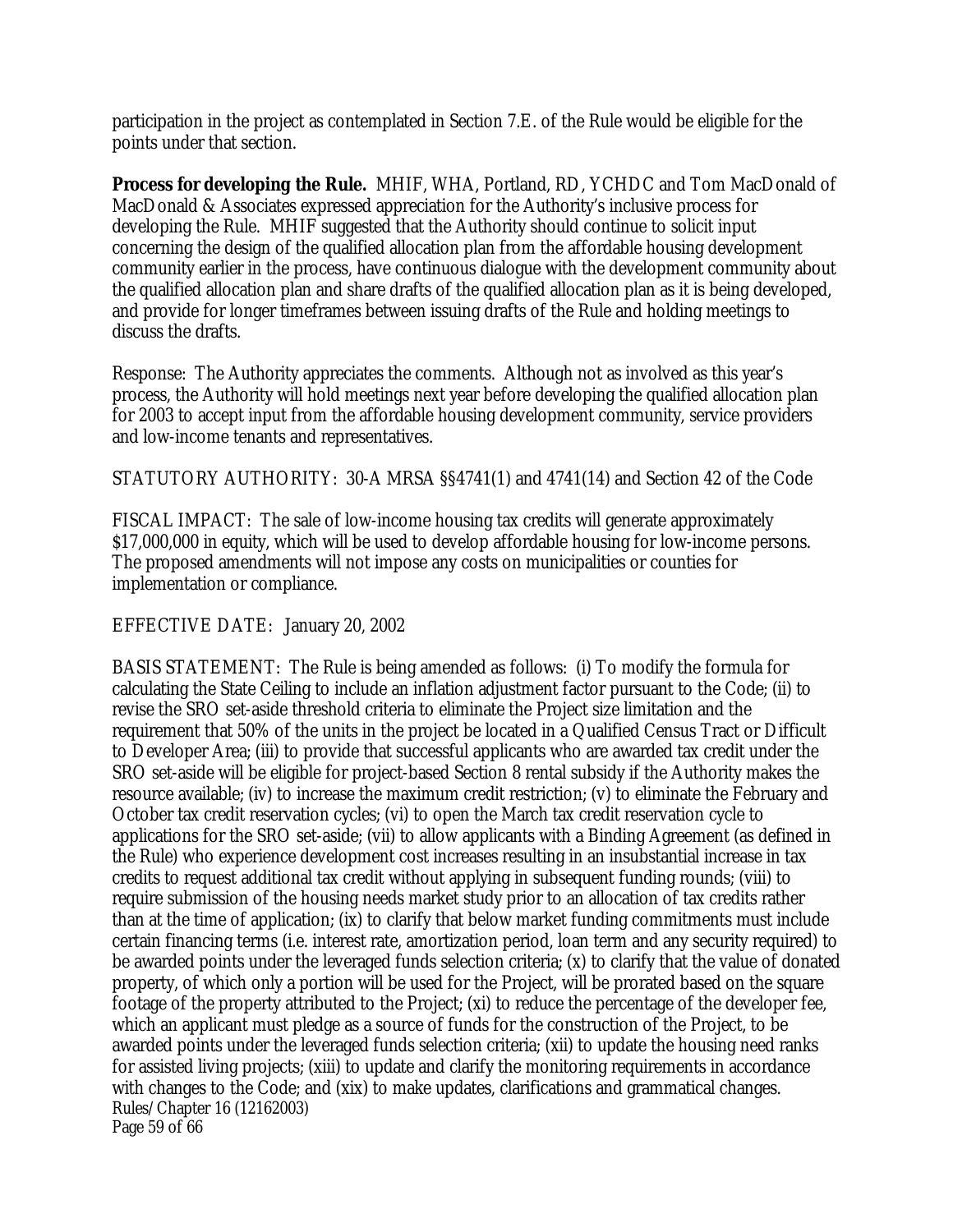A public hearing was held on September 17, 2002 to receive comments on the proposed changes to the Rule. William E. Shanahan, Vice President of Maine Housing Investment Fund ("MHIF"), testified at the public hearing and provided his testimony in written form. The comment period was held open until September 27, 2002. The Authority received written comments on the Rule from Dana Totman, President of York Cumberland Housing Management Corporation ("YCH"), Douglas W. Bouchard, Executive Director of Shaw House ("Shaw House"), and Larry Gross, Chair of the Southern Maine Affordable Rental Housing Coalition and Executive Director of the Southern Maine Agency on Aging ("SMARHC"). A summary of the testimony and comments and the Authority's response follows.

**General**. MHIF and SMARHC commented that the tax credit allocation process should be streamlined and simplified to only address the development of affordable rental housing in Maine. MHIF suggested that the Authority simplify the application and exclude extraneous selection criteria not required by the Code, i.e. rehabilitation of existing housing stock, physical plant amenities, extended use period, community revitalization, and preference for persons with Section 8 vouchers. SMARHC suggested that the Authority eliminate the set-asides in Section 4.B. of the Rule and the project characteristic criteria in Section 7.A. of the Rule and amend the project location criteria in Section 7.C. of the Rule.

Response. The Authority is in the process of revising the application for tax credits. The selection criteria in the Rule are consistent with Section 42(m) of the Code and the Authority's housing priorities set forth in the Authority's consolidated plan. Section 42(m) of the Code requires most of the selection criteria set forth in the Rule, including criteria that address tenant populations with special needs (Section 7.A.3. of the Rule), public housing waiting lists (Section 7.E.3. of the Rule), tenant populations of individuals with families (Section 7.A.4. of the Rule), projects intended for eventual tenant ownership (Section 7.A.5. of the Rule) and community revitalization (Section 7.E.2. of the Rule). The Authority furthers responds to MHIF's and SMARHC's specific suggestions regarding Sections 4.B., 7.A.1, 7.A.2, and 7.C. below.

**Section 4.B.** SMARHC suggested that the Authority eliminate the set-asides for non-profits, rural housing, assisted living and SROs in Section 4.B. to streamline the tax credit allocation process and to allocate the tax credits to the State's highest rental housing needs.

Response. The 20% set-aside for nonprofits is mandated by Section 42 of the Code.

The housing market rankings in Section 7.E.1 of the Rule reflect a greater need for housing in the larger metropolitan areas of the State, particularly the southern metropolitan areas, rather than the rural areas of the State. For example, the need rankings for family housing in Portland, Kittery/York and Biddeford are very high, whereas, the need rankings for family housing in Calais, Madawaska, Millinocket, Greenville and Patten/Island Falls are low. However, the set-aside does recognize a need for and allows for the development of affordable housing in rural areas of the State.

Rules/Chapter 16 (12162003) Page 60 of 66 Current Maine demographic trends indicate that persons aged 85 and above are one of the States' fastest growing age groups. This trend is expected to increase significantly during the next 35 years. Policy makers recognize that new cost-effective solutions need to be identified to serve the growing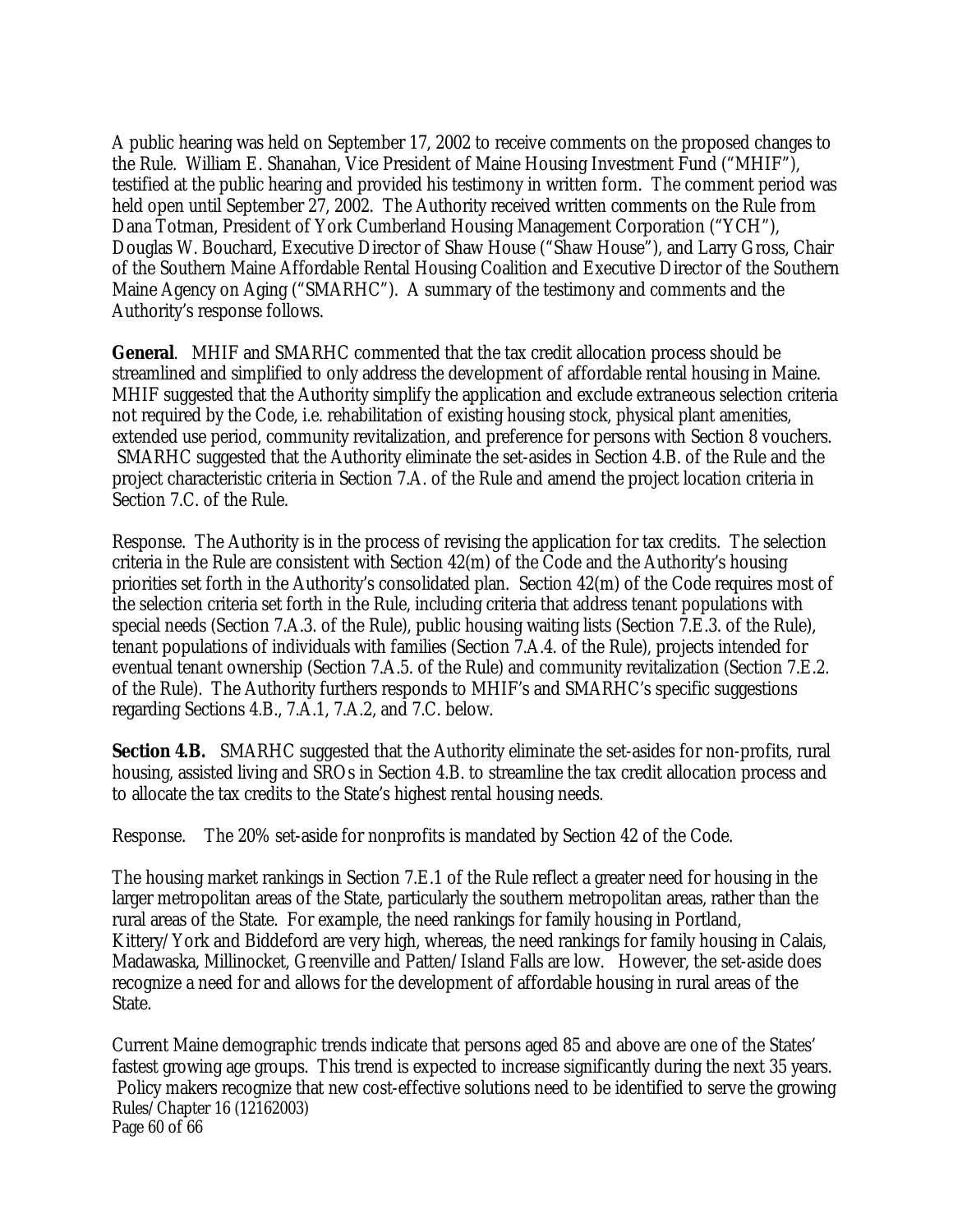number of low-income frail elders. In recognition, the Authority in conjunction with the State of Maine Bureau of Elder and Adult Services created the assisted living set-aside to respond to documented housing needs for housing and service programs for low-income frail elders.

If any of the set-asides are not used, in whole or in part, the unused tax credits will be made available for all housing priorities identified in the Qualified Allocation Plan.

**Section 4.E.** YCH commented that, although laudable, MSHA's project basing Section 8 vouchers for SRO projects is illogical because SRO projects should be developed in larger communities where the Authority does not have authority for Section 8 vouchers.

Response. The Authority agrees that SRO projects should be developed in larger communities where needed services are available. The Authority encourages developers to work with the local public housing authority to obtain project-based vouchers in these communities. However, some local public housing authorities do not have sufficient vouchers to provide project-based vouchers in their service areas. In these circumstances, the Authority may cooperate with the local public housing authority to provide project-based vouchers in those areas.

**Section 4.F.** Shaw House, the developer of a SRO tax credit project that received a notice to proceed in 2002, commented that the increase in the maximum credit restriction to \$450,000 in the Rule should apply retroactively to tax credit projects that receive a reservation in any year prior to 2003 and have not yet been placed in service. Additionally, MHIF suggested that a number of projects receiving credit in 2002 would benefit financially from an increased amount of credit.

Response. The Rule establishes the process and the selection criteria for allocating the 2003 State Ceiling for low-income housing tax credit projects to eligible persons who apply in the March and July reservation cycles in 2003, not prior years. Shaw House and any other applicant that received a notice to proceed in any year prior to 2003 for a tax credit project that has not been placed in service may request a waiver of the maximum credit restriction under the prior year's rules.

**Section 7.A.1.** MHIF, YCH and SMARHC commented that the Authority should eliminate the selection criterion in Section 7.A. 1 of the Rule that awards points for the rehabilitation of existing housing. YCH suggested that the Authority should apply the points awarded under Section 7.A.1 to new construction projects.

Response. The Authority acknowledges the need for new rental housing in the State and, in response, has created several programs to finance new construction of rental housing in Maine, e.g. the Maine State Housing Authority Rental Loan Program Workforce Housing RFP and the Rental Loan Program Family Housing Request for Proposals. Maine has the seventh oldest housing stock in the nation and it is more cost effective, in many cases, to use subsidy for acquisition and rehabilitation of existing housing than new construction. In 2002 only \$400,000 of the total \$2,251,672 in tax credits available were allocated to rehabilitation projects.

**Section 7.A.2.** MHIF and SMARHC commented that the Authority should eliminate the physical plant amenities selection criterion in Section 7.A.2 of the Rule.

Rules/Chapter 16 (12162003) Page 61 of 66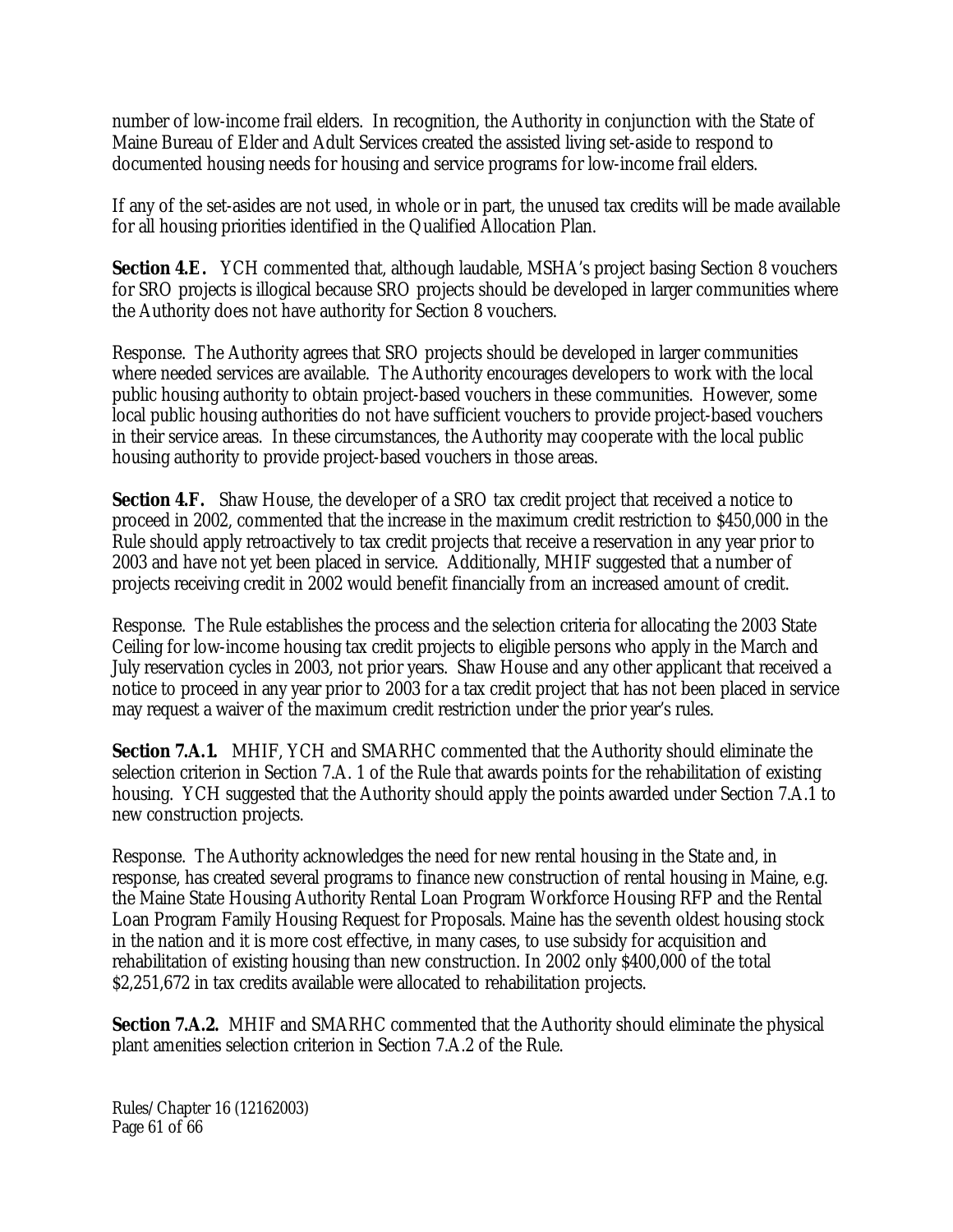Response. The Authority's mission is to provide decent, safe and affordable housing to residents of the State and services suitable for their unique housing needs. In furtherance of its mission and recognizing that services are an important component of housing, the Authority established the selection criterion in Section 7.A.2. to reward projects that provide a place on-site for the delivery of services appropriate to the needs of the resident population of the project.

**Section 7.B.2.** SMARHC commented that the Authority should eliminate the selection criterion that rewards proposals that use a portion of the developer fee as a source of funds for the project to encourage developers to continue developing affordable housing in the State and create a healthier development community.

Response. The Authority encourages applicants to leave a portion of the developer fee in a deal in order to make more efficient use of the Authority's scarce subsidy resources, allowing the Authority to help more Maine citizens. However, the Authority recognizes the need for increased development capacity, particularly for nonprofit corporations. The Authority amended the Rule to reduce the amount of developer fee that an applicant must pledge as a source of funds to receive points under Section 7.B.2. to address this need.

The Authority continues to pursue other initiatives to enhance nonprofit capacity, which include setting aside \$1,200,000 proceeds of the \$12,000,000 general obligation bond to improve nonprofit capacity.

**Section 7.C.** YCH commented that a pledge of 90 years to maximize points under the extended use period selection criterion is extreme and may exclude good tax credit projects, i.e. the Maine Youth Center project, which has only been able to secure a 50-year lease with the State of Maine. MHIF testified that the Authority should eliminate the extended use period selection criterion and establish a minimum extended use period as a threshold criteria.

Response. The 90-year targeting assists future administrations in keeping the units available for low-income citizens in the State of Maine. The Authority understands that there may be demand to re-capitalize these projects in the future and has established preservation programs to address these demands.

**Section 7.E.** SMARHC suggests that the Authority replace the current project location criteria in Section 7.E. of the Rule with the following methodology for determining housing need in the State: (i) identify absolute number of rental units needed in each housing market; (ii) calculate the ratio of affordable rental units to market rate rental units in each housing market to identify the housing markets with the largest gaps; (iii) based on the foregoing, rate the housing markets based on the gap, the markets with the largest gaps receiving the highest score to the markets with the smallest gaps receiving the lowest score; and (iv) award tax credits to those projects in markets with the highest scores.

Response. The Authority amended the methodology for determining housing need in the State last year based upon feedback from outside developers. The Authority will continue to refine this new methodology in assessing housing need.

Rules/Chapter 16 (12162003) Page 62 of 66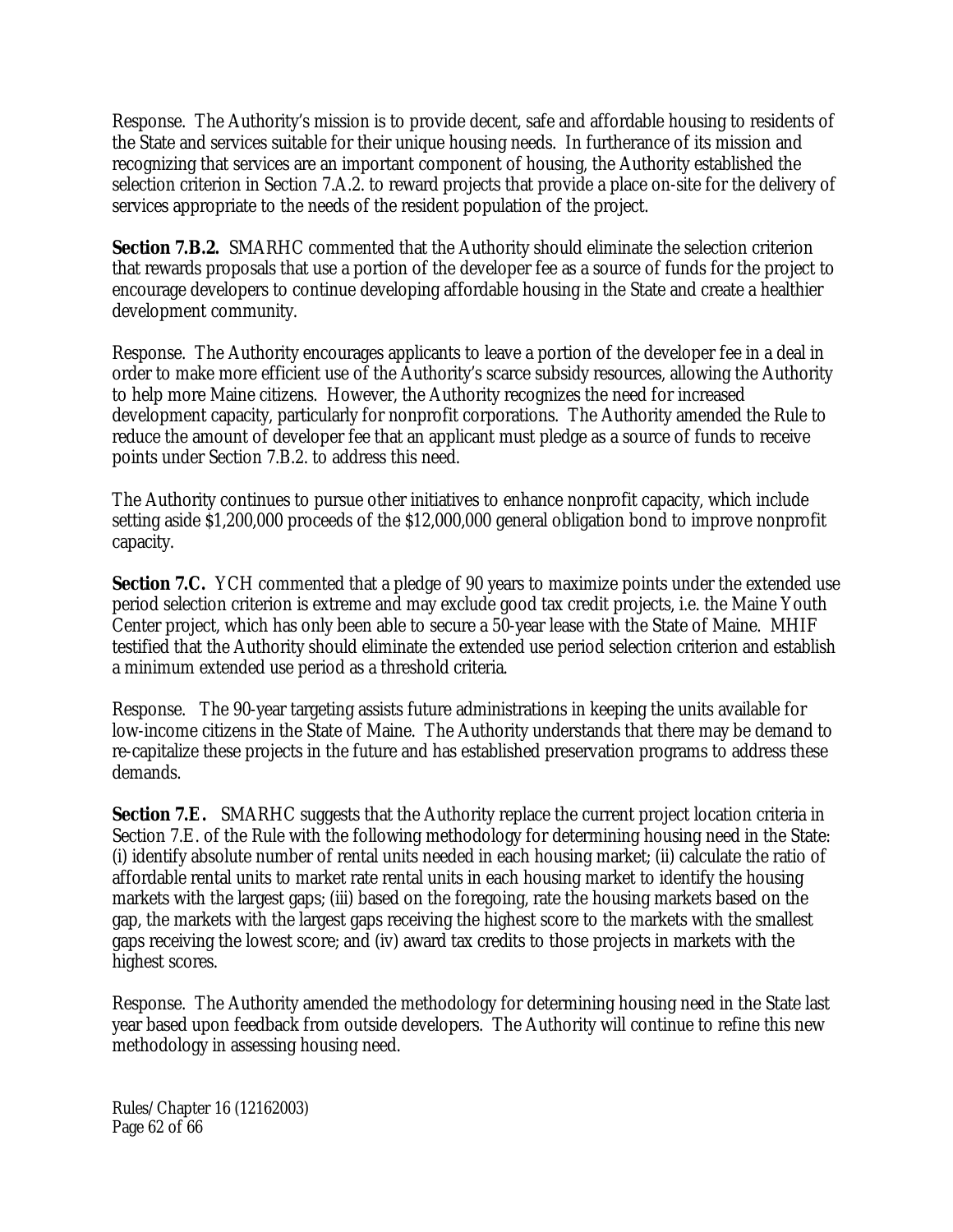**Section 7.E.1.** YCH commented that the housing needs rankings should have been updated based on current data. YCH recommended that a high or very high need housing ranking become a threshold criterion to exclude projects that are marginally needed. MHIF testified that the Authority should clarify the process for contesting a housing need ranking, because housing need defined within labor markets may not be the best indicator of actual housing need for a municipality with a greater housing need than the overall need of the labor market in which it is located.

Response. The 2000 census data necessary to update the housing rankings is currently not available. The Authority will update the housing rankings in the 2003 qualified allocation plan, provided the data is available, and will continue to update the rankings to the extent data is available.

Projects are scored based upon a wide range of criteria, including housing need. Projects located in very high or high areas of the State are given preference in scoring through higher points.

Applications are scored based upon a wide range of criteria, including housing need. The housing need criteria set forth in Section 7.E.1. of the Rule are heavily-weighted to reward projects in locations with a high or very high need ranking.

The Authority allows an applicant who wishes to contest a housing need ranking to submit data relative to the housing needs from the area in which a project is proposed. The Authority will review the data and determine whether such data affects the housing need ranking.

**Section 7.F.3.** SMARHC encourages the Authority to distinguish mission-driven nonprofits from for-profits and nonprofits formed by for-profits and to support mission-driven nonprofits. SMARHC suggests that the Authority increase the points awarded to mission-driven nonprofits under Section 7.F.3 of the Rule.

Response. The Authority revised the nonprofit selection criterion in Section 7.F.3 of the Rule last year to distinguish bona fide nonprofit participation from token nonprofit involvement by rewarding only those projects in which a nonprofit corporation is a managing general partner of the owner of the project.

**Nonprofit Support.** SMARHC encourages the Authority to support mission-driven nonprofits by increasing developer fees and easing restrictions on the distribution of operating cash flow to nonprofits so that nonprofits and for-profits are treated equally. SMARHC also suggests that the Authority establish a criterion that rewards the formation of regional or multi-jurisdictional development companies by nonprofits, because such entities create economic efficiencies by eliminating the duplication of experts and consultants.

Response. Section 8.E. of the Rule, which restricts the amount of developer fee that the Authority will recognize, does not distinguish between nonprofits and for-profits. The suggestion for easing the restrictions on distributions is outside the scope of this Rule.

Rules/Chapter 16 (12162003) Page 63 of 66 A limited partnership with a nonprofit managing general partner established by a regional or multijurisdictional development company would be eligible for the 20% set-aside for nonprofits under Section 4.B. of the Rule and would receive points under the selection criterion in Section 7.F.3. of the Rule.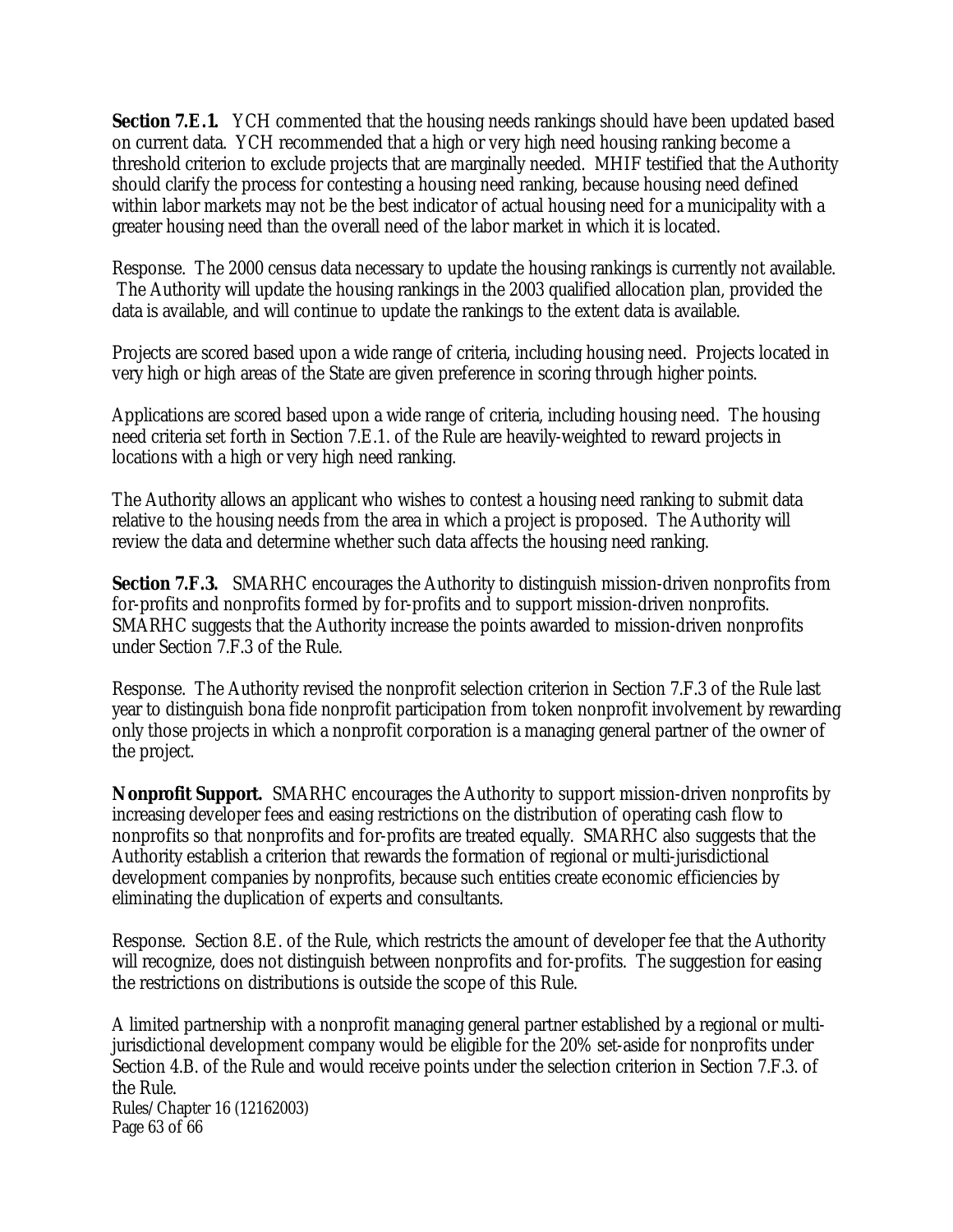**Other**. SMARHC suggested that the Authority should provide annual public hearings on the allocation of federal funds received by the Authority and should identify the specific amount of federal funds allocated to each program in the Authority's Consolidated Housing Plan.

Response: The Authority holds public meetings and a public hearing on the qualified allocation plan each year. The other comments are outside the scope of this Rule.

STATUTORY AUTHORITY: 30-A MRSA §§4741(1) and 4741(14), Section 42 of the Code

FISCAL IMPACT OF THE RULE: The sale of the low income housing tax credits will raise approximately \$18,000,000 in equity, which will be used to develop affordable housing for lowincome persons. The proposed amendments will not impose any costs on municipalities or counties for implementation or compliance.

EFFECTIVE DATE: November 25, 2002

Rules/Chapter 16 (12162003) Page 64 of 66 BASIS STATEMENT: The Rule is being amended as follows: (i) To establish a two-year Qualified Allocation Plan; (ii) to move the tax credit reservation cycle for the 2005 State Ceiling to October 2004; (iii) to remove the assisted living set-aside and remove assisted living as a housing priority; (iv) to create housing for homeless persons as a new housing priority and to modify the SRO set-aside to include housing for homeless persons; (v) to increase the amount of the non-profit set-aside and clarify the submission requirements for participation in the non-profit set-aside; (vi) to increase the maximum credit restriction; (vii) to establish as a threshold application requirement that an applicant maintain the additional affordability pledged in its tax credit application pursuant to the affordability selection criterion for a period of 90 years, and as a result, to remove the extended low-income period selection criterion; (viii) to include the obligations of an applicant to provide the physical plant amenities and services pledged in the applicant's tax credit application, for which the applicant was awarded points under the selection criteria, in the extended low income housing commitment agreement; (ix) to increase the maximum points for the physical plant amenity and related services selection criteria; (x) to modify the family project selection criterion to allow more 2-bedroom units and fewer 3 or more bedroom units; (xi) to create a new selection criterion for projects that are an allowed use in the municipal zoning district in which they will be located by virtue of being a permitted, conditional or nonconforming use in the district, having a variance or a contract zone or otherwise; (xii) to create a new selection criterion for projects that promote principles of smart growth and minimize sprawl; (xiii) to increase the maximum points for the below market funding criterion and clarify the form of commitment required under the category; (xiv) to remove property that is donated or purchased at below fair market value as an eligible funding source from the below market funding criterion and to create a separate criterion under the leveraged funds category for property that is donated or purchased at a nominal fee; (xv) to update the housing need ranks for family and senior housing under the project location selection criteria; (xvi) to modify the submission requirements under the community revitalization selection criterion by requiring that a copy of the adopted community revitalization plan be submitted with the tax credit application; (xvii) to clarify the sponsor characteristics criteria relating to default and 8823 history and to establish a new criterion for management companies with low-income housing tax credit experience; (xviii) to modify the selection criterion for nonprofit ownership of tax credit projects and to reduce the maximum points that may be awarded under the criterion; (xix) to authorize MSHA to convert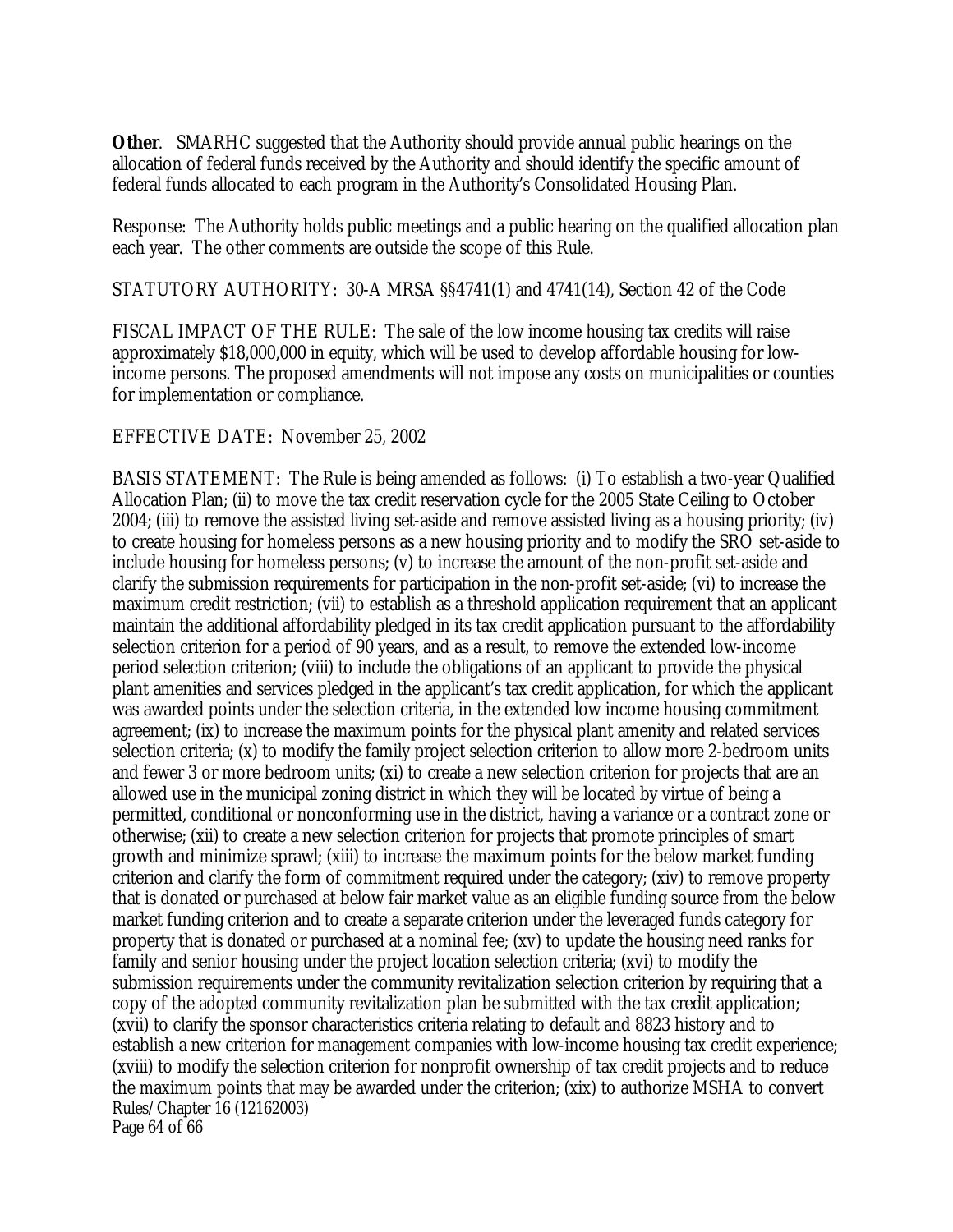tax credits allocated in a particular calendar year to a reservation of credits in subsequent years under limited circumstances; (xx) to clarify the monitoring and reporting requirements; and (xxi) to make updates, clarifications and grammatical changes.

MSHA held a public hearing on November 18, 2003 to receive comments on the proposed changes to the Rule. William E. Shanahan, Vice President of Northern New England Housing Investment Fund ("NNEHIF"), and Tom MacDonald of MacDonald & Associates testified at the public hearing. The comment period was held open until December 1, 2003. MSHA received written comments on the Rule from Clayton Cleaves, Executive Director of the Pleasant Point Passamaquoddy Reservation Housing Authority, ("PPPRHA"). A summary of the testimony and comments and MSHA's response to the comments follows.

NNEHIF and Mr. MacDonald thanked MSHA for including them in the process of developing the qualified allocation plan.

Response: MSHA appreciates the comments and will continue to hold public meetings before developing the next qualified allocation plan to accept input from all representatives of the affordable housing community.

NNEHIF raised three issues on which it has commented the last several years, identifying them as "reoccurring themes." The issues and MSHA's response to each issue are as follows.

First, the selection criteria and the process for allocating credit should be simplified.

Response: The selection criteria in the Rule reflect and are consistent with the needs and priorities identified in MSHA's consolidated housing plan and most of the criteria are required by Section 42(m) of the Internal Revenue Code.

Second, the selection criterion in Section 7.A.1 of the Rule, which awards points for the rehabilitation of existing housing, should be eliminated because the low income housing tax credit is the best tool for the production of new rental housing.

Response: MSHA acknowledges the need for new rental housing in the State and has offered several programs to finance the new construction of rental housing over the last few years, e.g. Maine State Housing Authority Rental Loan Program Workforce Housing RFP and Maine State Housing Authority Family Housing RFP. However, the preservation and rehabilitation of existing housing continues to be an important housing priority of MSHA and, in most cases, the use of subsidy for the acquisition and rehabilitation of existing housing is more cost effective than new construction.

Finally, the mechanism for establishing the housing need rankings in Section 7.D.1 of the Rule should be adjusted, because housing need as defined within labor markets under the current mechanism is not the best indicator of actual housing need of a municipality with a greater housing need than the overall need of the labor market in which it is located.

Rules/Chapter 16 (12162003) Page 65 of 66 Response: MSHA agrees that we need to re-examine the mechanism for establishing the housing need rankings. We will be exploring this issue in connection with the next qualified allocation plan.